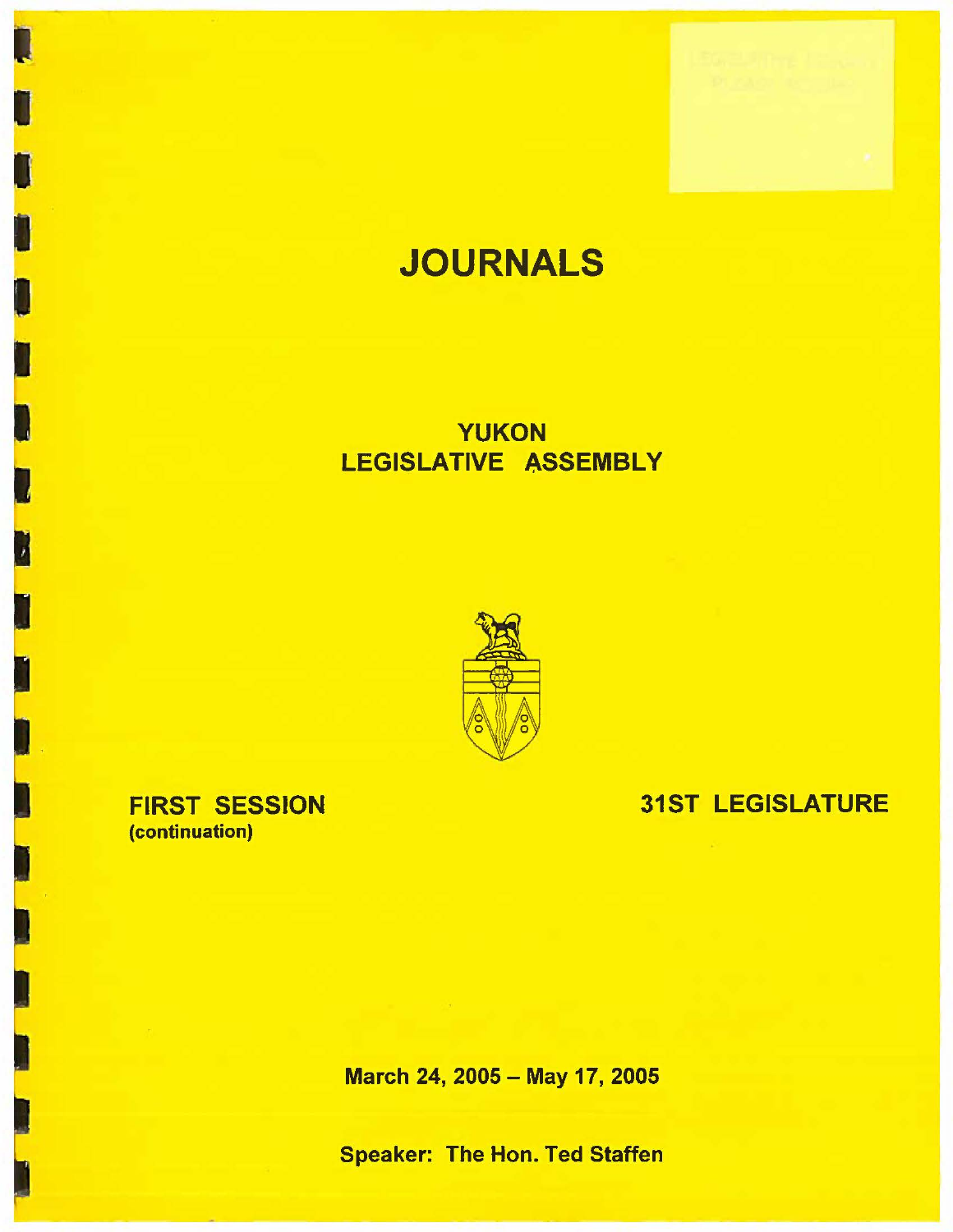#### $-287-$

### **No. 122**

# **VOTES AND PROCEEDINGS**

### **of the**

### **YUKON LEGISLATIVE ASSEMBLY**

### **31st Legislative Assembly First Session**

### Thursday, March 24, 2005

The Speaker took the Chair at 1:00 p.m.

### **IN REMEMBRANCE OF RCMP MEMBERS AND YELLOWKNIFE FIREFIGHTERS – MOMENT OF SILENCE**

 The Speaker and the House paid tribute to the four members of the Royal Canadian Mounted Police and to the two Yellowknife firefighters who recently lost their lives in the line of duty.

#### **INTRODUCTION OF PAGES**

 The Speaker informed the Assembly that Paul Banks, Kean Clalüna-Venasse, Scott Crawford, Noria Deacon, Brittany Pearson-Smith, Kieran Slobodin and Shaun Stinson from Vanier Catholic Secondary School and Selina MacMillan from the Individual Learning Centre would be serving as Pages during the Spring Sitting. Paul Banks and Kieran Slobodin were introduced and welcomed to the House.

### **SPEAKER'S STATEMENT (Re: Changes to the Order Paper- withdrawal of Motions)**

 Prior to proceeding with the Daily Routine, the Speaker informed the House of changes made to the Order Paper. Motion #76, standing in the name for the Member for Kluane, Motions #342 and #344, standing in the name of the Member for Whitehorse Centre, Motion #220, standing in the name for the Member for Pelly-Nisutlin, and Motions #39, #131 and #372 standing in the name of the Member for Porter Creek South, had been removed from the Order Paper as they were outdated. Motion #139, standing in the name of the Member for Porter Creek South was removed from the Order Paper as it related to a Bill that had passed the House and was therefore now irregular.

#### **TRIBUTES**

#### **International Day for the Elimination of Racial Discrimination**

 The Hon. Mr. Edzerza, Minister of Justice, Mr. Hardy, Leader of the Official Opposition, and Ms. Duncan, Leader of the Third Party, recognized March 21, 2005 as the International Day for the Elimination of Racial Discrimination.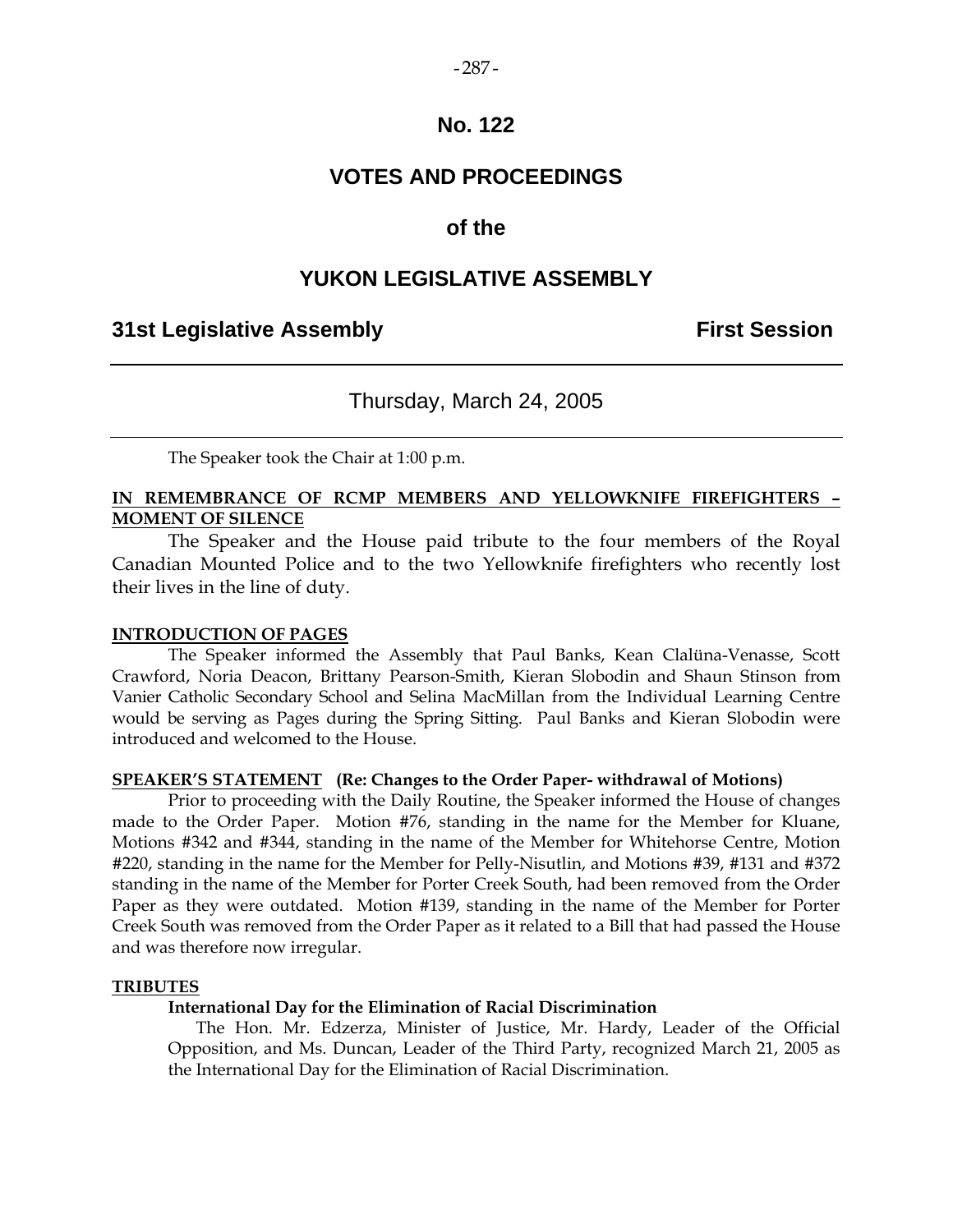### **In recognition of the Canadian Red Cross**

 The Hon. Mr. Jenkins, Minister of Health and Social Services, and Mr. McRobb, Member for Kluane, paid tribute to the many people involved with the Canadian Red Cross.

### **TABLING RETURNS AND DOCUMENTS**

Hon. Mr. Fentie, Premier

- Capital budget (2005-06 5-year) summary by community **(Sessional Paper #139)** 

### **PETITIONS (Response to Petition #6)**

 The Hon. Mr. Edzerza, Minister of Education, gave an oral response to Petition #6 (received by the House on December 6, 2004) with regard to establishing a school in Burwash Landing.

### **INTRODUCTION OF BILLS**

Bill #13 - Third Appropriation Act, 2004-05 - Hon. Mr. Fentie

- Bill #14 Interim Supply Appropriation Act, 2005-06 -Hon. Mr. Fentie
- Bill #15 First Appropriation Act, 2005-06 -Hon. Mr. Fentie

### **MONEY MESSAGE**

 Bill # 13, *Third Appropriation Act, 2004-05*, Bill #14, *Interim Supply Appropriation Act, 2005- 06*, and Bill #15, *First Appropriation Act, 2005-06*, were accompanied by a money message.

### **QUESTION OF PRIVILEGE**

 Ms. Duncan, Leader of the Third Party, rose on a Question of Privilege, regarding release of budget information outside the House.

The Speaker heard the Question of Privilege and took it under advisement.

### **GOVERNMENT BILLS (Second Reading)**

The following Bill was called for Second Reading:

Bill #15 - First Appropriation Act, 2005-06 -Hon. Mr. Fentie

Thereupon, the Hon. Mr. Fentie delivered the 2005-06 Budget Speech.

 Moved by Mr. Hardy, Leader of the Official Opposition: THAT debate be now adjourned.

The question being put on the motion to adjourn debate, it was agreed to.

The Assembly adjourned at 4:26 p.m. until 1:00 p.m., Tuesday, March 29, 2005.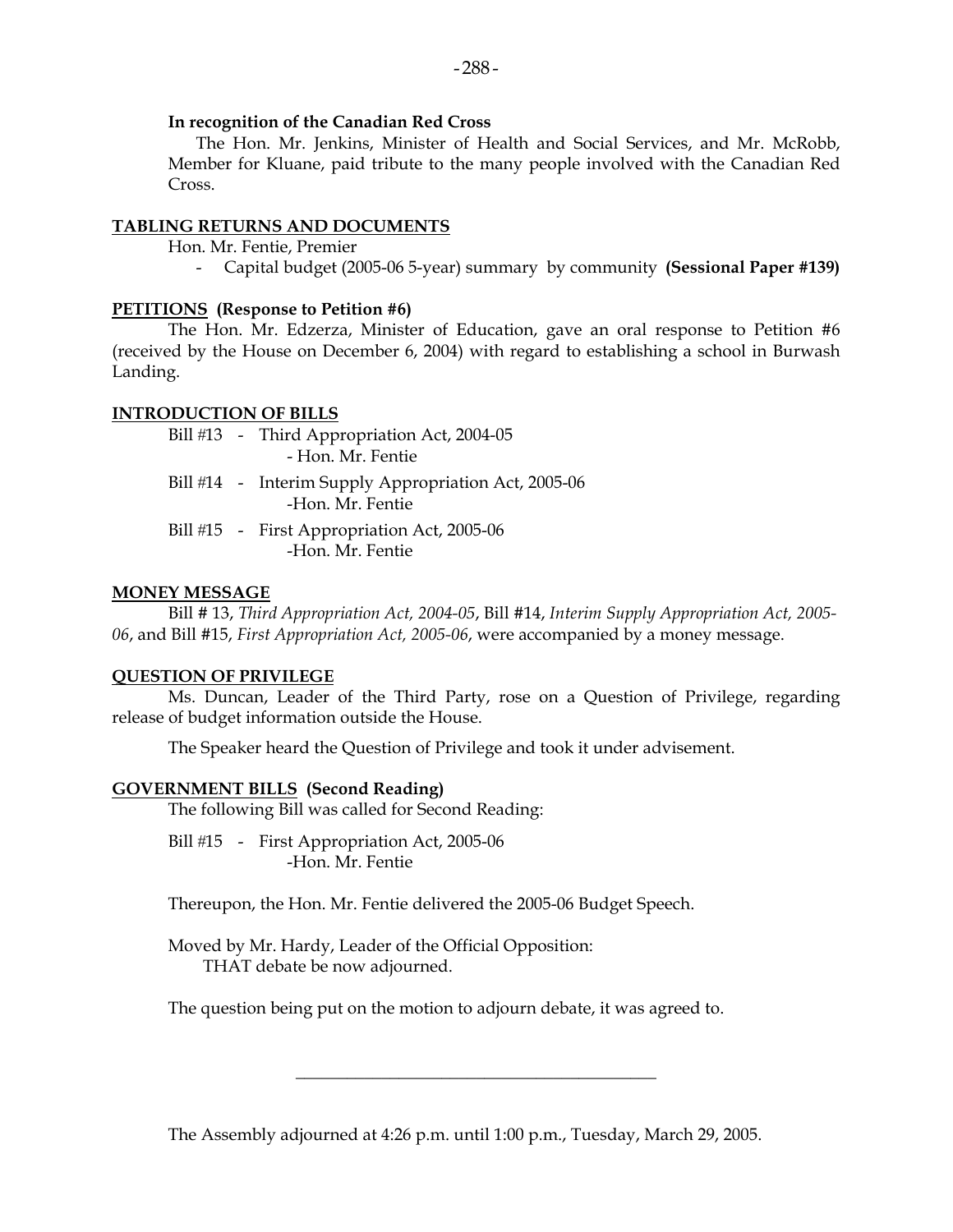#### $-289-$

### **No. 123**

# **VOTES AND PROCEEDINGS**

### **of the**

## **YUKON LEGISLATIVE ASSEMBLY**

### **31st Legislative Assembly First Session**

### Tuesday, March 29, 2005

The Speaker took the Chair at 1:00 p.m.

### **TRIBUTES**

### **In Remembrance of Jennie Howie**

 The Hon. Mr. Hart, Minister of Highways and Public Works, Mr. Fairclough, Member for Mayo-Tatchun, and Ms. Duncan, Leader of the Third Party, paid tribute to former civil servant Jennie Howie who recently passed away .

### **TABLING RETURNS AND DOCUMENTS**

Hon. Mr. Staffen, Speaker

 - Absence of Members from Sittings of the Legislative Assembly and its Committees: Report of the Clerk of the Legislative Assembly (dated March 24, 2005) **(Sessional Paper #140)** 

### **NOTICE RE OPPOSITION PRIVATE MEMBERS' BUSINESS**

 Pursuant to Standing Order 14.2(3), Ms. Duncan, Leader of the Third Party, identified Motions #407 and #408 as being the items to be called during Opposition Private Members' Business on Wednesday, March 30, 2005.

 Pursuant to Standing Order 14.2(3), Mr. McRobb, Official Opposition House Leader, identified Motion #15 as being the item to be called during Opposition Private Members' Business on Wednesday, March 30, 2005.

### **UNANIMOUS CONSENT REQUESTED TO PROCEED WITH MOTION #404**

The Hon. Mr. Jenkins, Government House Leader, requested unanimous consent to call Motion #404, Standing in the name of the Hon. Mr. Hart, Minister of Community Services, for debate. Unanimous consent was denied.

### **GOVERNMENT BILLS (Second Reading)**

The following Bill was called for Second Reading:

Bill #14 - Interim Supply Appropriation Act, 2005-06 -Hon. Mr. Fentie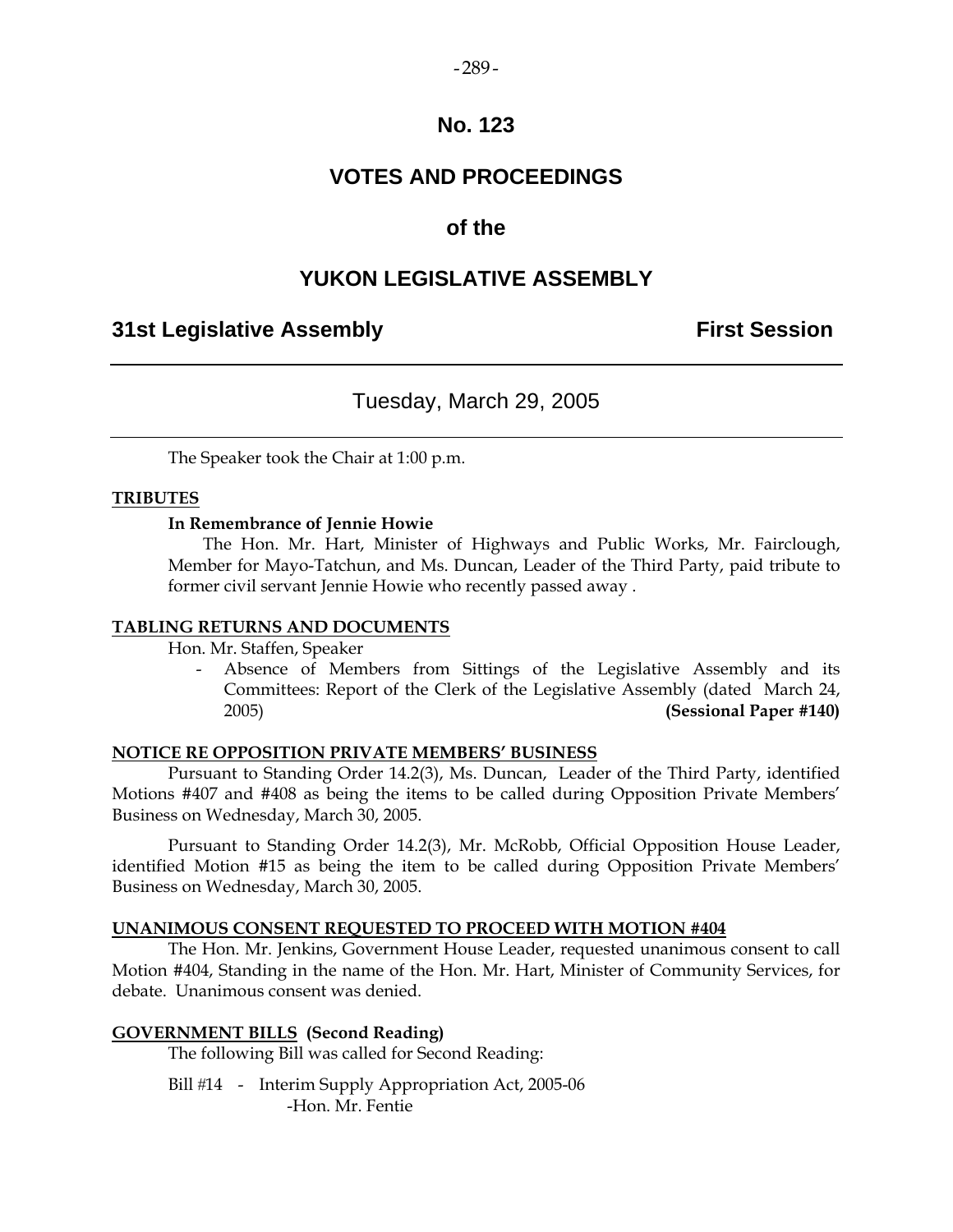A debate arising on the motion for Second Reading and the question being put, it was agreed to on the following recorded Division:

|                                              | YEA                                                 |                                       |    |
|----------------------------------------------|-----------------------------------------------------|---------------------------------------|----|
| Fentie<br>Jenkins<br>Edzerza<br>Lang<br>Hart | Cathers<br>Hassard<br>Hardy<br>McRobb<br>Fairclough | Cardiff<br>Peter<br>Duncan<br>Arntzen | 14 |
|                                              | <b>NAY</b>                                          |                                       |    |

 Bill #14, entitled *Interim Supply Appropriation Act, 2005-06*, was accordingly, referred to Committee of the Whole.

#### **COMMITTEE OF THE WHOLE**

According to Order, the Assembly resolved into Committee of the Whole.

The following Bill were reported without amendment:

Bill #14 - Interim Supply Appropriation Act, 2005-06 -Hon. Mr. Fentie

The report of the Chair was adopted.

#### **GOVERNMENT BILLS (Second Reading)**

The following Bill was called for Second Reading:

Bill #15 - First Appropriation Act, 2005-06 -Hon. Mr. Fentie

 A debate arising on the motion for Second Reading of Bill #15, entitled *First Appropriation Act, 2005-06*, and the time reaching 6:00 p.m. while Mr. Hardy was speaking to it, the Speaker, pursuant to Standing Order 2(2), adjourned the House until 1:00 p.m. on Wednesday, March 30, 2005.

The Assembly adjourned at 6:00 p.m. until 1:00 p.m., Wednesday, March 30, 2005.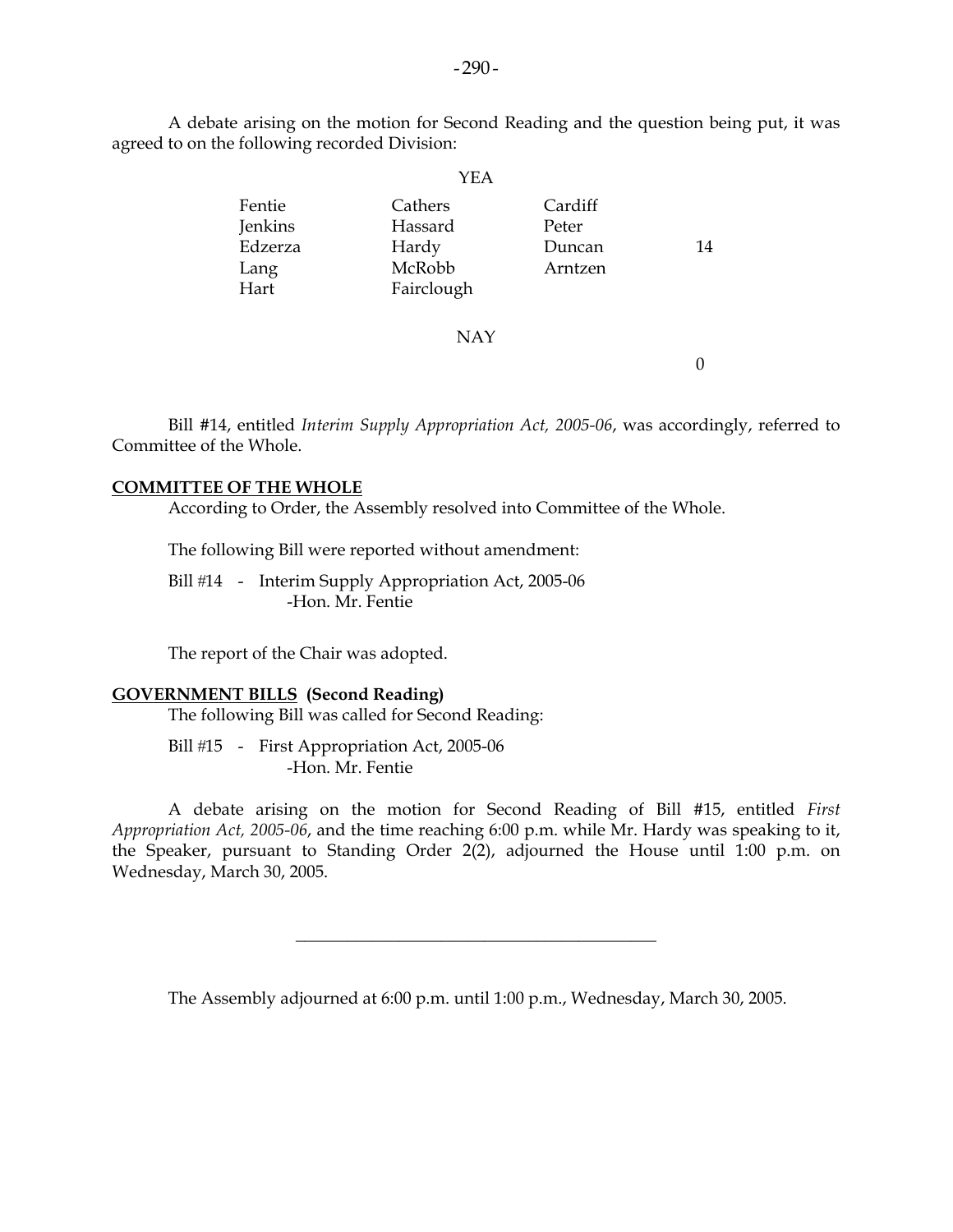### $-291-$

### **No. 124**

# **VOTES AND PROCEEDINGS**

# **of the**

# **YUKON LEGISLATIVE ASSEMBLY**

### **31st Legislative Assembly First Session**

# Wednesday, March 30, 2005

The Speaker took the Chair at 1:00 p.m.

### **TRIBUTES**

### **In Recognition of Yukon and Alaska Working Relationship**

 The Hon. Mr. Edzerza, Minister of Justice, paid tribute to the continuing working relationship between the Government of Yukon and the State of Alaska.

#### **INTRODUCTION OF VISITORS (Alaskan Delegation)**

 The Speaker introduced and welcomed delegates from the Alaska State Legislature who were taking part in the annual Yukon-Alaska Parliamentary Exchange. The delegation consisted of: Senator Fred Dyson, Senator Donald Olson, Representative Berta Gardner, Representative Mark Neumann and Jeannette James representing Governor Frank Murkowski.

### **TABLING RETURNS AND DOCUMENTS**

Hon. Mr. Jenkins, Minister of Health and Social Services

- Yukon Health Guide *Healthwise® Handbook* **(Sessional Paper #141)** 

Mrs. Peter, Member for Vuntut Gwitchin

 - Porcupine Caribou Herd, agreement between the Government of Canada and the Government of the United States of America on the conservation of the Porcupine Caribou Herd **(Filed Document #74)** 

### **OPPOSITION PRIVATE MEMBERS' BUSINESS**

Moved by Ms. Duncan, Leader of the Third Party:

THAT this House urges the Government of Yukon to cease and desist using public private partnerships (P3s) for major capital infrastructure until a proper policy framework is in place. **(Motion #407)** 

 A debate arising on the motion and the time reaching 6:00 p.m., while Mr. Arntzen, Member for Copperbelt, was speaking to it, the Speaker, pursuant to Standing Order 2(2), adjourned the House until 1:00 p.m. on Thursday, March 31, 2005.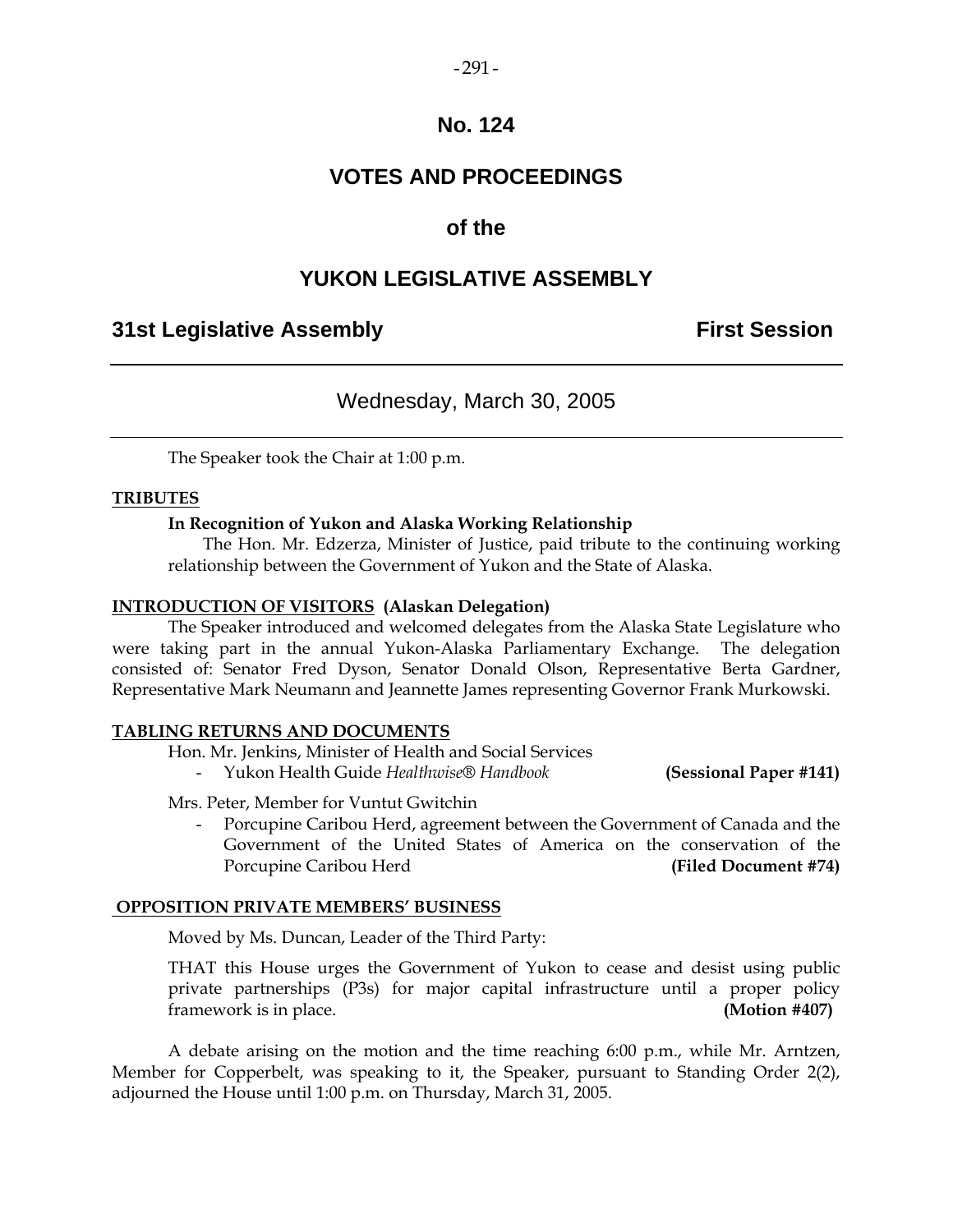\_\_\_\_\_\_\_\_\_\_\_\_\_\_\_\_\_\_\_\_\_\_\_\_\_\_\_\_\_\_\_\_\_\_\_\_\_\_\_\_\_\_

The Assembly adjourned at 6:00 p.m. until 1:00 p.m., Thursday, March 31, 2004.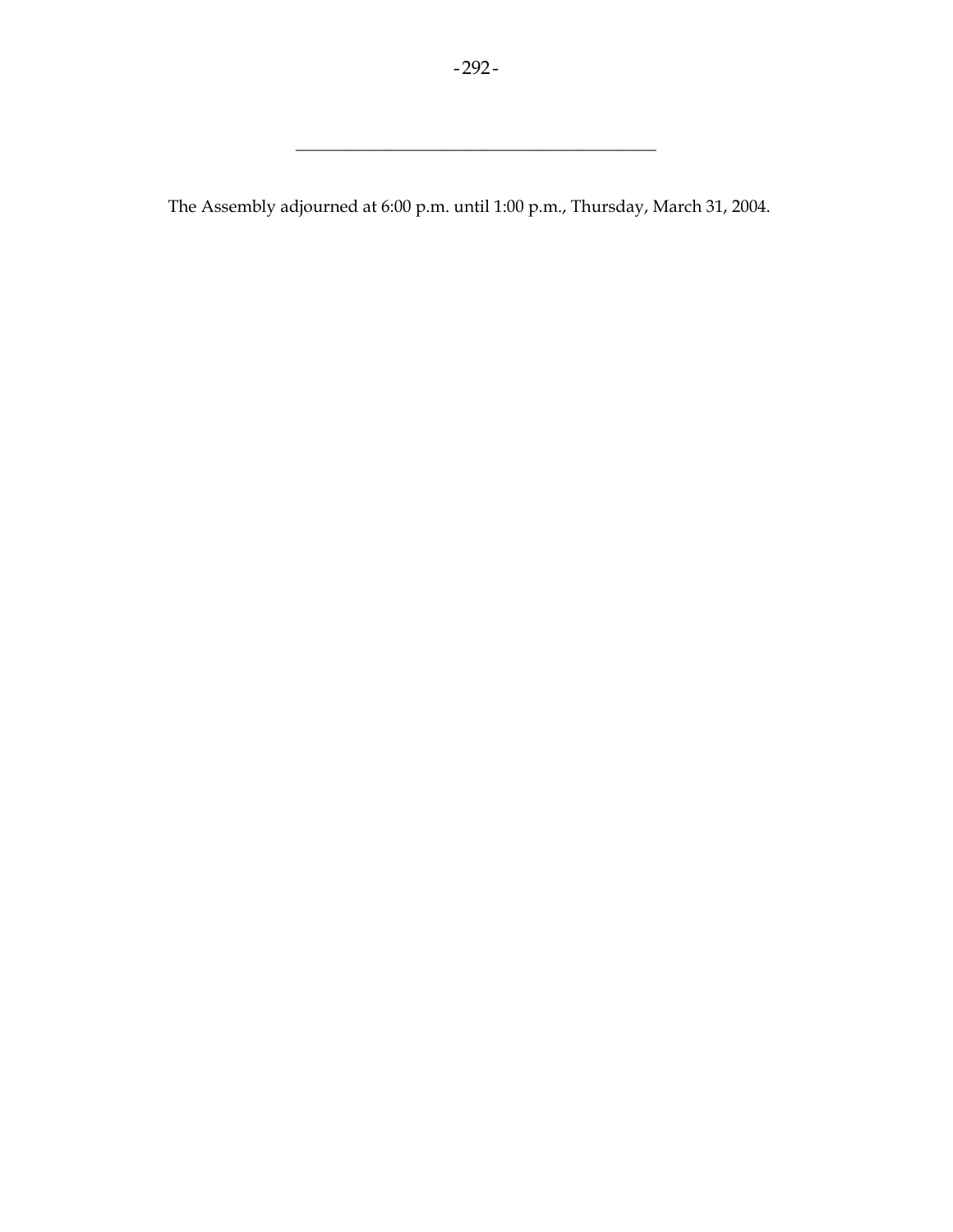### $-293-$

### **No. 125**

# **VOTES AND PROCEEDINGS**

## **of the**

# **YUKON LEGISLATIVE ASSEMBLY**

## **31st Legislative Assembly First Session**

### Thursday, March 31, 2005

The Speaker took the Chair at 1:00 p.m.

### **TABLING RETURNS AND DOCUMENTS**

Hon. Mr. Jenkins, Minister of Environment

 - Northern Splendor Reindeer Farm: letter (dated February 8, 2005) to Hon. Peter Jenkins, Minister of Environment, from Johanne Koser, Chair, Yukon Fish and Wildlife Management Board **(Filed Document #75)** 

### **INTRODUCTION OF BILLS**

Bill #56 - Dawson Municipal Governance Restoration Act -Hon. Mr. Hart

### **MINISTERIAL STATEMENT**

Hon. Mr. Hart, Minister of Community Services

- Dawson City Governance

### **GOVERNMENT BILLS (Third Reading)**

The following Bill was called for Third Reading:

Bill #14 - Interim Supply Appropriation Act, 2005-06 -Hon. Mr. Fentie

 The question being put on the motion for Third Reading of Bill #14, it was agreed to on the following Recorded Division:

YEA

NAY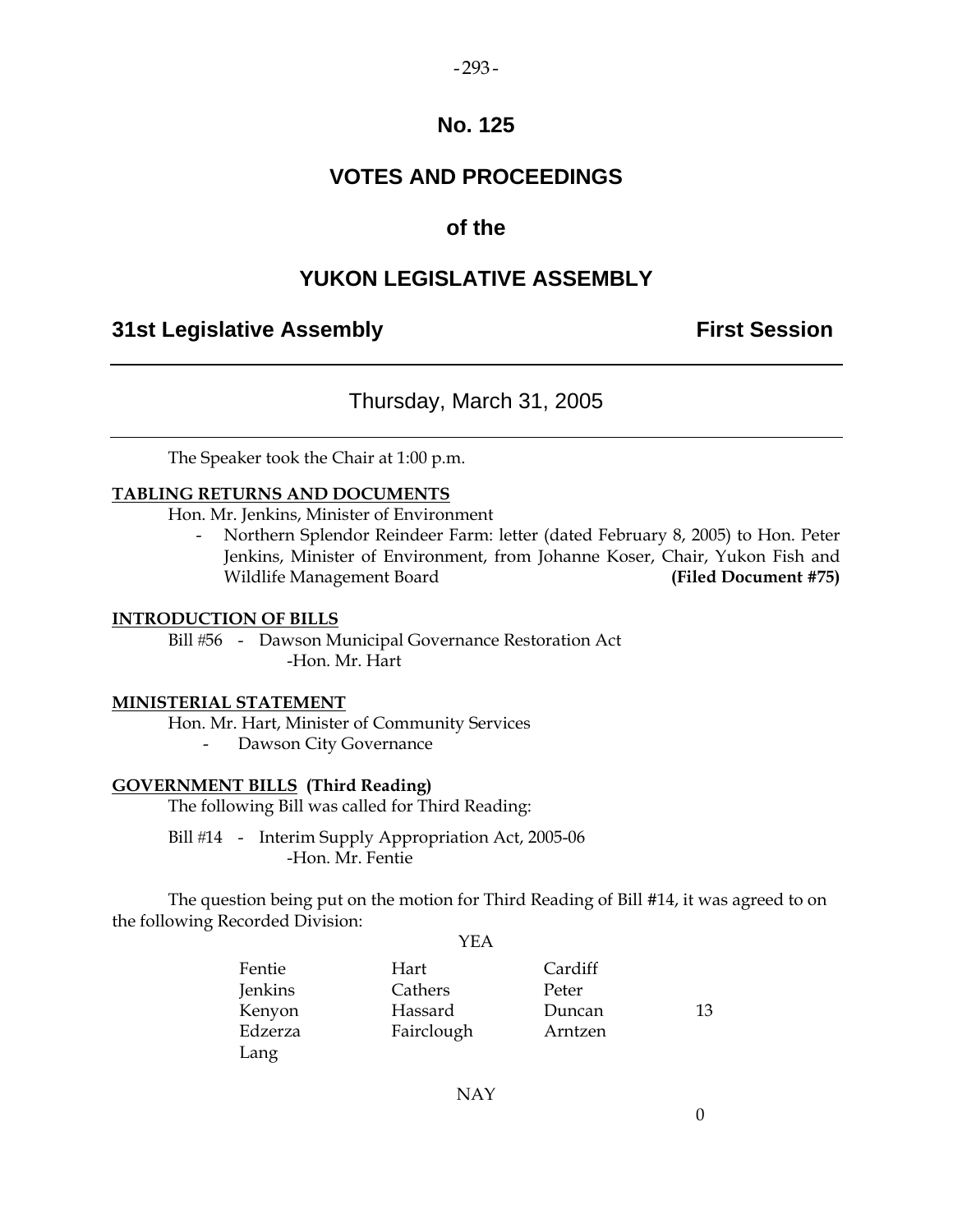Bill #14, entitled *Interim Supply Appropriation Act, 2005-06*, accordingly, passed this House.

#### **ASSENT TO BILL**

 The Assembly received the Administrator, Ms. Van Bibber, to give Assent to a certain Bill passed by the House.

The Administrator, having entered the Chamber, took her seat in the Speaker's chair.

The Speaker, The Hon. Mr. Staffen, addressed the Administrator:

 "Hon. Administrator, the Assembly has, at its present session, passed a certain Bill to which, in the name and on behalf of the Assembly, I respectfully request your Assent."

 The Clerk of the Assembly, Patrick L. Michael, then read the title of the Bill which had been passed as follows:

Bill #14 - Interim Supply Appropriation Act, 2005-06 -Hon. Mr. Fentie

The Administrator assented the Bill:

"I hereby assent to the Bill as enumerated by the Clerk."

#### **GOVERNMENT MOTIONS**

Moved by the Hon. Mr. Hart, Minister of Community Services:

 THAT this House orders that the March 9, 2005 "Report of Forensic Audit and Financial Review of the Town of the City of Dawson, Yukon", commissioned by Ray Hayes, the Trustee of the Town of the City of Dawson, appointed pursuant to section 336 of the *Municipal Act*, and prepared by Ian Doddington, C.A. of Doddington Advisors Inc., Certified Management Consultants, be tabled in the Assembly pursuant to section 38(1) of the Standing Orders of this Assembly and that the report be published under the authority of the Yukon Legislative Assembly. **(Motion #404)** 

 A debate arising on the motion and the question being put, it was agreed to on the following recorded Division:  $V\Gamma$  A

|                      | 1 L L A          |         |    |
|----------------------|------------------|---------|----|
| Fentie               | Edzerza          | Cathers |    |
| Jenkins              | Lang             | Hassard | q  |
| Kenyon               | Hart             | Arntzen |    |
|                      | <b>NAY</b>       |         |    |
| McRobb<br>Fairclough | Cardiff<br>Peter | Duncan  | 5. |
|                      |                  |         |    |

#### **UNANIMOUS CONSENT TO RETURN TO DAILY ROUTINE**

 The Speaker, requested, and was granted, unanimous consent for the House return to Tabling Returns and Documents.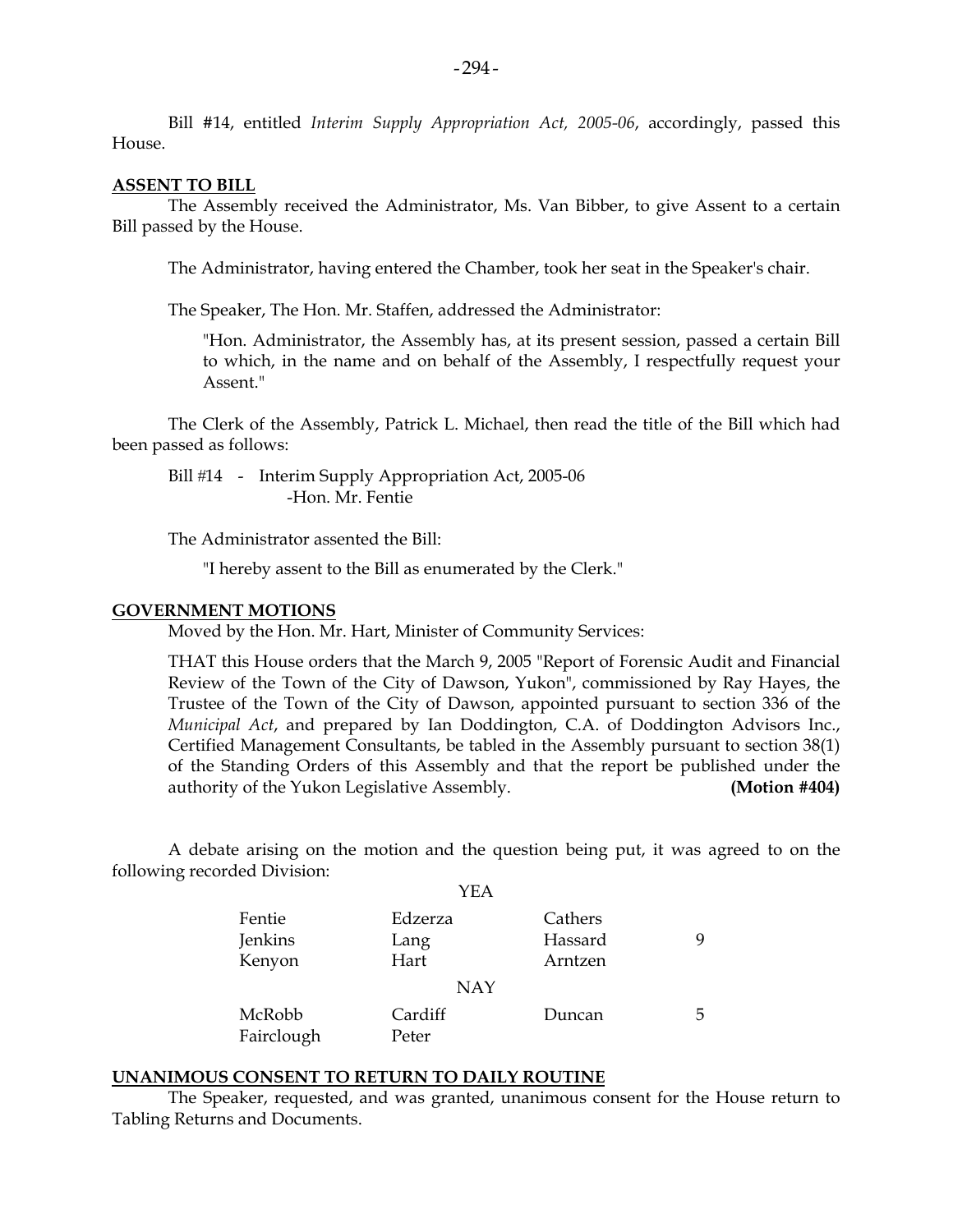#### **Tabling Returns and Documents**

Hon. Mr. Hart, Minister of Community Services

Dawson City: Town of the City of Dawson, Yukon, Report of Forensic Audit and Financial Review of (dated March 9, 2005), prepared by Doddington Advisors Inc. **(Sessional Paper #142)** 

### **GOVERNMENT BILLS (Second Reading)**

The following Bill was called for Second Reading:

Bill #15 - First Appropriation Act, 2005-06 -Hon. Mr. Fentie

### **Unanimous Consent re continuation of Second Reading Debate by Mr. Hardy**

 The Hon. Mr. Jenkins, Government House Leader, requested and was granted unanimous consent to allow the Leader of the Official Opposition to continue debate on Bill #15 at the earliest time after he returns.

 The debate continuing (from March 29, 2005) on the motion for Second Reading of Bill #15, entitled *First Appropriation Act, 2005-06*, and the time reaching 6:00 p.m., while the Hon. Mr. Edzerza was speaking to it, the Speaker, pursuant to Standing Order 2(2), adjourned the House, until 1:00 p.m. on Monday, April 4, 2005 and debate on Second Reading was accordingly adjourned.

\_\_\_\_\_\_\_\_\_\_\_\_\_\_\_\_\_\_\_\_\_\_\_\_\_\_\_\_\_\_\_\_\_\_\_\_\_\_\_\_\_\_

The Assembly adjourned at 6:00 p.m. until 1:00 p.m., Monday, April 4, 2005.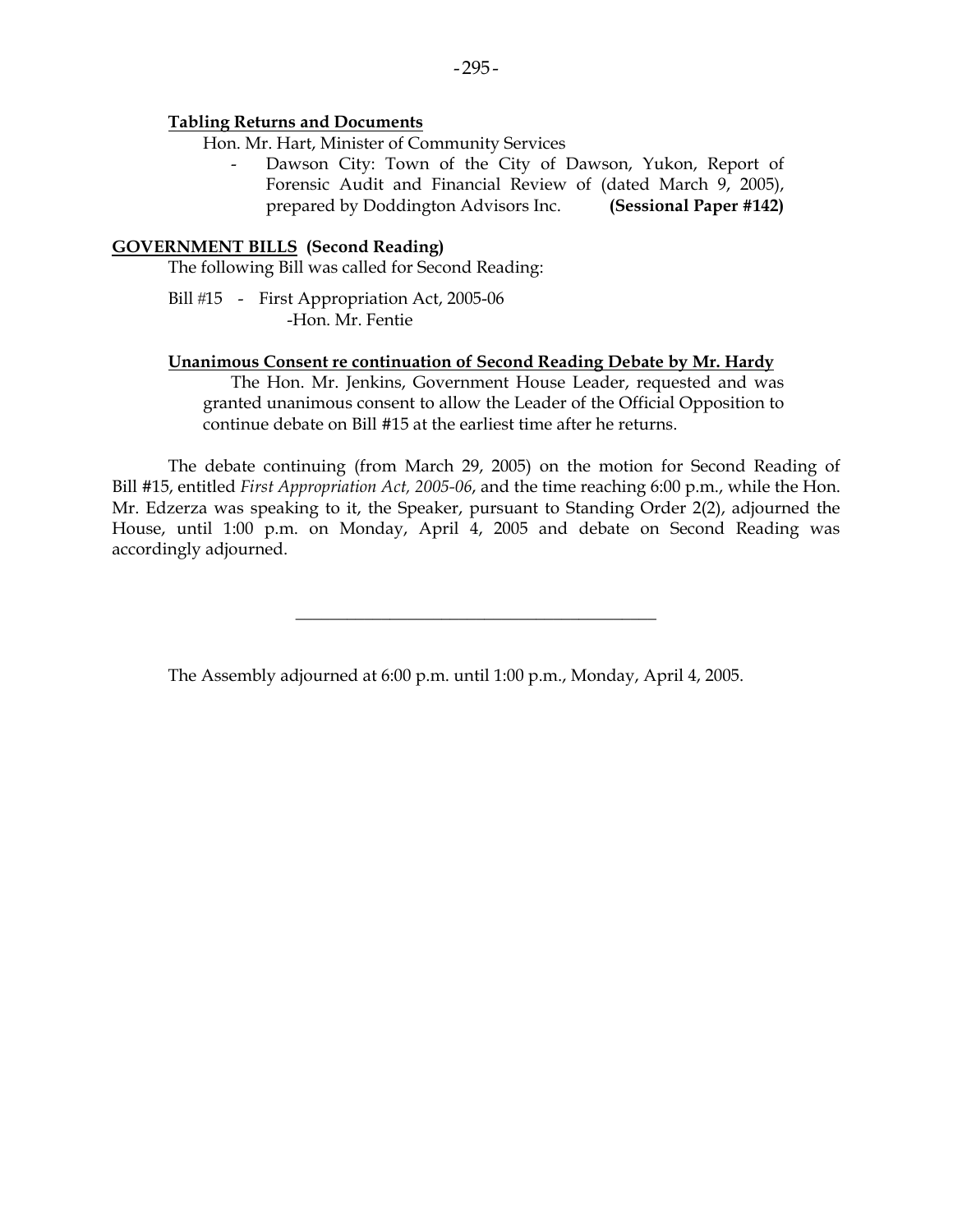#### $-296-$

### **No. 126**

# **VOTES AND PROCEEDINGS**

### **of the**

### **YUKON LEGISLATIVE ASSEMBLY**

### **31st Legislative Assembly First Session**

### Monday, April 4, 2005

The Speaker took the Chair at 1:00 p.m.

#### **IN REMEMBRANCE OF POPE JOHN PAUL II – MOMENT OF SILENCE**

 The Speaker and the House observed a moment of silence in honor of His Holiness, Pope John Paul II, who passed away on April 2, 2005.

#### **TRIBUTES**

### **Canadian Cancer Awareness Month**

 The Hon. Mr. Jenkins, Minister of Health and Social Services, Mr. McRobb, Member for Kluane, and Ms. Duncan, Leader of the Third Party, recognized April as being Canadian Cancer Awareness Month.

#### **Biodiversity Awareness Month, National Wildlife Week and Celebration of Swans**

 The Hon. Mr. Jenkins, Minister of Environment, Mrs. Peter, Member for Vuntut Gwitchin, and Ms. Duncan, Leader of the Third Party, recognized Biodiversity Awareness Month, National Wildlife Week and the Celebration of Swans.

### **TABLING RETURNS AND DOCUMENTS**

Hon. Mr. Staffen, Speaker

- Auditor General of Canada, Office of the: Report on the Energy Solutions Centre Inc. (dated February 2005) **(Sessional Paper #143)**
- Auditor General of Canada, Office of the: Report on the Mayo-Dawson City Transmission System Project (dated February 2005) **(Sessional Paper #144)**

#### **INTRODUCTION OF BILLS**

Bill #55 - Miscellaneous Statute Law Amendment Act, 2005 -Hon. Mr. Edzerza

#### **SPEAKER'S RULING (Re: Comments made on March 29, 2005)**

Prior to proceeding with Question Period, the Speaker ruled on a Point of Order raised on Tuesday, March 29 during Question Period by the Official Opposition House Leader.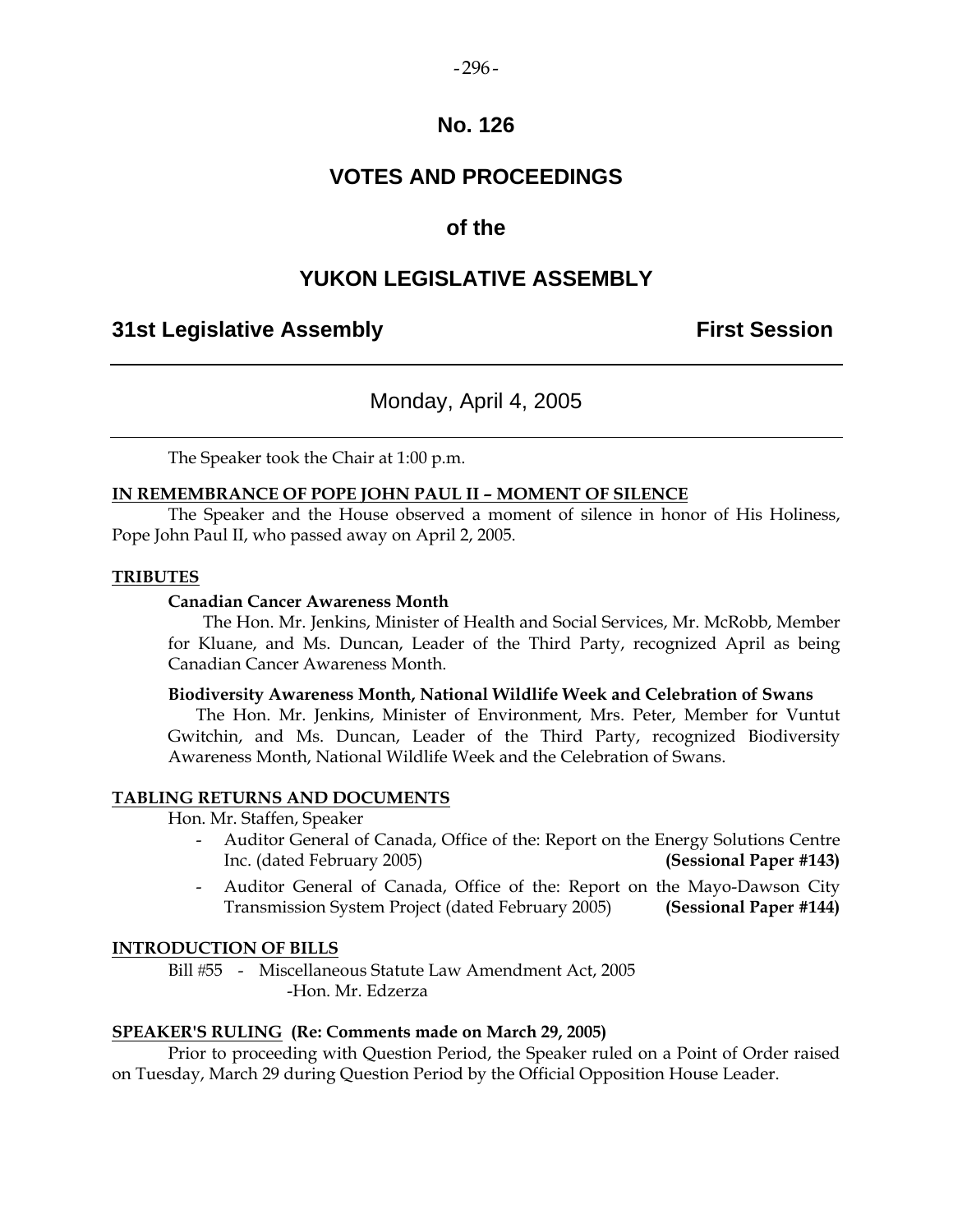"The Official Opposition House Leader raised the Point of Order in response to a remark by the Hon. Premier. The Hon. Premier had said, 'let the record show that the Official Opposition, the NDP in this House, would support the purchase of tax-exempt fuel in contravention of the laws and policies and procedures that any Government must follow.'

The Chair finds there is a Point of Order in this case. One of the principles of parliamentary democracy is that all Members should treat each other as honourable. To suggest that a Member or Members would support actions in contravention of the law is not consistent with this principle.

Similarly, I would draw the House's attention to other remarks made last week by Members. Some Members have questioned the ethics and morality of other Members; the numeracy skills of some Members have been drawn into question; and there have been some not very subtle suggestions that certain Members have not been entirely honest with this House. I have noticed during my time in the Chair that Members do not appreciate it when such remarks are made about them. I would suggest, therefore, that they not make such comments about other Members.

The Chair has been reluctant to intercede in debate and call Members to order. The Chair accepts that Members have strongly held views on the issues before this Assembly. The Chair also accepts that it is the duty of Members to express their views, and represent the view of their constituents on these matters.

However, the public interest is best served when Members focus their comments on the issues before the House. The public interest is not served when Members express themselves in a way that impugns the character of other Members.

The Chair therefore asks all Members to resist the temptation to personalize debate. I thank you in advance for your adherence to this request."

### **QUESTION OF PRIVILEGE**

 Mr. Fairclough, Member for Mayo-Tatchun, pursuant to Standing Order 7(1), rose on a Question of Privilege regarding remarks made by the Premier during Question Period on Thursday, March 31, 2005. The Speaker heard the Question of Privilege and took it under advisement.

### **GOVERNMENT BILLS (Second Reading)**

The following Bill was called for Second Reading:

Bill #15 - First Appropriation Act, 2005-06 -Hon. Mr. Fentie

 Debate continued (from March 29, 2005 and March 31, 2005) on the motion for Second Reading of Bill #15, entitled *First Appropriation Act, 2005-06*, and the question being put, it was agreed to on the following recorded Division:

| Fentie<br>Jenkins<br>Kenyon | Edzerza<br>Lang<br>Hart | Cathers<br>Hassard | 8 |
|-----------------------------|-------------------------|--------------------|---|
|                             | <b>NAY</b>              |                    |   |
| McRobb<br>Fairclough        | Cardiff<br>Peter        | Duncan             | 5 |

#### YEA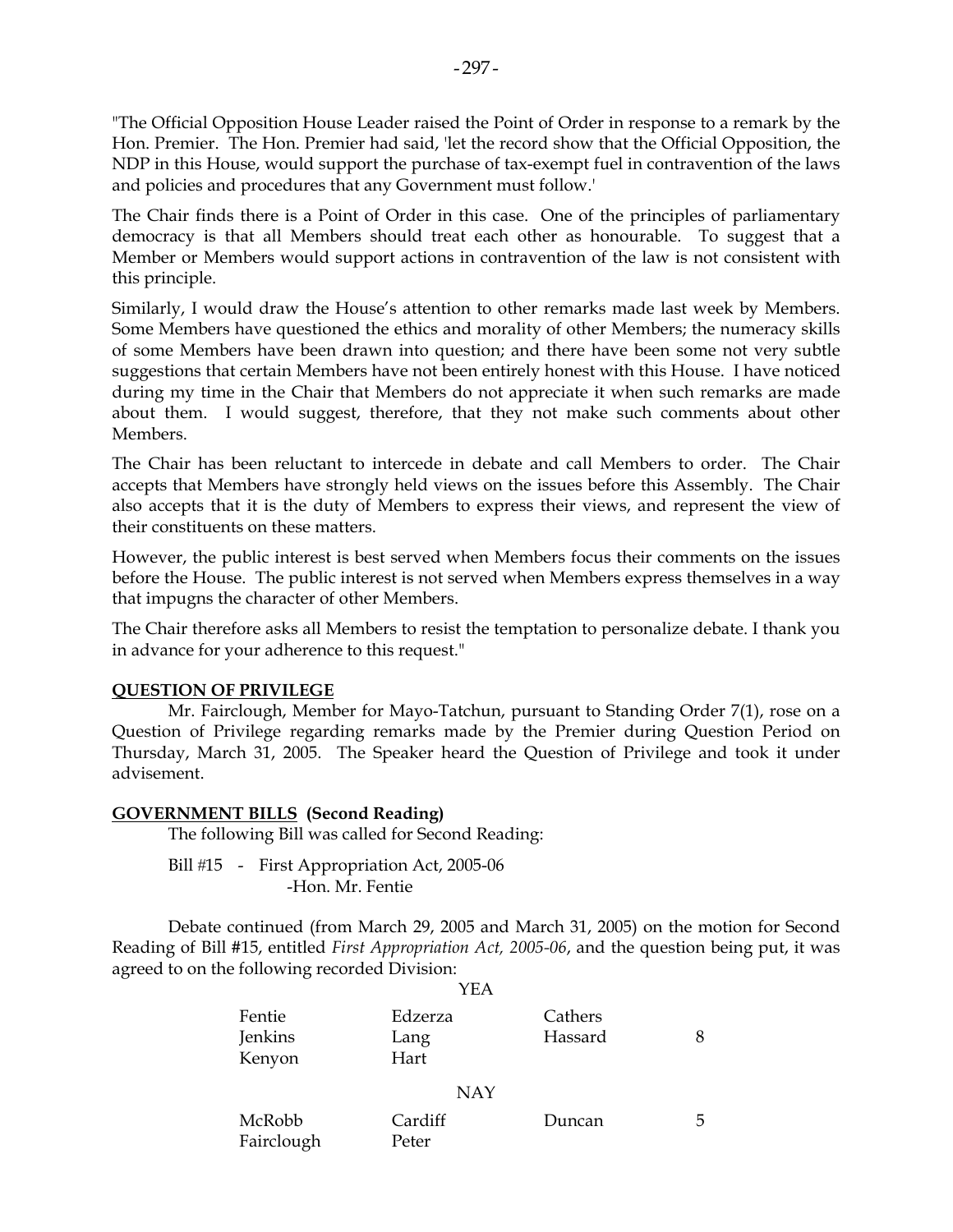Bill #15, entitled *First Appropriation Act, 2005-06*, was accordingly, referred to Committee of the Whole.

\_\_\_\_\_\_\_\_\_\_\_\_\_\_\_\_\_\_\_\_\_\_\_\_\_\_\_\_\_\_\_\_\_\_\_\_\_\_\_\_\_\_

The Assembly adjourned at 5:59 p.m. until 1:00 p.m., Tuesday, April 5, 2005.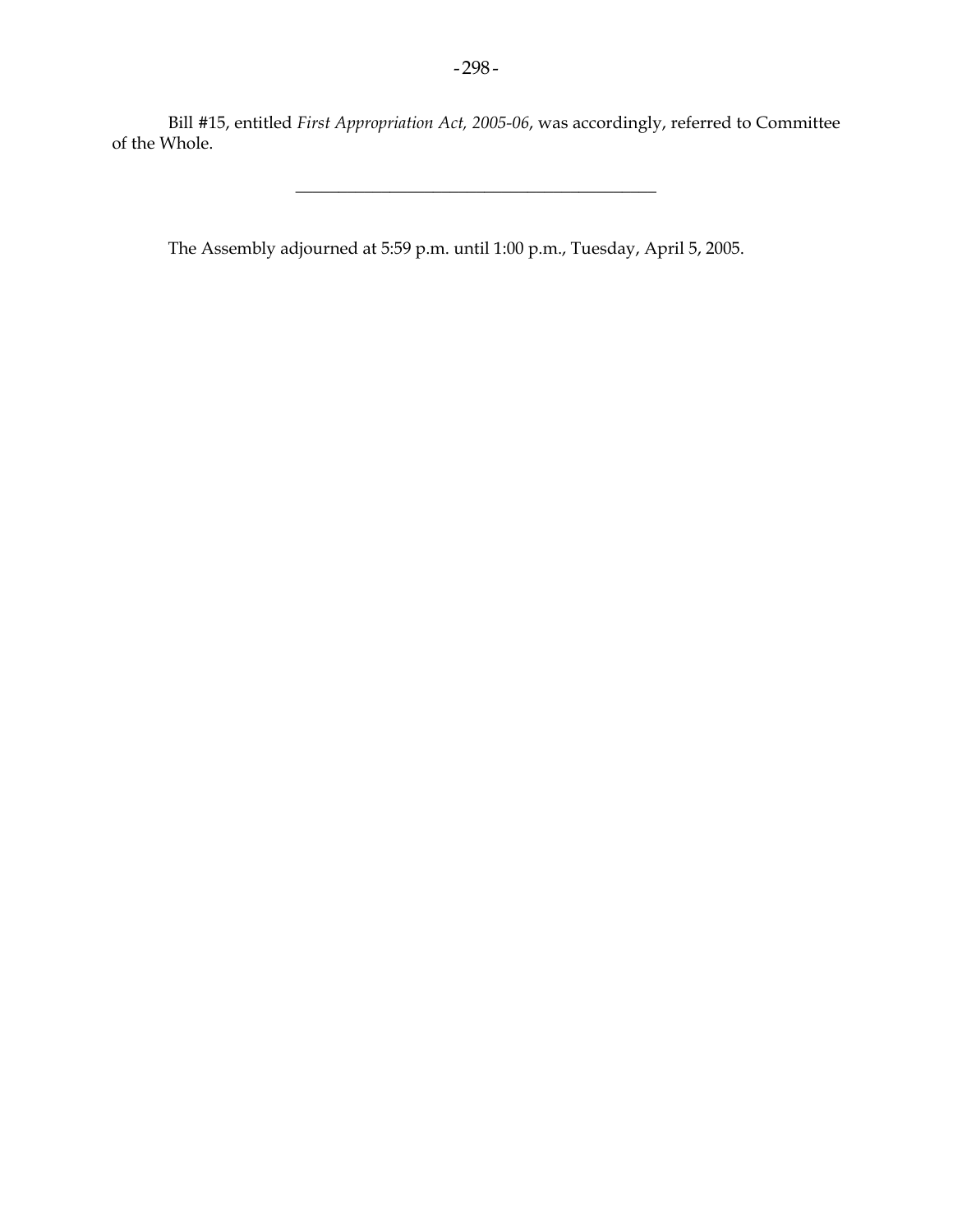#### $-299-$

### **No. 127**

# **VOTES AND PROCEEDINGS**

### **of the**

### **YUKON LEGISLATIVE ASSEMBLY**

### **31st Legislative Assembly First Session**

### Tuesday, April 5, 2005

The Speaker took the Chair at 1:00 p.m.

### **SPEAKER'S STATEMENT (Re: Changes to the Order Paper - Withdrawal of a Written Question)**

 Prior to proceeding with Daily Routing, the Speaker informed the House that Written Question #4, standing in the name of the Member for Mount Lorne, had been dropped from the Order Paper, as the document being requested in that Written Question had been tabled.

#### **TRIBUTES**

#### **National Oral Health Month**

 The Hon. Mr. Jenkins, Minister of Health and Social Services, Mr. McRobb, Member for Kluane, and Ms. Duncan, Leader of the Third Party, recognized April as being National Oral Health Month.

#### **In recognition of Jason Small**

 Ms. Duncan, Leader of the Third Party, paid tribute to Whitehorse Star reporter Jason Small, who is leaving the territory.

### **SPEAKER'S RULING (Re: Comments made during Question of Privilege)**

Prior to proceeding with Question Period, the Speaker gave the following ruling on a Point of Order raised on Monday, April 4, 2005, by Mr. McRobb, Official Opposition House Leader, during the time that a Question of Privilege raised by the Member for Mayo-Tatchun was being discussed.

"The Chair wishes to return to the Point of Order raised yesterday during the time that a Question of Privilege raised by the Member for Mayo-Tatchun was being discussed.

The Question of Privilege brought forward by the Member for Mayo-Tatchun pertained to the use of the expression 'beating his drum' by the Premier on the previous sitting day. As the Chair explained to the House yesterday, the use of such language, if found offensive by a Member, should be raised as a Point of Order and not under the rubric of Privilege. The Chair also noted the Premier's statement that '[i]f the Member found some comment like this or any comment that I have made toward the Member offensive in any way, I apologize publicly.'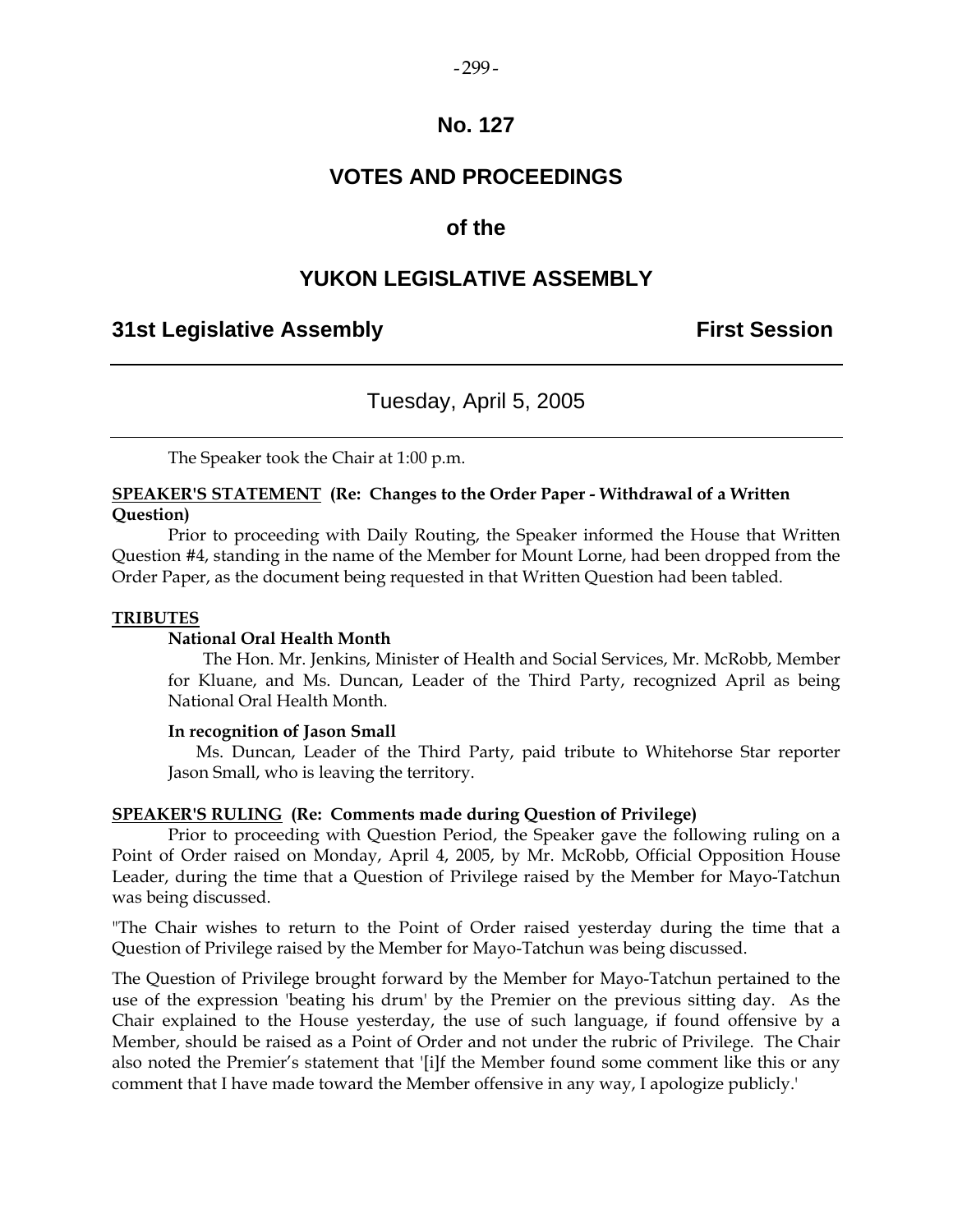Given the fact that this matter should have been raised as a Point of Order and given the nature of the Premier's initial remarks, the Chair informed the House that it should not expect an expanded ruling on the Question of Privilege raised by the Member for Mayo-Tatchun.

However the Chair would like to clarify the Speaker's role as regards Questions of Privilege. In his presentation yesterday the Member for Mayo-Tatchun asked me to direct the Premier to withdraw the offensive remarks and offer an apology to the Member and all Yukon First Nations persons who were insulted by them. It should be understood that the Chair does take seriously the issue raised by the Member for Mayo-Tatchun. However, the Speaker cannot do what the Member asked me to do with regard to a Question of Privilege. Only the Assembly as a whole can remedy a breach of Privilege. The most the Speaker can do is find that there is an apparent breach of Privilege and set aside the normal business of the House so the issue can be dealt with. In other words, the Chair can rule on a Point of Order but only the House can rule on a Question of Privilege.

The Chair will now turn to the Point of Order raised during the course of the Premier's subsequent remarks on the Question of Privilege. The role of the Speaker is to determine whether, on the face of it, a breach of Privilege has occurred. Members raising a Question of Privilege and those addressing the issue of whether a breach of Privilege has occurred should restrict themselves to that specific issue. Remarks by Members made on a Question of Privilege should only pertain to facts that may affect Privilege. The Official Opposition House Leader, therefore, did have a Point of Order in reference to the latter portion of the Premier's remarks beginning with the statement 'further, if we want to deal with the real issues in this Legislative Assembly, like First Nations relations, then let us debate them.' The Chair does not wish to suggest that those issues should not be debated by the Assembly. Rather, it must be understood that the consideration of a Question of Privilege is not the appropriate time for such a debate.

In future, the Chair would ask that both the Members raising Questions of Privilege and those contributing to their consideration restrict themselves to whether there is an issue regarding Privilege and not enter into debate on matters of public policy at that time.

The Chair thanks Members for their attention. The House will now proceed to orders of the day."

### **NOTICE RE GOVERNMENT PRIVATE MEMBERS' BUSINESS**

 Pursuant to Standing Order 14.2(7), the Hon. Mr. Jenkins, Government House Leader, identified Motion #411 and Motion #419 as being the items to be called during Government Private Members' Business on Wednesday, April 6, 2005.

### **COMMITTEE OF THE WHOLE**

According to Order, the Assembly resolved into Committee of the Whole.

Progress was reported on the following Bill:

Bill #15 - First Appropriation Act, 2005-06 -Hon. Mr. Fentie

The report of the Chair was adopted.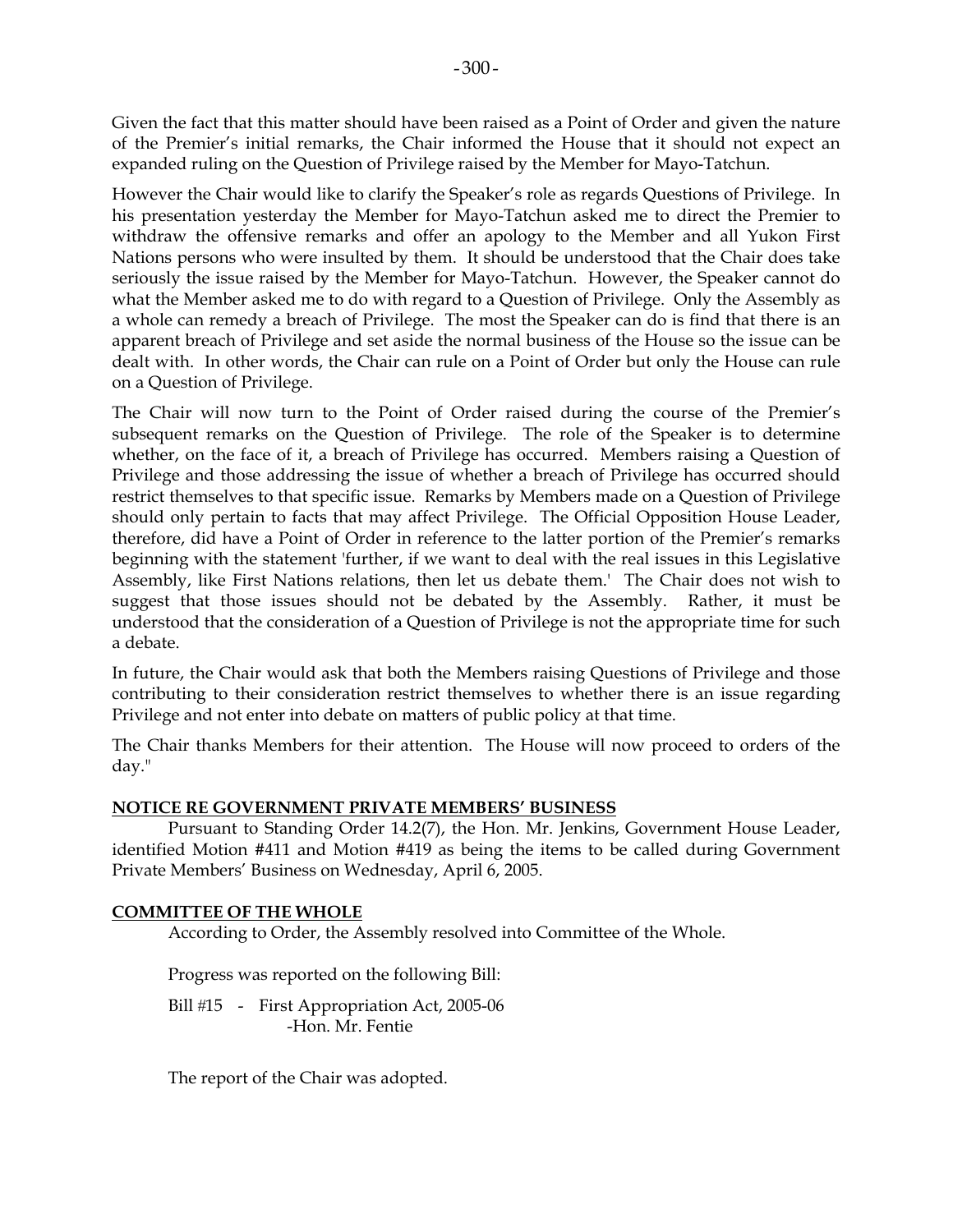\_\_\_\_\_\_\_\_\_\_\_\_\_\_\_\_\_\_\_\_\_\_\_\_\_\_\_\_\_\_\_\_\_\_\_\_\_\_\_\_\_\_

The Assembly adjourned at 5:58 p.m. until 1:00 p.m., Wednesday, April 6, 2005.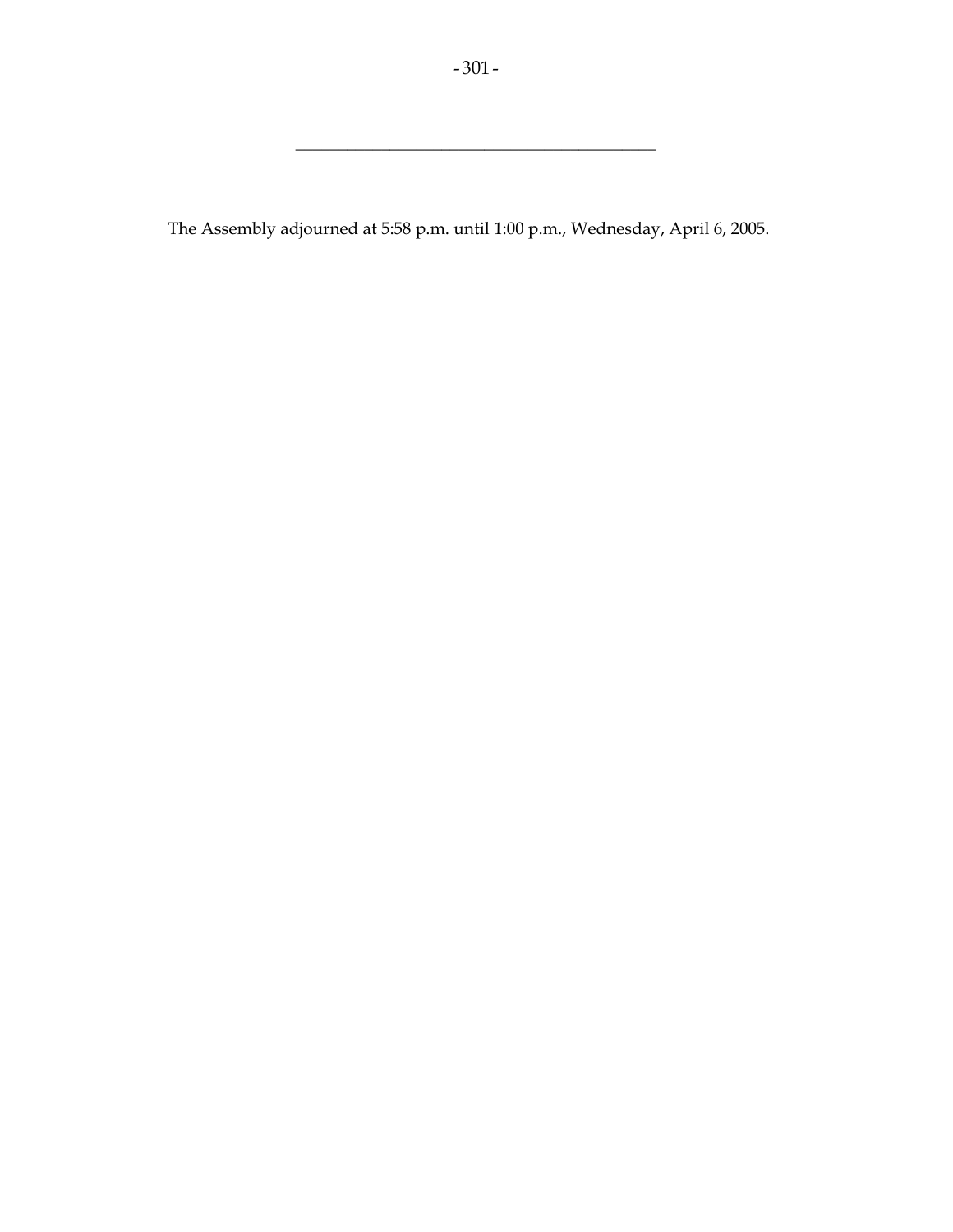### $-302 -$

### **No. 128**

# **VOTES AND PROCEEDINGS**

## **of the**

# **YUKON LEGISLATIVE ASSEMBLY**

### **31st Legislative Assembly First Session**

# Wednesday, April 6, 2005

The Speaker took the Chair at 1:00 p.m.

### **TABLING RETURNS AND DOCUMENTS**

Hon. Mr. Fentie, Premier

Capital Budget (2005-06) detailed summary by community

**(Sessional Paper #145)**

### Mr. McRobb, Member for Kluane

 - Spring Sitting 2005 sitting length letter re: (dated April 6, 2005) to Hon. Ted Staffen, Speaker, from Gary McRobb, MLA, Official Opposition House Leader

### **(Filed Document #76)**

Ms. Duncan, Leader of the Third Party

 - Spring Sitting 2005 sitting length, letter re: (dated April 6, 2005) to Hon. Ted Staffen, Speaker, from Pat Duncan, MLA, Leader, Yukon Liberal Party

**(Filed Document #77)** 

### **GOVERNMENT HOUSE LEADER'S REPORT (Length of Sitting)**

 The Hon. Mr. Jenkins, Government House Leader, rose pursuant to Standing Order 75(4) to inform the House that House Leaders had met for the purpose of reaching agreement on the number of sitting days for the current Sitting. Further, pursuant to Standing Order 75(4), the Hon. Mr. Jenkins informed the House that the House Leaders had not reached an agreement.

The Speaker, pursuant to Standing Order 75(3), declared that the current sitting would be a maximum of 30 sitting days, with the 30<sup>th</sup> sitting day being Tuesday, May 17, 2005.

### **GOVERNMENT PRIVATE MEMBERS' BUSINESS MOTIONS OTHER THAN GOVERNMENT MOTIONS**

Moved by Mr. Hassard, Member for Pelly-Nisutlin:

 THAT this House urges the Department of Indian Affairs and Northern Development to fulfill its fiduciary responsibility for First Nations health care and seek a resolution to ensure that 9 year old Mackenzie Olsen, who is a Na'cho Nyak Dun citizen suffering from the rare medical condition MPS-1, continues to be provided with the medication he needs. **(Motion #411)**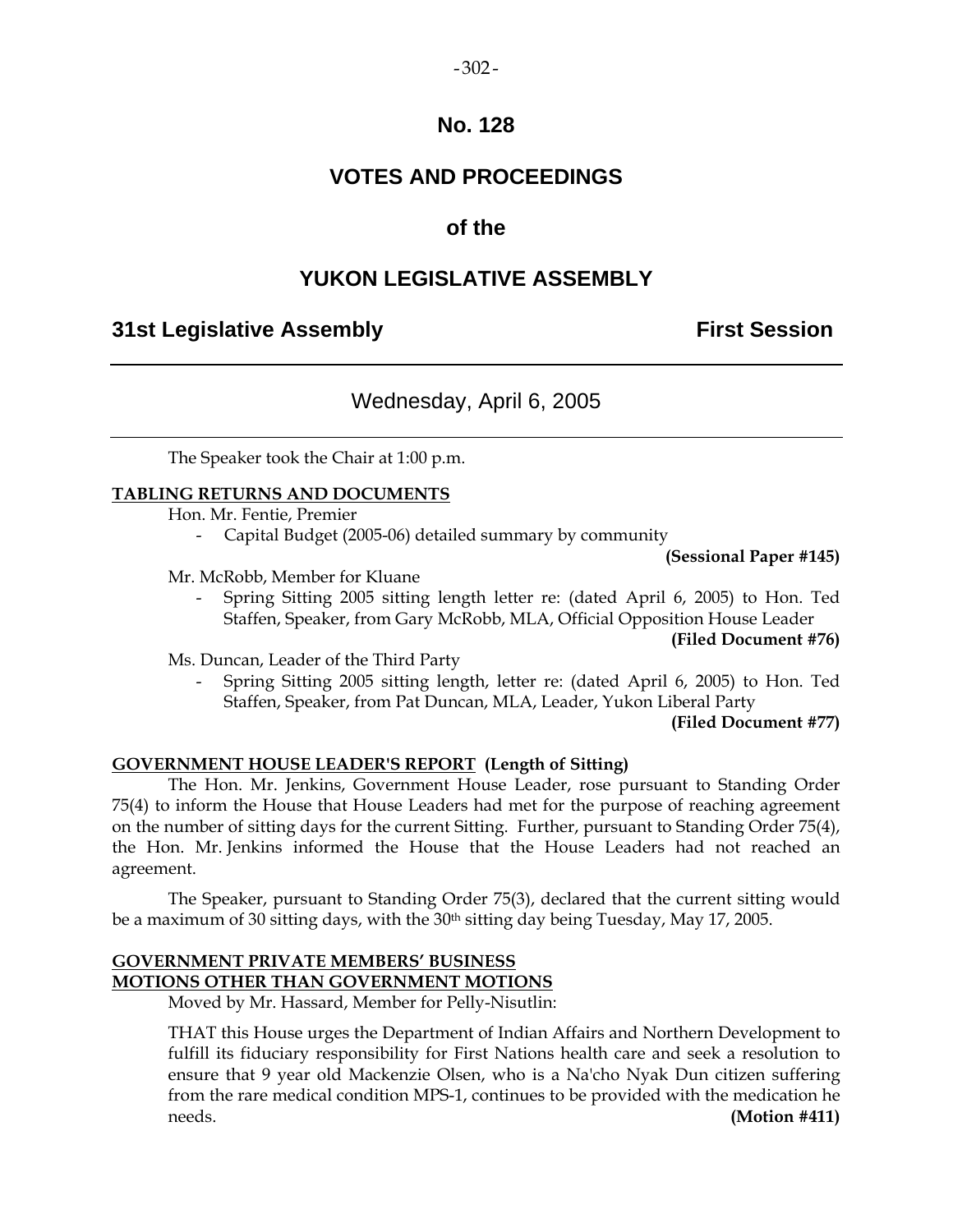During debate on the motion, Mr. Hassard, Member for Pelly-Nisutlin, filed the following document:

> National Orphan Drug Policy, letter, re: (dated April 6, 2005) from Provincial-Territorial Health Ministers to Ujjal Dosanjh, Minister of Health, Government of Canada **(Filed Document #78)**

 The question being put on Motion #411, it was agreed to on the following recorded Division:

|                             | YEA                         |                                |    |
|-----------------------------|-----------------------------|--------------------------------|----|
| Fentie<br>Jenkins<br>Kenyon | Cathers<br>Hassard<br>Hardy | Fairclough<br>Cardiff<br>Peter | 13 |
| Edzerza<br>Hart             | McRobb                      | Duncan                         |    |
|                             | <b>NAY</b>                  |                                |    |

Moved by Mr. Cathers, Member for Lake Laberge:

 THAT it is the opinion of this House that the actions by the present Yukon Government to enhance wildlife viewing opportunities through purchasing the Yukon Wildlife Preserve, finalizing two new Territorial Parks, Tombstone and Fishing Branch, and advancing the Tombstone Interpretive Program are benefiting public understanding and appreciation of wildlife and contributing to the Yukon's economic growth.

#### **(Motion #419)**

 $\Omega$ 

 A debate arising on the motion, it was moved by Mrs. Peter, Member for Vuntut Gwitchin in amendment thereto:

 THAT Motion #419 be amended by deleting the word "finalizing" and adding in its place the following phrase: "continuing the work of previous governments to establish".

 A debate arising on the amendment and the time reaching 6:00 p.m. while Mr. Cardiff, Member for Mount Lorne, was speaking to it, the Speaker, pursuant to Standing Order 2(2), adjourned the House until 1:00 p.m. the following day, and debate on the amendment and Motion #419 was accordingly adjourned.

\_\_\_\_\_\_\_\_\_\_\_\_\_\_\_\_\_\_\_\_\_\_\_\_\_\_\_\_\_\_\_\_\_\_\_\_\_\_\_\_\_\_

The Assembly adjourned at 6:00 p.m. until 1:00 p.m., Thursday, April 7, 2005.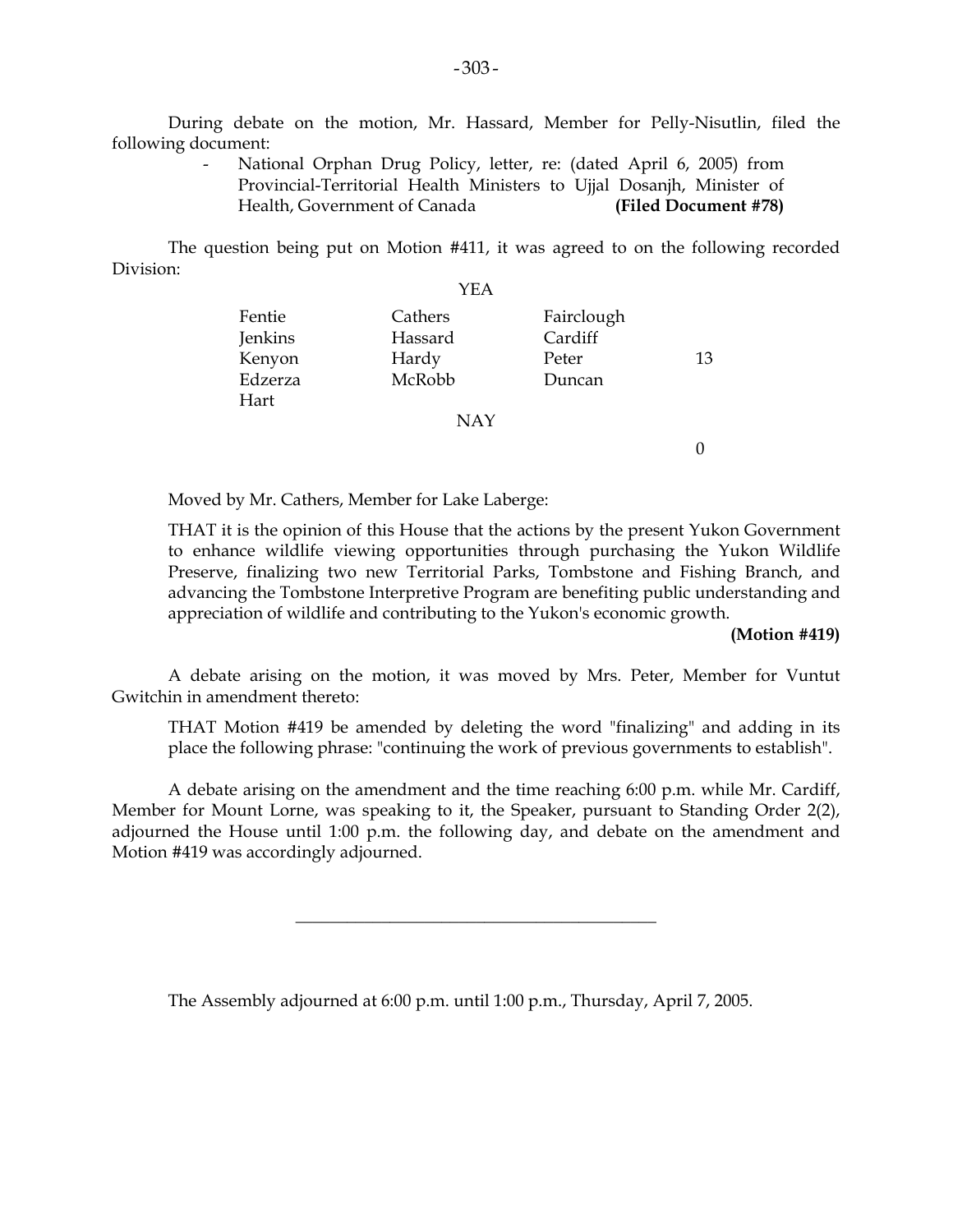#### $-304-$

### **No. 129**

# **VOTES AND PROCEEDINGS**

### **of the**

### **YUKON LEGISLATIVE ASSEMBLY**

### **31st Legislative Assembly First Session**

### Thursday, April 7, 2005

The Speaker took the Chair at 1:00 p.m.

### **TRIBUTES**

#### **World Health Day 2005**

 The Hon. Mr. Jenkins, Minister of Health and Social Services, and Mr. McRobb, Member for Kluane, recognized April 7, 2005 as World Health Day 2005.

#### **Girl Guides in Yukon**

 Ms. Duncan, Leader of the Third Party, paid tribute to all those throughout the Yukon who are involved in the Girl Guide organization.

#### **TABLING RETURNS AND DOCUMENTS**

Hon. Mr. Lang, Minister of Energy, Mines and Resources

 - Yukon-Northwest Territories Sub-Agreement on Northern Oil and Gas Development under the Yukon-Northwest Territories Intergovernmental Relations Accord **(Sessional Paper #146)**

#### **SPEAKER'S RULING (Re: Question of Privilege on Pre-budget Announcements)**

 Prior to proceeding with Orders of the Day, the Speaker gave the following ruling on the Question of Privilege raised by the Leader of the Third Party on March 24, 2005.

"Before discussing the substance of the Question of Privilege the Chair will deal with some procedural matters. The Leader of the Third Party met the notice requirement found in Standing Rrder 7(1)(b) by submitting a written notice to the Office of the Speaker by 11:00 a.m. on March 24, 2005. Standing Order 7(4) states that the Speaker must rule on (a) whether there appears, on the face of it, to be a case of breach of Privilege, and (b) whether the matter has been raised at the earliest opportunity.

The normal practice of this House has been that, to meet the 'earliest opportunity' requirement, a Question of Privilege must be raised at the time the event occurred or on the next sitting day. In this matter, the events in question took place when the House was not sitting. Raising the Question of Privilege on the first day of the 2005 Spring Sitting, therefore, meets the 'earliest opportunity' requirement of Standing Order 7(4)(b).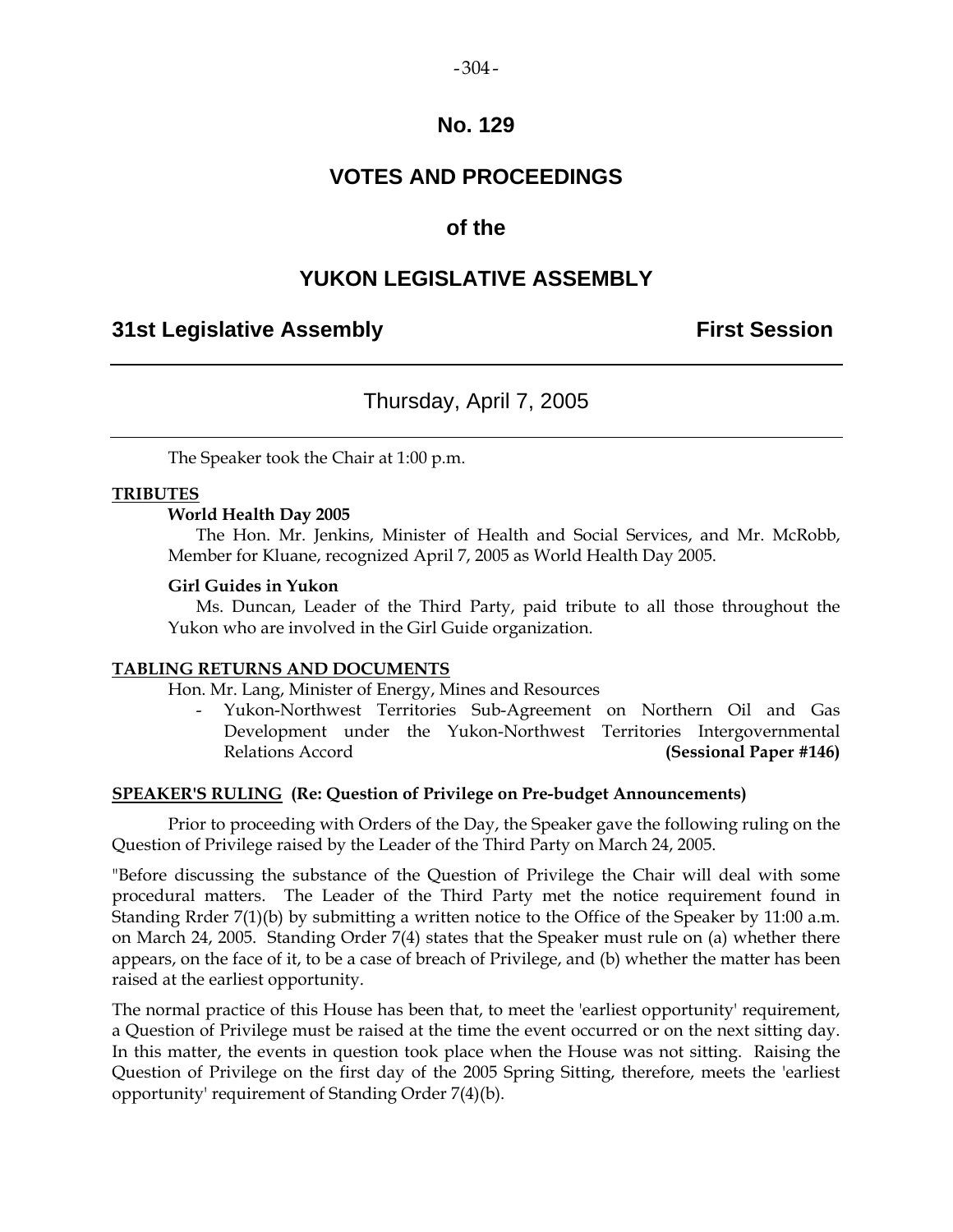In dealing with Questions of Privilege, or in this case an alleged contempt of the Assembly, it is not the Chair's role to rule that a contempt has, or has not, occurred.

The question for the Chair to decide is whether there appears, on the face of it, to be a contempt. Should the Chair decide that is the case the Leader of the Third Party will be invited to place before the House a motion that would deal with the issue. All other business before the House, with the exception of the Daily Routine, will be set aside until the issue is dealt with.

Should the Chair decide that there does not appear to be a contempt of the Assembly the Leader of the Third Party may still bring this issue before the House. This could be done by giving notice of a substantive motion in the usual fashion, which could then be called on a day when Opposition Private Members Business has precedence.

The issue before the Chair is whether the Government's release of budget information outside this Assembly and before the Assembly is sitting constitutes a contempt of the Assembly. As the Leader of the Third Party illustrated budget information was released to the public in a systematic way through news releases, news conferences and speeches over a number of weeks before the 2005 Spring Sitting commenced. Some announcements were made before a date had been set for this sitting.

The Leader of the Third Party drew the Chair's attention to a ruling by Speaker Gary Carr of the Legislative Assembly of Ontario in May 2003.

In that ruling, Speaker Carr found an apparent case of contempt against the Government of Ontario for actions which the Leader of the Third Party argues are similar to those which occurred in Yukon last month. The Leader of the Third Party argues that the actions are so similar that they are deserving of a similar ruling from the Chair.

In this regard the Chair would remind Members of Standing Order 1 which says 'in all cases not provided for in these Standing Orders or by Sessional or other orders, the practices and procedures of the House of Commons of Canada, as in force at the time, shall be followed, so far as they may apply to this Assembly.' So while the Ontario example is instructive, it is not definitive in ruling on matters in the Yukon.

Nonetheless, the Chair did consider the Ontario example because it was the example cited by the Leader of the Third Party. However, the Chair is not obliged to follow Speaker Carr's ruling and in fact may interpret the same evidence differently, given the different contexts of events here and in Ontario.

In her submission, the Leader of the Third Party quoted a definition of contempt offered by Joseph Maingot, an acknowledged authority on Parliamentary Privilege. Maingot defines contempt as 'an offence against the authority and dignity of the House.'

The Chair accepts this definition and in ruling on the question will determine if the actions of the Government adversely affected the authority of this Assembly and whether those actions adversely affected the dignity of this House.

In order to determine whether the authority of the House has been undermined by the Government's pre-budget announcements we must first determine what the Assembly's authority is with regard to the budget. The Yukon Government's main Appropriation Act for any fiscal year is presented to this Assembly by way of a Bill. That Bill contains information about the gross amounts to be appropriated and the amount to be allocated to each Government department. The Bill is accompanied by budget books that further detail this information, showing the allocation of monies to programs and activities within Departments.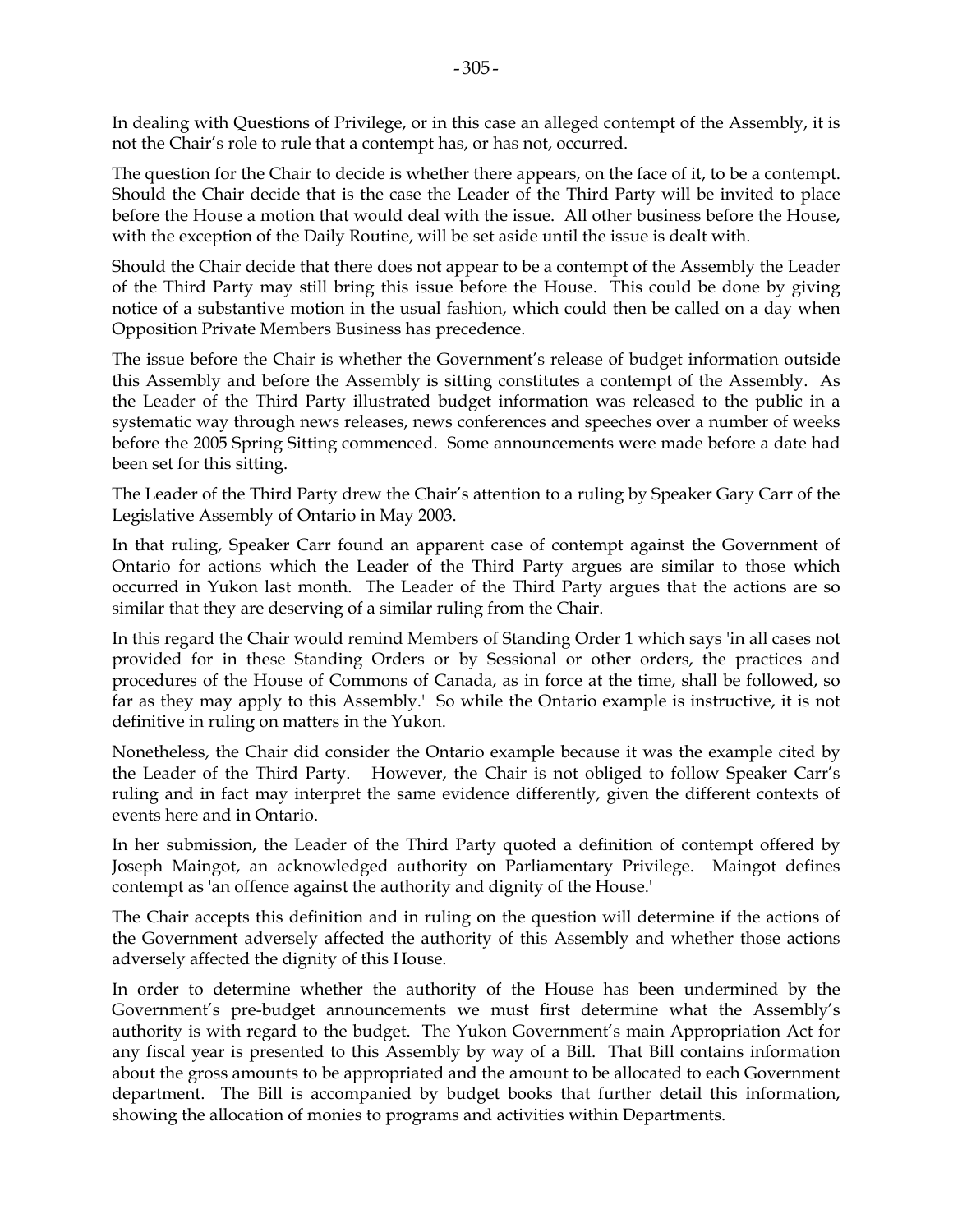Once the Assembly is presented with the main Appropriation Bill and the other budget information the Bill is dealt with in the same fashion as any other: it receives Introduction and First Reading, Second Reading, is committed to Committee of the Whole, receives Third Reading and Assent. Through this process the Assembly's Members are able to scrutinize Government spending plans and question Government Ministers as to the uses to which appropriations will be put. Members, through the Committee of the Whole process, have the authority to reduce expenditures on individual line items.

An understanding of the Assembly's authority with regards to budget Bills reveals therefore, that this authority was not adversely affected by announcements made outside this House. No matter what announcements the Government makes outside this house all appropriations have to be submitted to, and passed by, this Assembly before they become law and the Government acquires the lawful authority to spend those appropriations.

The second issue is whether the Government's actions adversely affected the dignity of this House. This is a more complicated question to deal with because the concept of the dignity of the House is not as clearly defined as the question of its authority. It is here that Speaker Carr's ruling can prove instructive.

In the case ruled upon by Speaker Carr, the Government of Ontario divulged its entire budget outside the Assembly. The announcement, equivalent to our Finance Minister's Second Reading speech on the main Appropriation Act, was held in, and televised from, a private facility outside the Assembly. Prior to the announcement the Government also conducted a media lock-up and released the budget papers to the media and the public. Members of the Assembly were invited to the budget announcement. All this took place six weeks before the Assembly reconvened.

This, the Chair, believes lies at the heart of Speaker Carr's belief that the dignity of the Legislative Assembly of Ontario had been impugned.

The effect of these actions was to marginalize the Assembly in the budget process. Speaker Carr also noted that this process exposed the Assembly to a large volume of public ridicule. This, to Speaker Carr, added up to an apparent contempt of the Assembly.

There were some significant differences between the situations here and in Ontario. Important information about the Government's proposed appropriations were made public before the House reconvened. However, most of the spending priorities subsequently announced by the Premier had not been made public. The entire Budget Speech was delivered for the first time in this House, as it always is, and Members of the Assembly were in their places by right of their election, not as the invited guests of the Government. Also, the papers that accompany the budget Bill were not released to the public in advance of the moving of the motion for Second Reading of Bill #15. The lock-ups for Opposition Members and the media took place in the usual fashion.

If the Chair follows the view of the Leader of the Third Party correctly, the Government should be required to announce its budgetary priorities in this Assembly before any information is released to the public. While this was the practice for years it is not clear that such a practice is required. Though certain Standing Orders refer to the process for introducing and debating a main Appropriation Act, none speaks to the issue of the release of budget information outside the House before it is presented here.

So the rules have not changed. What appears to have changed is the view the Government has of its own budget. For years Governments in the Yukon and elsewhere, insisted on budget secrecy. Today more Governments make selected announcements before their budget is tabled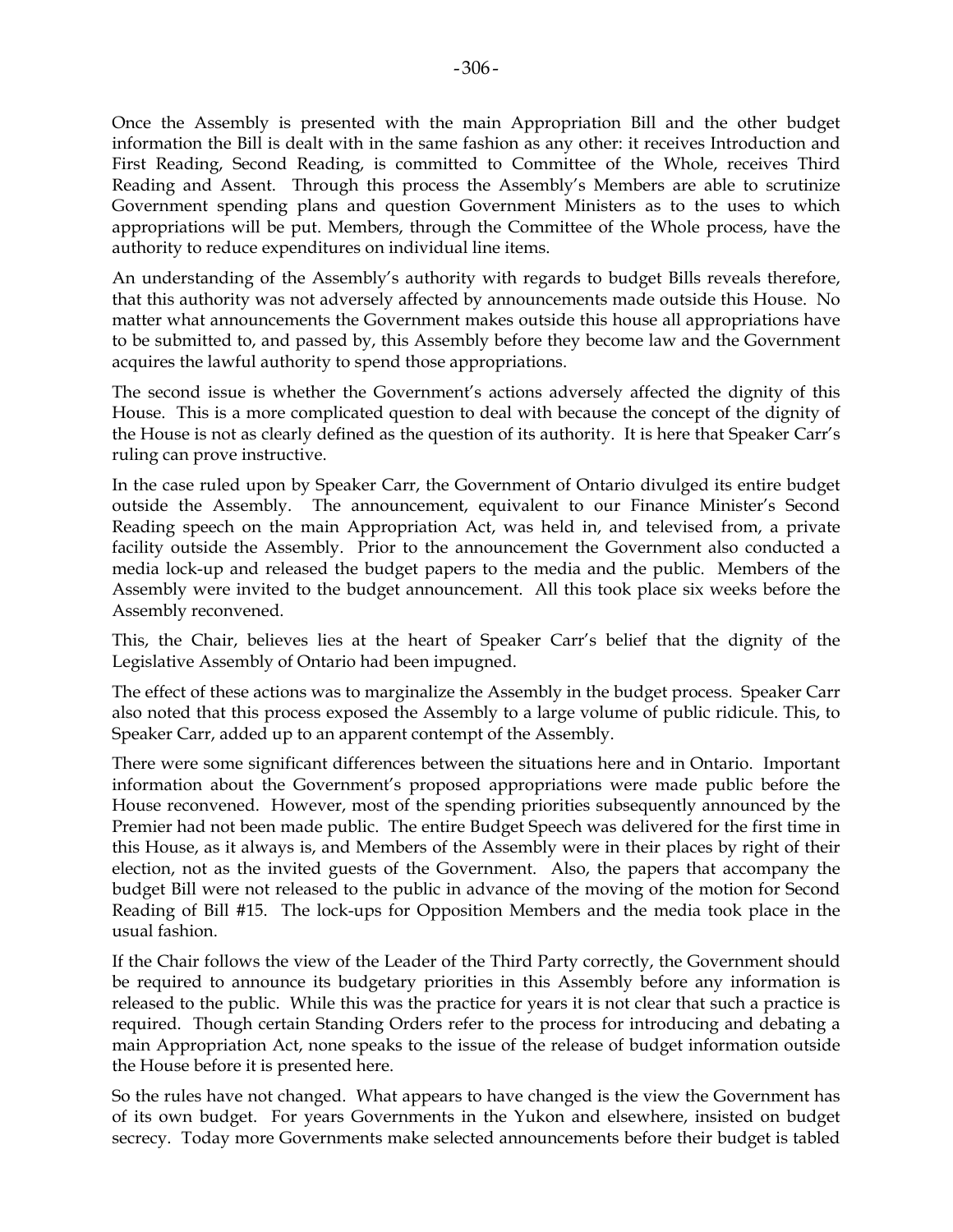in their Assembly. From the research conducted for this ruling it appears that legal and procedural authorities are of the opinion – though they are not unanimous – that there is nothing in law or procedure that prevents this from happening.

As a result the Chair finds that the manner and extent of the Government actions in Ontario and Yukon are different enough to warrant a different ruling. I find that the present case does not constitute an apparent case of contempt of the Assembly.

Having so ruled, the Chair would advise Members that the issue is not settled for all time. The Chair believes that it is the extent and manner of the budget release in Ontario that inspired Speaker Carr's ruling. Should the extent and manner of pre-budget releases in Yukon become more elaborate the Chair might legitimately be called upon to revisit this issue as a matter of contempt. The Chair might reach a different conclusion at that time.

Should the Leader of the Third Party be unsatisfied by this ruling she may, as mentioned previously, bring this issue to the House's attention by way of a Substantive Motion.

We will now proceed to Orders of the Day."

### **COMMITTEE OF THE WHOLE**

According to Order, the Assembly resolved into Committee of the Whole.

Progress was reported on the following Bill:

Bill #15 - First Appropriation Act, 2005-06 -Hon. Mr. Fentie

The report of the Chair was adopted.

### **SPEAKER'S RULING (Re: Question of Privilege on Pre-budget Announcements)**

The Speaker made the following statement:

"Before closing the House down today, the Chair would offer a quick apology to the Members. In the Speaker's ruling I gave earlier today in regard to the Leader of the Third Party's motion, I neglected to read the last page. I would like your indulgence, and I will quickly read the last page of my ruling. My apologies."

"In closing the Chair would like to bring to the House's attention certain points:

- The Government should be aware that if it is going to progressively dismiss the idea of budget secrecy it might find it increasingly difficult to have others respect this principle.
- The Assembly is not an impediment to governing this territory. Furthermore, the Government must acknowledge that we live in a representative democracy and that all Yukoners are represented in this Chamber. The easiest way for the Government to speak to all Yukoners simultaneously is to speak to their representatives in here.
- The Government should take care in how it announces its intention for spending money that the House has yet to appropriate. In researching this ruling, the Chair noted that not all government news releases acknowledged that such spending was subject to the approval of the Legislature. The Chair believes this statement should be included in all such statements to ensure that the Assembly's authority is respected, its dignity is protected and the public is properly informed.

I thank all Members for their attention to this long and detailed ruling. "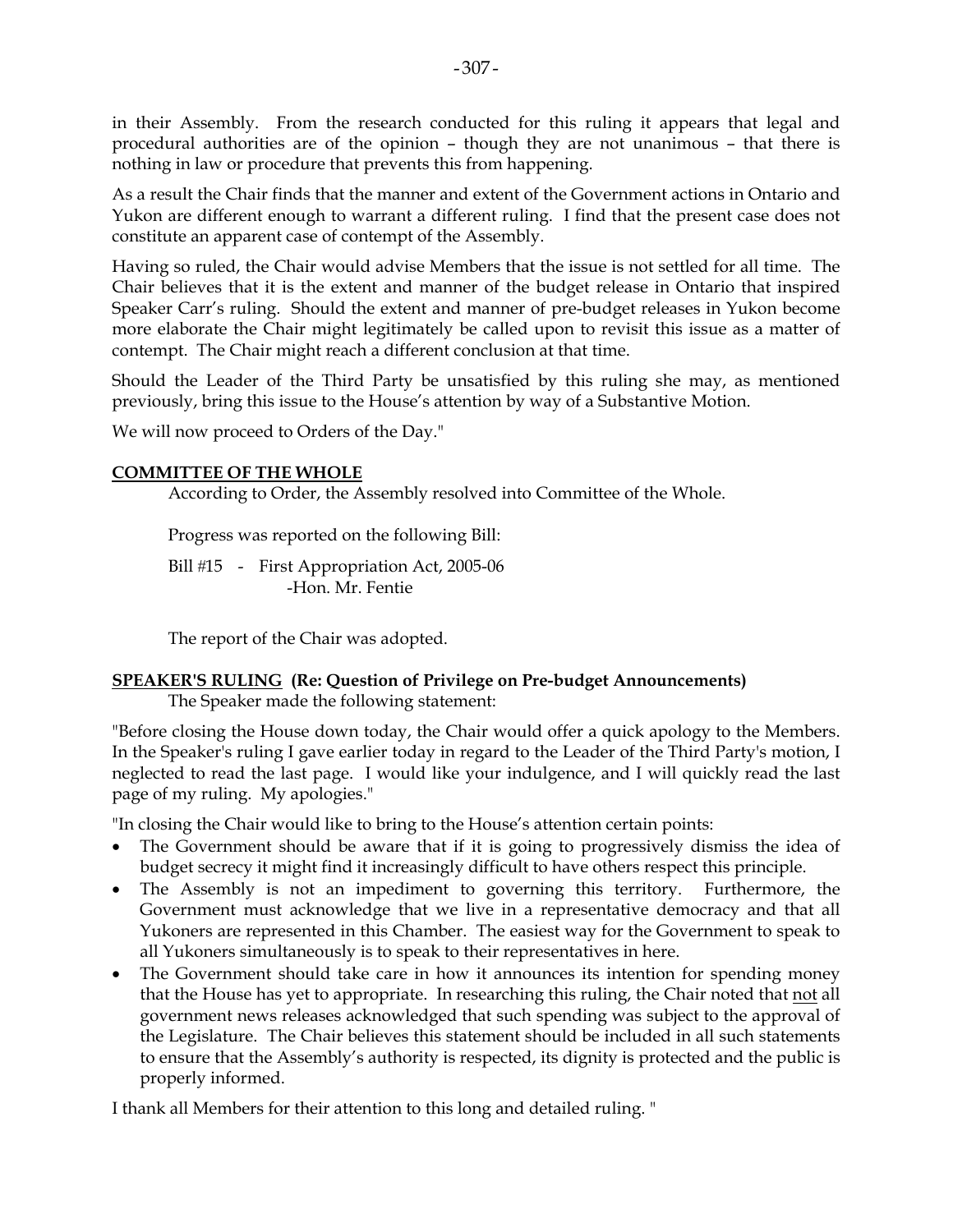\_\_\_\_\_\_\_\_\_\_\_\_\_\_\_\_\_\_\_\_\_\_\_\_\_\_\_\_\_\_\_\_\_\_\_\_\_\_\_\_\_\_

The Assembly adjourned at 6:00 p.m. until 1:00 p.m., Monday, April 11, 2005.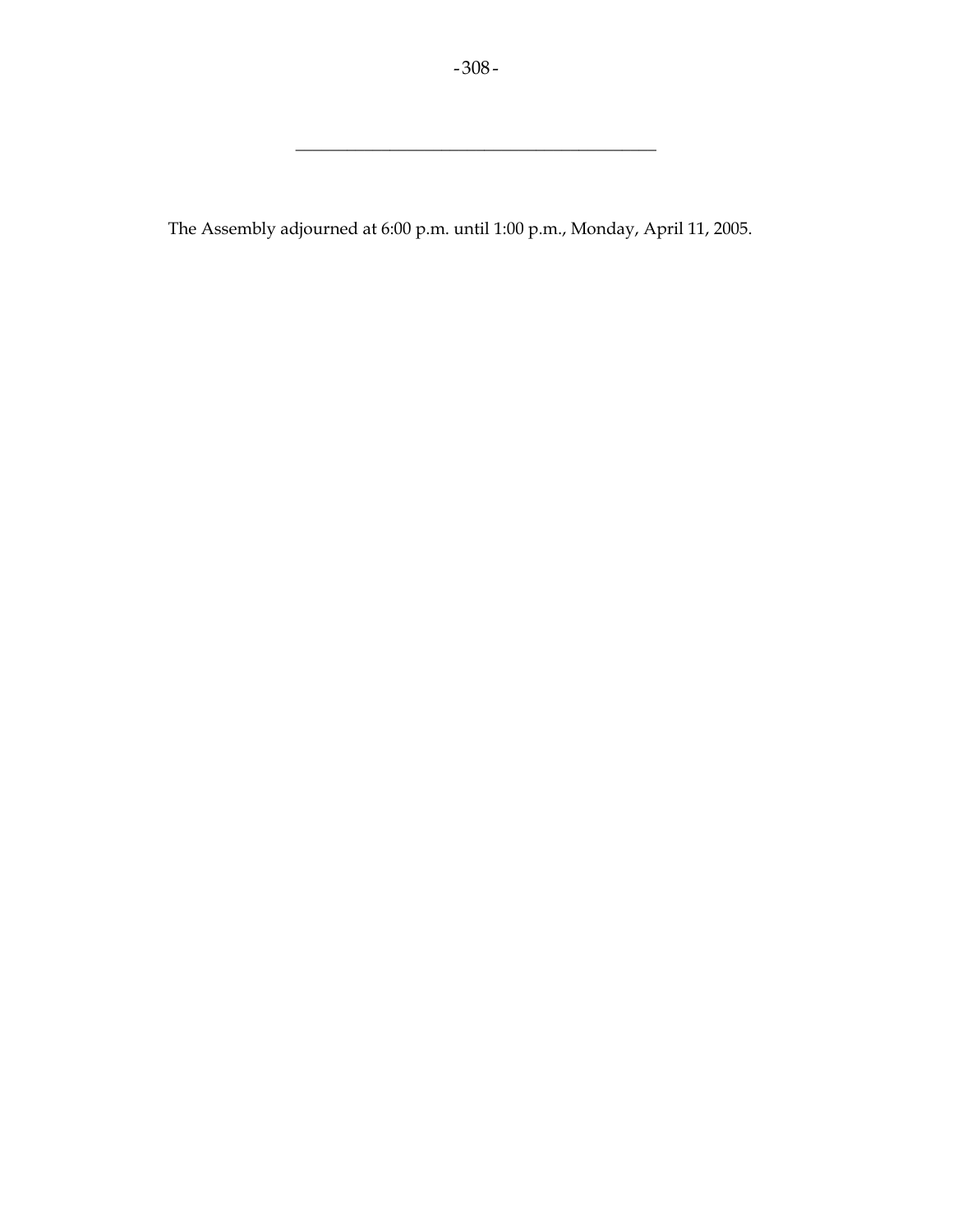#### $-309-$

### **No. 130**

# **VOTES AND PROCEEDINGS**

### **of the**

### **YUKON LEGISLATIVE ASSEMBLY**

### **31st Legislative Assembly First Session**

### Monday, April 11, 2005

The Speaker took the Chair at 1:00 p.m.

### **TRIBUTES**

### **National Wildlife Week**

 The Hon. Mr. Jenkins, Minister of Environment, Mrs. Peter, Member for Vuntut Gwitchin, and Ms. Duncan, Leader of the Third Party, recognized April 10 to 16, 2005 as National Wildlife Week.

### **Education Week**

 The Hon. Mr. Edzerza, Minister of Education, Mr. Fairclough, Member for Mayo-Tatchun, and Ms. Duncan, Leader of the Third Party, recognized April 11 to 15, 2005 as Education Week.

### **TABLING RETURNS AND DOCUMENTS**

Hon. Mr. Lang, Minister of Energy, Mines and Resources

- Yukon Minerals Advisory Board 2004 Annual Report **(Sessional Paper #147)**

#### **COMMITTEE OF THE WHOLE**

According to Order, the Assembly resolved into Committee of the Whole.

Progress was reported on the following Bill:

Bill #15 - First Appropriation Act, 2005-06 -Hon. Mr. Fentie

The report of the Chair was adopted.

The Assembly adjourned at 5:58 p.m. until 1:00 p.m., Tuesday, April 12, 2005.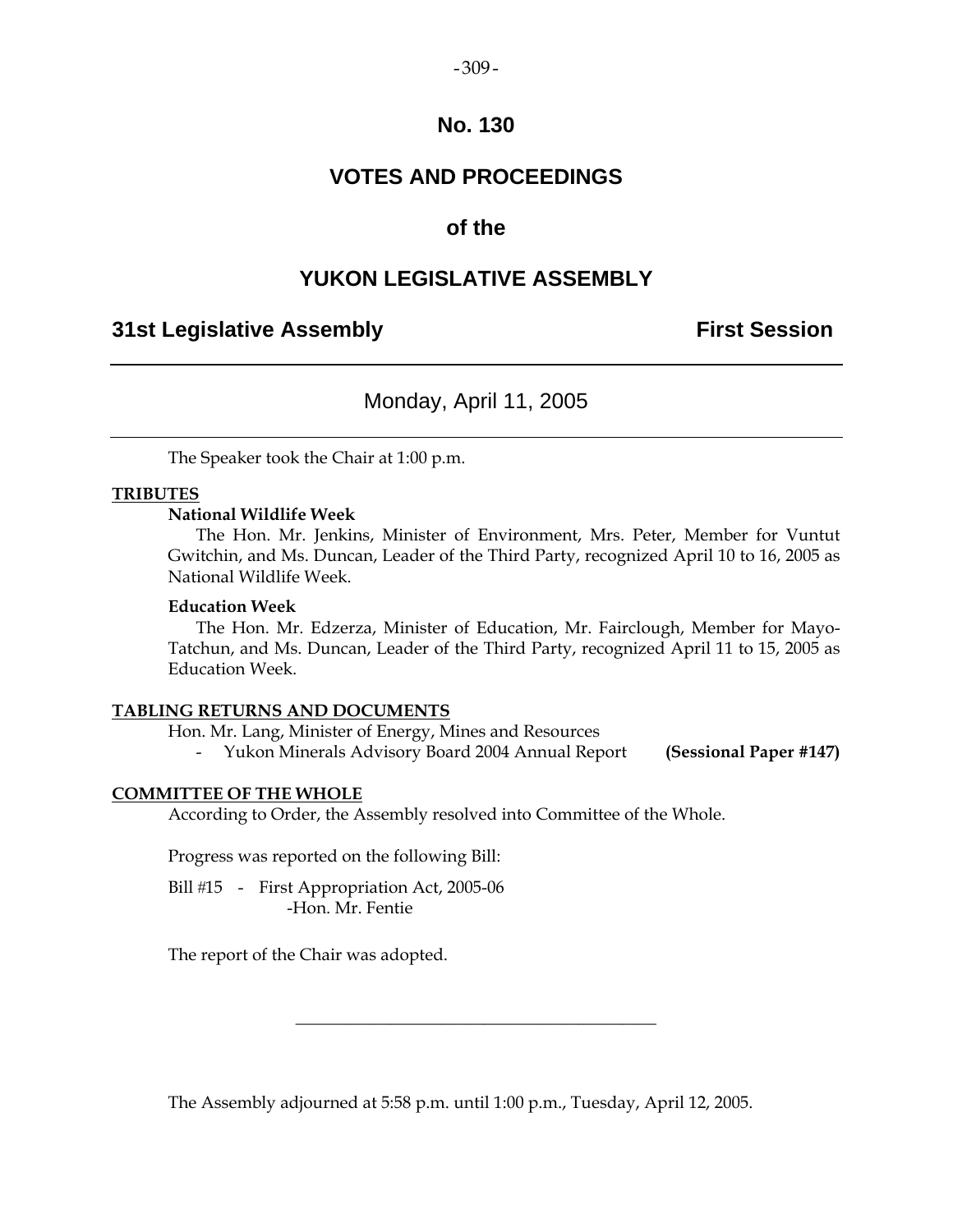### $-310-$

### **No. 131**

# **VOTES AND PROCEEDINGS**

# **of the**

# **YUKON LEGISLATIVE ASSEMBLY**

# **31st Legislative Assembly First Session**

# Tuesday, April 12, 2005

The Speaker took the Chair at 1:00 p.m.

### **TRIBUTES**

### **In recognition of Yukon's Information Technology Sector**

 The Hon. Mr. Lang, acting Minister of Community Services, paid tribute to Yukon's Information Technology Sector.

### **NOTICE RE OPPOSITION PRIVATE MEMBERS' BUSINESS**

 Pursuant to Standing Order 14.2(3), Ms. Duncan, Leader of the Third Party, identified Motion #426 as being the item to be called during Opposition Private Members' Business on Wednesday, April 13, 2005.

 Pursuant to Standing Order 14.2(3), Mr. McRobb, Official Opposition House Leader, identified Motion #427 as being the item to be called during Opposition Private Members' Business on Wednesday, April 13, 2005.

### **COMMITTEE OF THE WHOLE**

According to Order, the Assembly resolved into Committee of the Whole.

Progress was reported on the following Bill:

Bill #15 - First Appropriation Act, 2005-06 -Hon. Mr. Fentie

The report of the Chair was adopted.

The Assembly adjourned at 6:00 p.m. until 1:00 p.m., Wednesday, April 13, 2005.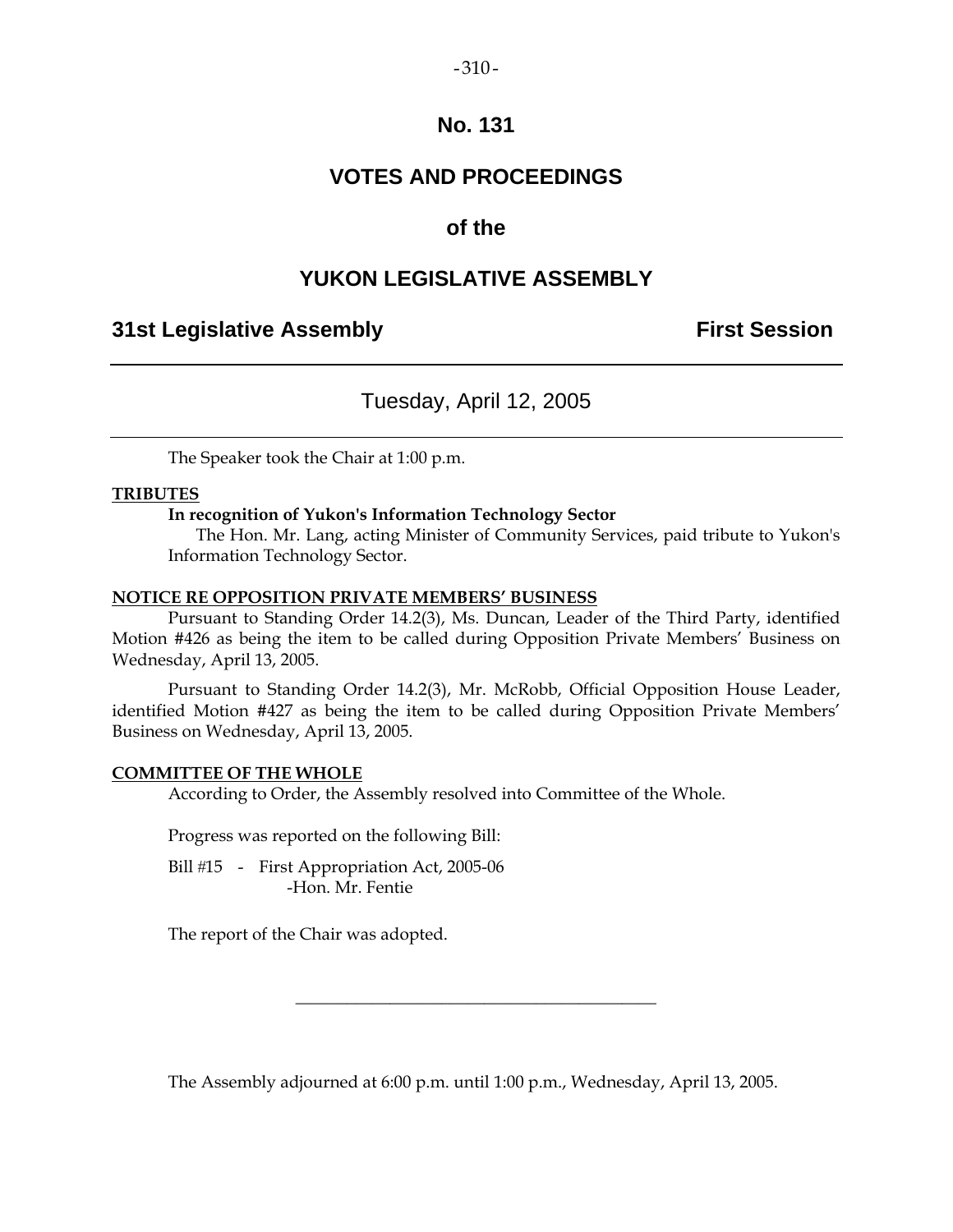# **No. 132**

# **VOTES AND PROCEEDINGS**

### **of the**

# **YUKON LEGISLATIVE ASSEMBLY**

### **31st Legislative Assembly First Session**

# Wednesday, April 13, 2005

The Speaker took the Chair at 1:00 p.m.

### **TRIBUTES**

**In Recognition of the Signing of the Kwanlin Dun Final and Self-Government Agreements** 

 The Hon. Mr. Fentie, Premier, Mr. Hardy, Leader of the Official Opposition, and Ms. Duncan, Leader of the Third Party, recognized that on February 19, 2005 the Kwanlin Dun First Nation became the 10<sup>th</sup> of Yukon's 14 First Nations to sign its final and self-government agreements.

### **Law Day**

 The Hon. Mr. Edzerza, Minister of Justice, Mr. Cardiff, Member for Mount Lorne, and Ms. Duncan, Leader of the Third Party, recognized April 15, 2005 as Law Day.

### **In remembrance of Peter Milner**

 Mr. Rouble, Member for Southern Lakes, Mr. Hardy, Leader of the Official Opposition, and Ms. Duncan, Leader of the Third Party, paid tribute to Peter Milner, who passed away on February 9, 2005. Mr. Milner, former YTG Director of Sport and Recreation, was well-known throughout the territory for his contributions to sports.

### **National Public Safety Telecommunications Week**

 The Hon. Mr. Edzerza, acting Minister of Community Services, recognized National Public Safety Telecommunications Week as being April 10 to 16, 2005.

### **TABLING RETURNS AND DOCUMENTS**

Hon. Mr. Fentie, Premier

- Order-in-Council 2005/02, An Act Approving Yukon Land Claims Final Agreements and First Nations (Yukon) Self Government Act (Kwanlin Dun First Nation) (dated February 19, 2005) and Kwanlin Dun First Nation Final Agreement **(Sessional Paper #148)**
- Kwanlin Dun First Nation Self-Government Agreement **(Sessional Paper #149)**
- Electoral Reform: Final Report by Ken McKinnon, Senior Advisor on Electoral Reform (dated February 1, 2005) **(Sessional Paper #150)**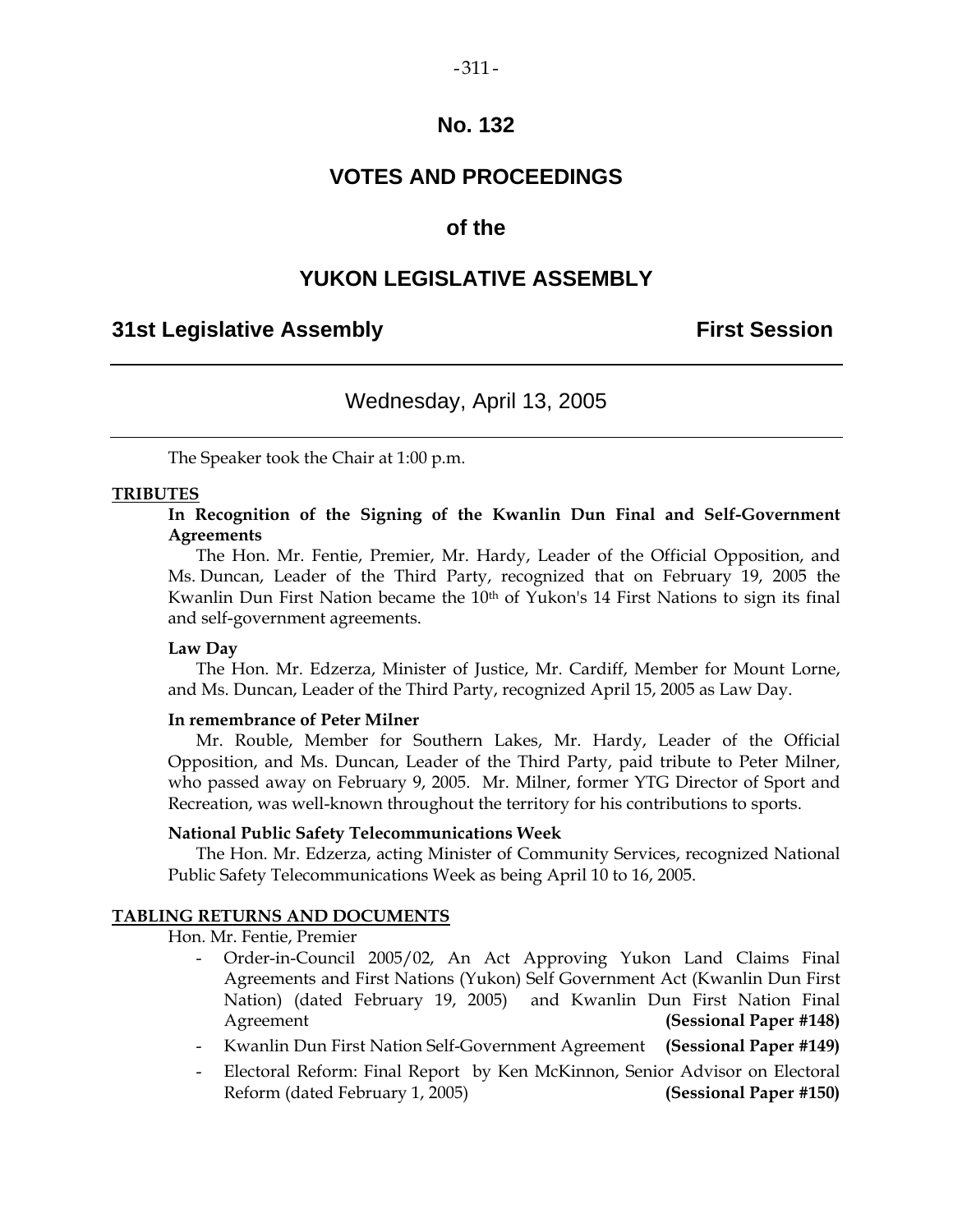Mr. Fairclough, Member for Mayo-Tatchun

Carmacks School, letter re: (undated) to Hon. Dennis Fentie, Premier, Government of Yukon **(Filed Document #79)** 

Hon. Mr. Edzerza, Minister of Education

 - Yukon College 2003-2004 Annual Report and audited Financial Statements (dated June 30, 2004) prepared by the Office of the Auditor General of Canada **(Sessional Paper #151)** 

Hon. Mr. Lang, acting Minister of Highways and Public Works

 - Government Contracting Summary Report by Department (April 1, 2004 – January 31, 2005) **(Sessional Paper #152)** 

### **OPPOSITION PRIVATE MEMBERS' BUSINESS**

Moved by Ms. Duncan, Leader of the Third Party:

THAT this House urges the Government of Yukon to protect the natural park area bordered by Rabbits Foot Canyon on the West, Mountainview Drive on the East, and McIntyre Creek in the South, which is wholly owned by the Government of Yukon, in its natural state as a park area within the City of Whitehorse. **(Motion #426)** 

 A debate arising on the motion, it was moved by the Hon. Mr. Lang, Minister of Energy, Mines and Resources, in amendment thereto:

 THAT Motion #426 be amended by inserting the words "to work with the City of Whitehorse to establish a consultation process involving the Kwanlin Dun First Nation Government, the Ta'an Kwach'an First Nation Government, Yukon College, Porter Creek residents and other stakeholders" after the first appearance of the phrase "Government of Yukon".

A debate arising on the amendment, and the question being put, it was agreed to.

 The debate continuing on the motion as amended and the time reaching 6:00 p.m. with Ms. Duncan, Leader of the Third Party, speaking to it, the Speaker, pursuant to Standing Order 2(2) adjourned the House until 1:00 p.m. the following day, and debate on Motion #426 as amended was accordingly adjourned.

\_\_\_\_\_\_\_\_\_\_\_\_\_\_\_\_\_\_\_\_\_\_\_\_\_\_\_\_\_\_\_\_\_\_\_\_\_\_\_\_\_\_

The Assembly adjourned at 6:00 p.m. until 1:00 p.m., Thursday, April 14, 2005.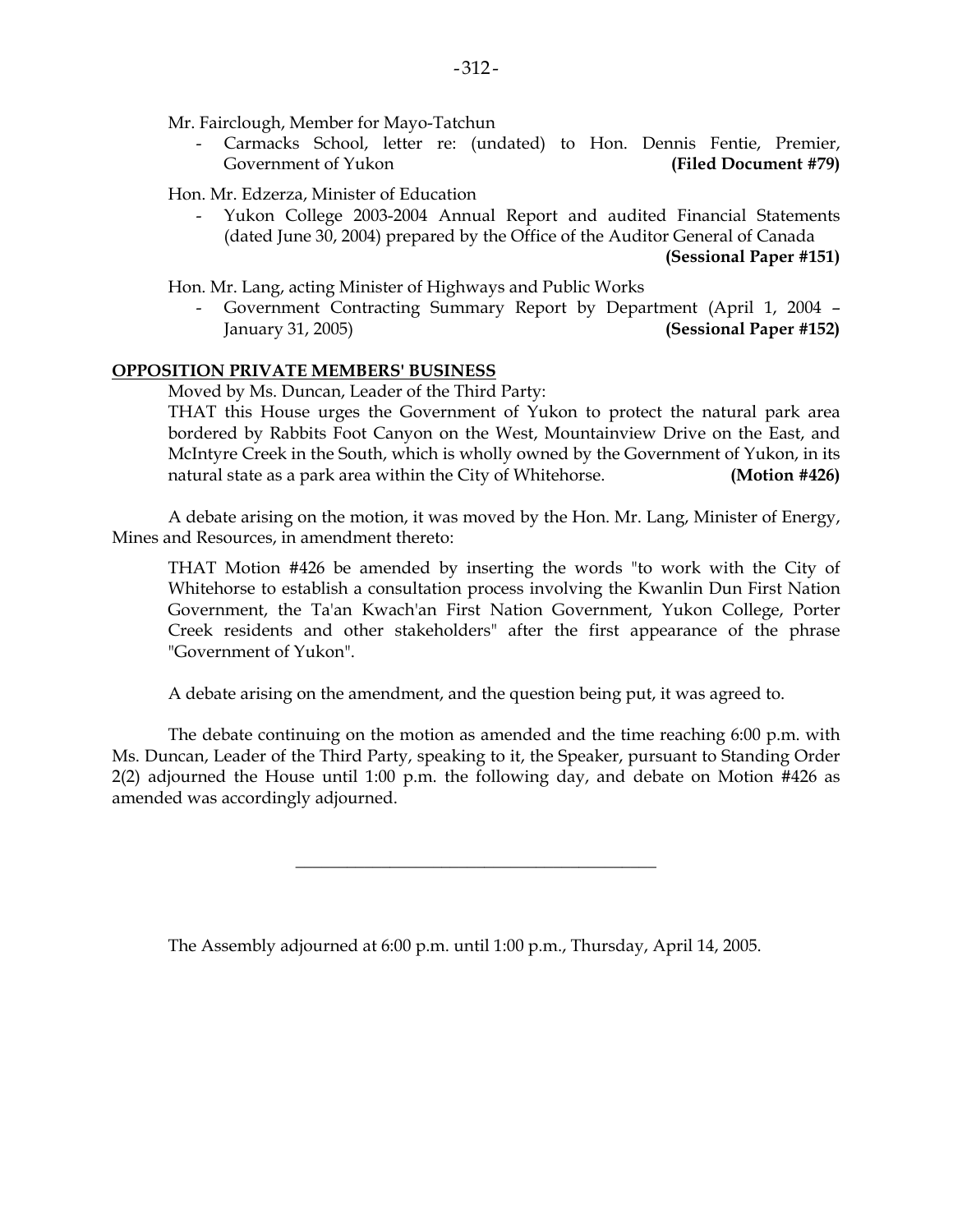### $-313-$

# **No. 133**

# **VOTES AND PROCEEDINGS**

# **of the**

# **YUKON LEGISLATIVE ASSEMBLY**

# **31st Legislative Assembly The Contract Session**

# Thursday, April 14, 2005

The Speaker took the Chair at 1:00 p.m.

### **TABLING RETURNS AND DOCUMENTS**

Mr. Hardy, Leader of the Official Opposition

- Swift River Lodge: non-comforming petition (undated) re **(Filed Document #80)**

### **INTRODUCTION OF BILLS**

Bill #108 - Legislative Renewal Act -Mr. Hardy

### **COMMITTEE OF THE WHOLE**

According to Order, the Assembly resolved into Committee of the Whole.

Progress was reported on the following Bill:

Bill #15 - First Appropriation Act, 2005-06 -Hon. Mr. Fentie

The report of the Chair was adopted.

The Assembly adjourned at 5:58 p.m. until 1:00 p.m., Monday, April 18, 2005.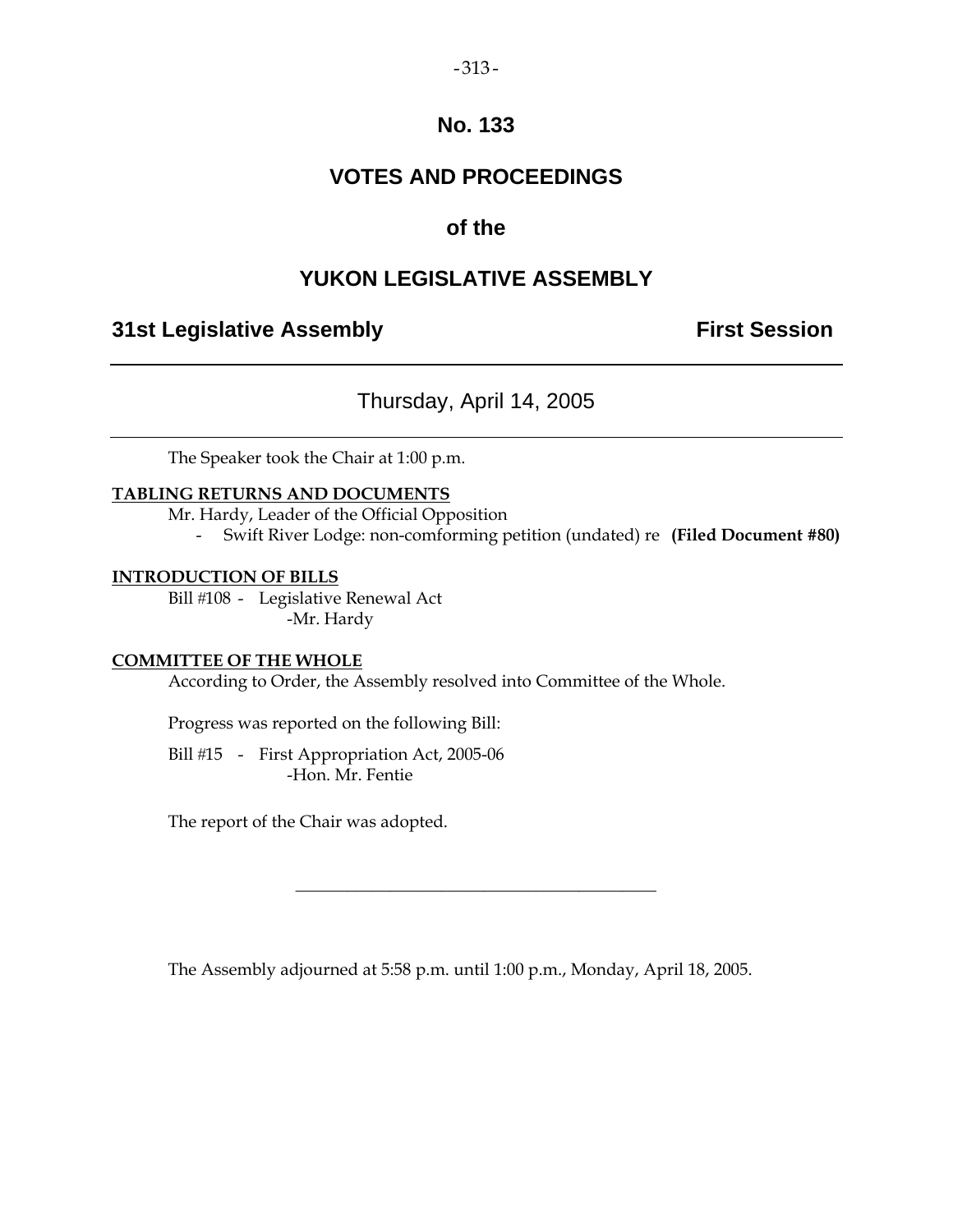# $-314-$

### **No. 134**

# **VOTES AND PROCEEDINGS**

# **of the**

# **YUKON LEGISLATIVE ASSEMBLY**

# **31st Legislative Assembly First Session**

# Monday, April 18, 2005

The Speaker took the Chair at 1:00 p.m.

### **TABLING RETURNS AND DOCUMENTS**

Hon. Mr. Staffen, Speaker

Political Contributions, 2004: Report of the Chief Electoral Officer of the Yukon (dated April 2005) **(Sessional Paper #153)** 

Hon. Mr. Fentie, Premier

 - Sovereignty and Security in the North; Developing a New Framework for Sovereignty and Security in the North: A Discussion Paper prepared by the Governments of Yukon, Northwest Territories and Nunavut (April 2005)

### **(Sessional Paper #154)**

### **SPEAKER'S RULING (Re: Comment on previous question)**

 Prior to proceeding with Question Period, the Speaker gave the following ruling on a Point of Order that was raised by Mr. McRobb, Official Opposition House Leader, during Question Period on Thursday, April 14, 2005.

"The Official Opposition House leader raised the Point of Order in regard to comments by the Premier. The Leader of the Official Opposition had asked the Premier a question regarding electoral reform. The Premier began his response with reference to the fiscal situation in Dawson City. The argument made by the Official Opposition House Leader was that the Premier's comments were not in order as they constituted a comment on a previous question. This would be in contravention of Guideline #9 of our Guidelines for Oral Question Period which says, in part, that 'a reply to a question should be relevant to the question asked.'

The Chair finds that there is a Point of Order. The Leader of the Official Opposition had asked a question on Dawson City earlier in that Question Period. It was not the question before the House at the time of the Premier's reponse. Ministers enjoy a broad latitude in responding to questions from Members. However, their responses should be relevant, in that they address the subject matter of the question.

We will now proceed with Question Period."

### **COMMITTEE OF THE WHOLE**

According to Order, the Assembly resolved into Committee of the Whole.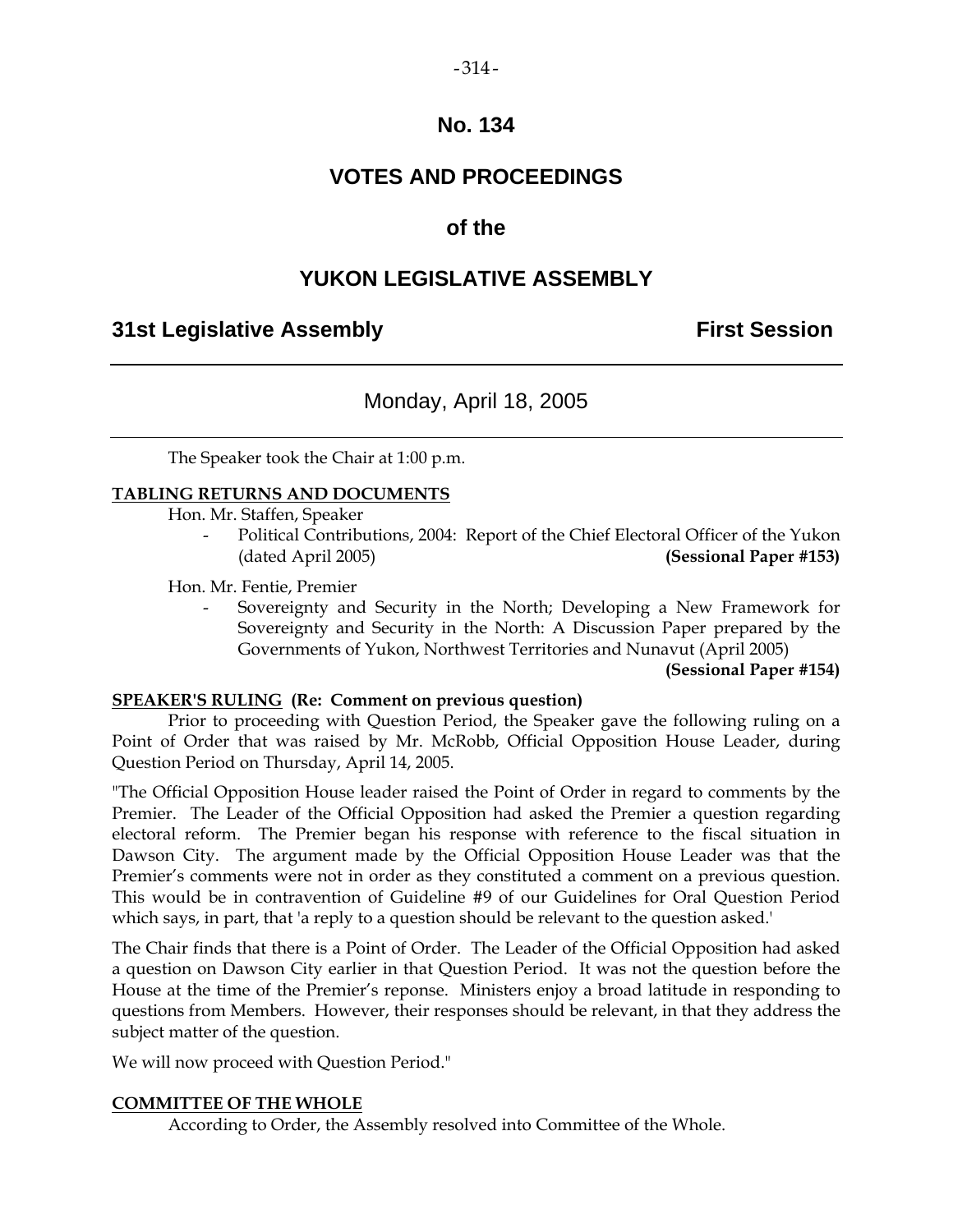Progress was reported on the following Bill:

Bill #15 - First Appropriation Act, 2005-06 -Hon. Mr. Fentie

The report of the Chair was adopted.

The Assembly adjourned at 6:00 p.m. until 1:00 p.m., Tuesday, April 19, 2005.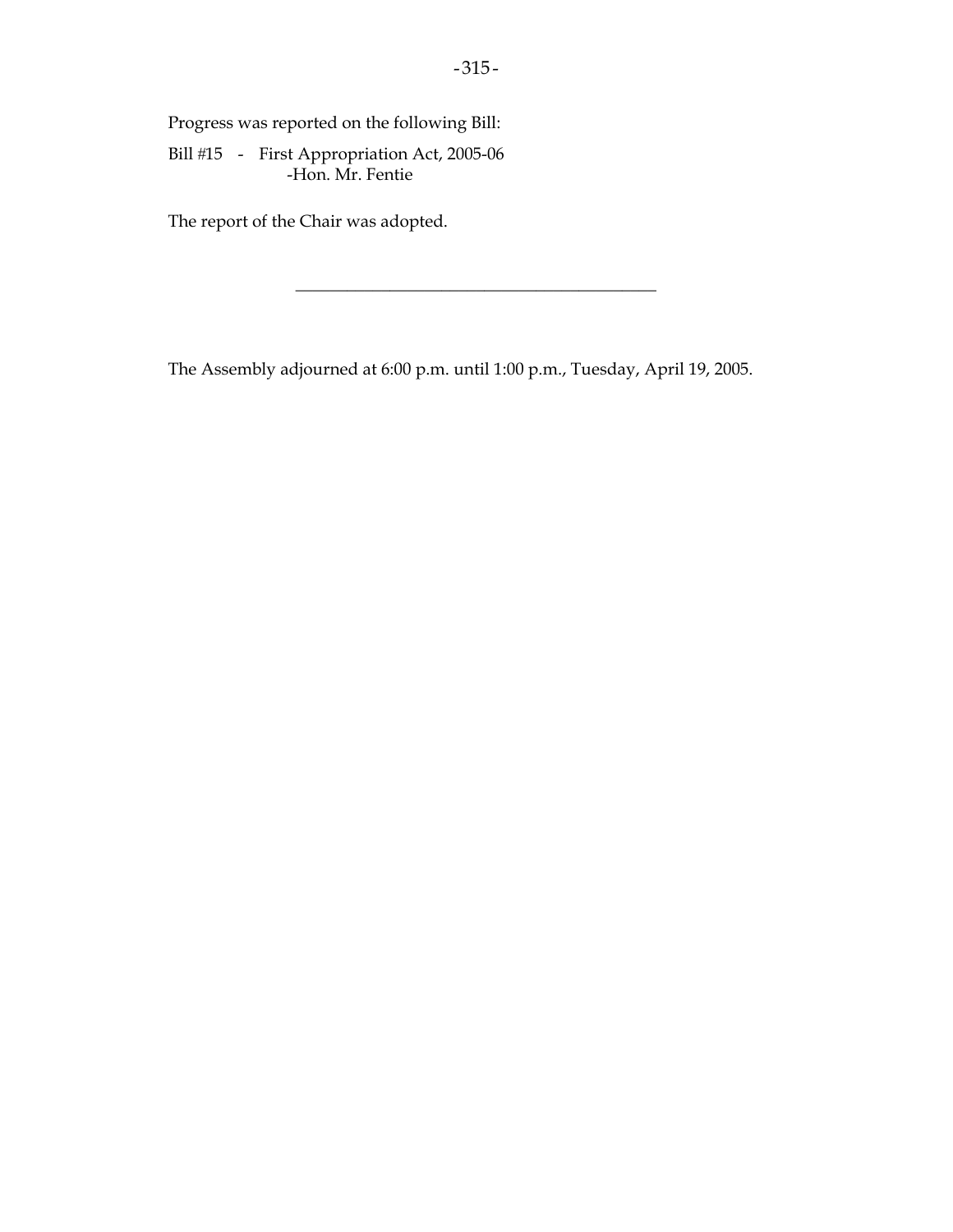### $-316-$

### **No. 135**

# **VOTES AND PROCEEDINGS**

# **of the**

# **YUKON LEGISLATIVE ASSEMBLY**

### **31st Legislative Assembly First Session**

# Tuesday, April 19, 2005

The Speaker took the Chair at 1:00 p.m.

### **TRIBUTES**

### **National Volunteer Week**

 The Hon. Mr. Hart, Minister of Community Services, Mr. Cardiff, Member for Mount Lorne, and Ms. Duncan, Leader of the Third Party, paid tribute to the hundreds of Yukon residents who donate their time and energy as volunteers.

### **NOTICE RE GOVERNMENT PRIVATE MEMBERS' BUSINESS**

 Pursuant to Standing Order 14.2(7), the Hon. Mr. Jenkins, Government House Leader, identified Motion #435, Motion #430 and Motion #433 as being the items to be called during Government Private Members' Business on Wednesday, April 20, 2005.

### **COMMITTEE OF THE WHOLE**

According to Order, the Assembly resolved into Committee of the Whole.

Progress was reported on the following Bill:

Bill #15 - First Appropriation Act, 2005-06 -Hon. Mr. Fentie

The report of the Chair was adopted.

The Assembly adjourned at 5:57 p.m. until 1:00 p.m., Wednesday, April 20, 2005.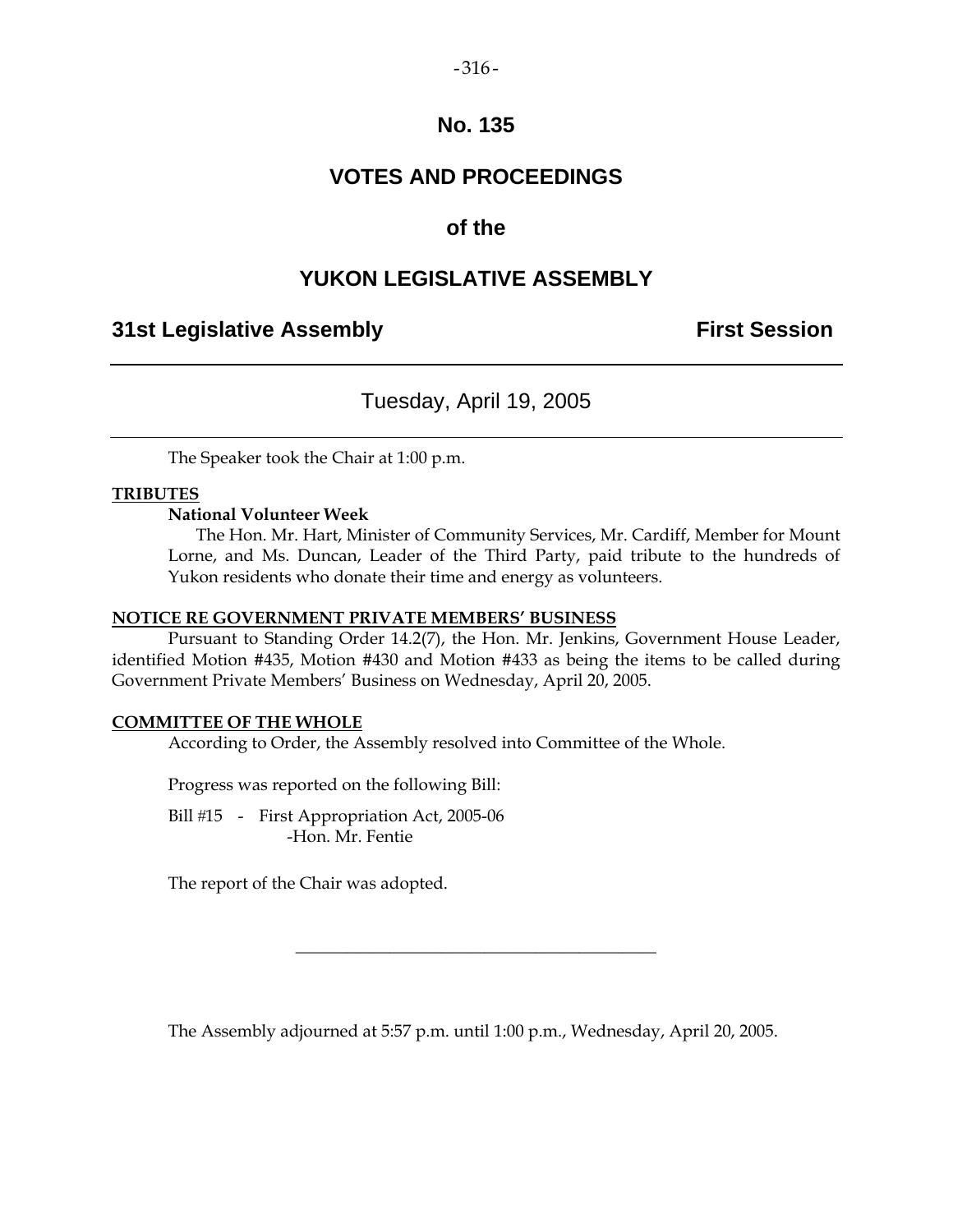### $-317-$

### **No. 136**

# **VOTES AND PROCEEDINGS**

## **of the**

# **YUKON LEGISLATIVE ASSEMBLY**

### **31st Legislative Assembly First Session**

# Wednesday, April 20, 2005

The Speaker took the Chair at 1:00 p.m.

### **TABLING RETURNS AND DOCUMENTS**

Hon. Ms. Taylor, Minister responsible for the Public Service Commission

- Investing in Public Service – serving Yukon people **(Sessional Paper #155)** 

#### **GOVERNMENT PRIVATE MEMBERS' BUSINESS**

Moved by Mr. Rouble, Member for Southern Lakes:

 THAT the Standing Committee on Rules, Elections and Privileges begin a process of legislative renewal for the Yukon Legislative Assembly by making recommendations to the House on a code of conduct and decorum that promotes consensus building, collaboration and compromise. **(Motion #435)** 

 A debate arising on the motion, it was moved by Mr. McRobb, Member for Kluane, in amendment thereto:

 THAT Motion #435 be amended by deleting the phrase, "the Standing Committee on Rules, Elections and Privilege" and substituting for it the phrase, "a Special Committee of the Yukon Legislative Assembly, consisting of equal representation from the three recognized political parties in the Assembly, with the Speaker of the Legislative Assembly acting as a neutral Chair"; and

 THAT Motion #435 be further amended by inserting, between the word "by" and the word "making" the following phrase: "conducting meaningful public consultations with Yukon people about ways to improve the functioning of the Legislative Assembly, for the purpose of".

 A debate arising on the amendment and the time reaching 6:00 p.m., while the Hon. Mr. Kenyon, Minister of Economic Development, was speaking to it, the Speaker, pursuant to Standing Order 2(2), adjourned the House until 1:00 p.m. on Thursday, April 21, 2005, and debate on the amendment and Motion #435 was accordingly adjourned.

The Assembly adjourned at 6:00 p.m. until 1:00 p.m., Thursday, April 21, 2005.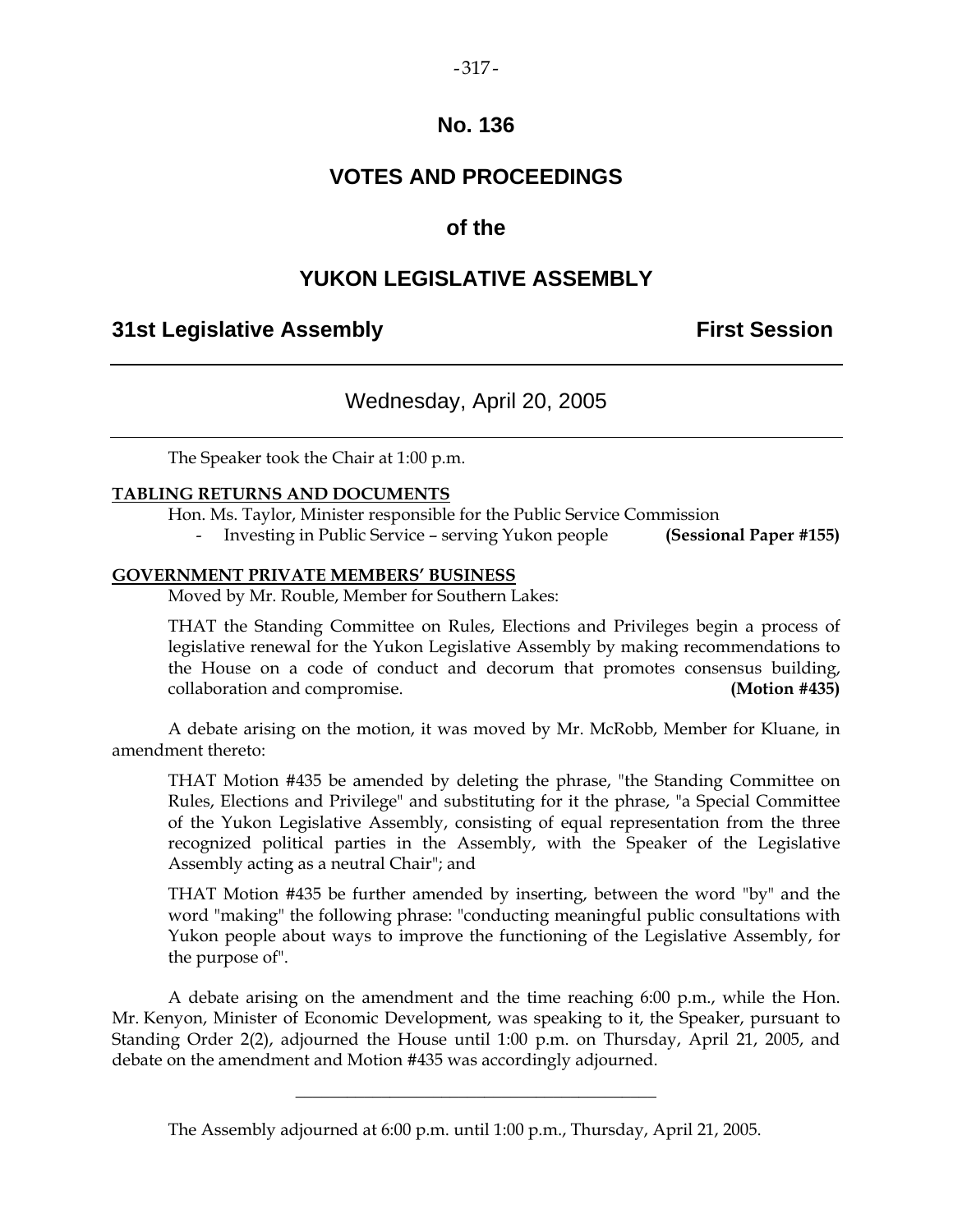### $-318-$

### **No. 137**

# **VOTES AND PROCEEDINGS**

### **of the**

### **YUKON LEGISLATIVE ASSEMBLY**

### **31st Legislative Assembly The Contract Session**

# Thursday, April 21, 2005

The Speaker took the Chair at 1:00 p.m.

### **TRIBUTES**

### **Earth Day**

 The Hon. Mr. Jenkins, Minister of Environment, Mrs. Peter, Member for Vuntut Gwitchin, and Ms. Duncan, Leader of the Third Party, recognized April 22, 2005 as Earth Day.

#### **TABLING RETURNS AND DOCUMENTS**

Hon. Mr. Jenkins, Minister of Health and Social Services

- Adoption: number of Yukon children available for **(Legislative Return #24)** 

### **COMMITTEE OF THE WHOLE**

According to Order, the Assembly resolved into Committee of the Whole.

Progress was reported on the following Bill:

Bill #15 - First Appropriation Act, 2005-06 -Hon. Mr. Fentie

The report of the Chair was adopted.

The Assembly adjourned at 6:00 p.m. until 1:00 p.m., Monday, April 25, 2005.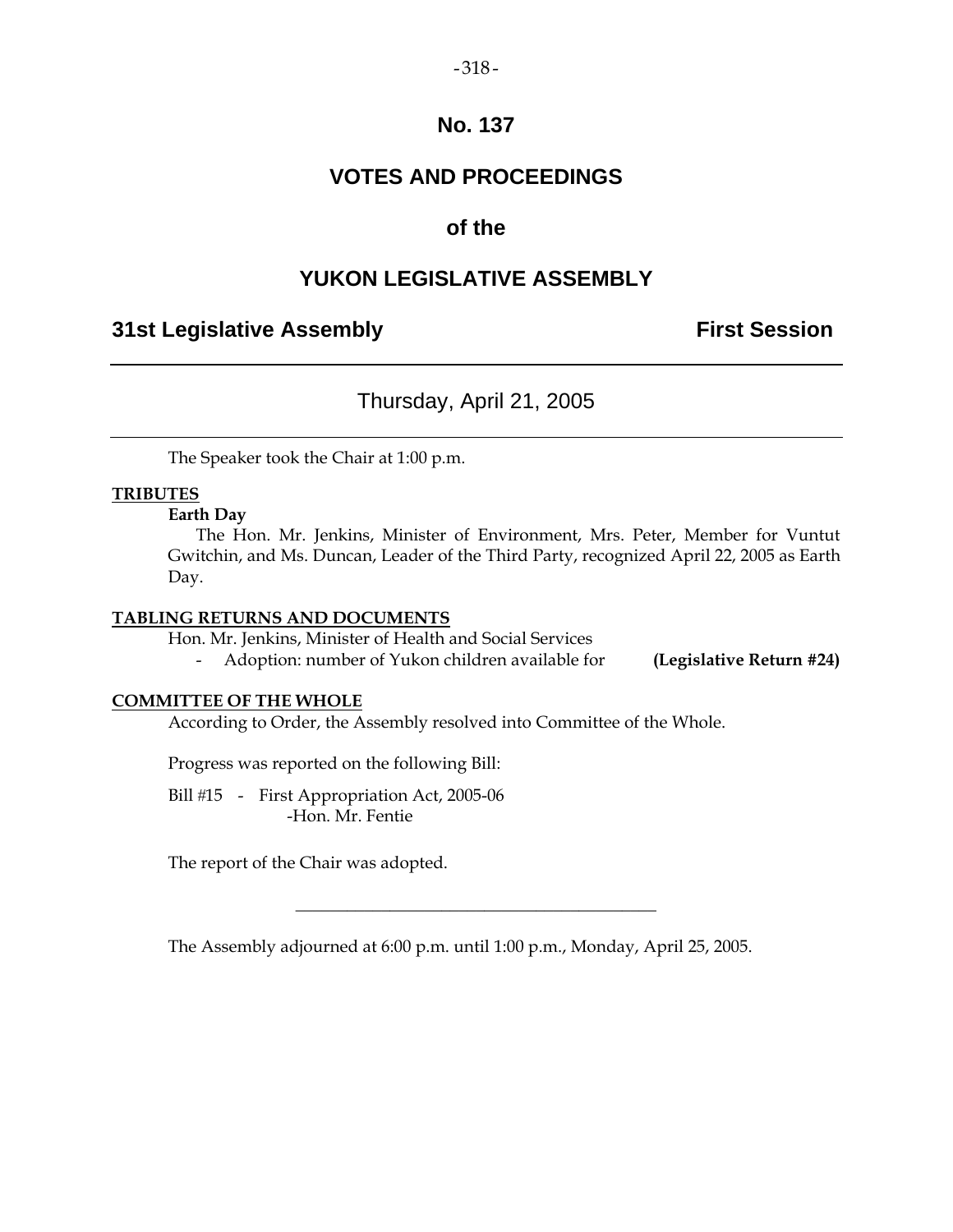### $-319-$

### **No. 138**

# **VOTES AND PROCEEDINGS**

### **of the**

### **YUKON LEGISLATIVE ASSEMBLY**

### **31st Legislative Assembly First Session**

### Monday, April 25, 2005

The Speaker took the Chair at 1:00 p.m.

#### **TRIBUTES**

### **National Organ Donor and Tissue Donation Awareness Week**

 Mr. McRobb, Member for Kluane, and Ms. Duncan, Leader of the Third Party, recognized April 22, 2005 to April 29, 2005 as National Organ Donor and Tissue Donation Awareness Week.

### **Administrative Professionals Week**

 The Hon. Ms. Taylor, Minister responsible for the Public Service Commission, Mr. Fairclough, Member for Mayo-Tatchun, and Ms. Duncan, Leader of the Third Party, recognized April 24, 2005 to April 30, 2005 as Administrative Professionals Week.

#### **QUESTION OF PRIVILEGE**

 Mr. Hardy, Leader of the Official Opposition, pursuant to Standing Order 7(1), rose on a Question of Privilege, regarding remarks made by the Hon. Mr. Kenyon as Minister responsible for the Yukon Housing Corporation, during Question Period.

The Speaker, heard the Question of Privilege and took it under advisement.

#### **COMMITTEE OF THE WHOLE**

According to Order, the Assembly resolved into Committee of the Whole.

Progress was reported on the following Bill:

Bill #15 - First Appropriation Act, 2005-06 -Hon. Mr. Fentie

The report of the Chair was adopted.

The Assembly adjourned at 6:00 p.m. until 1:00 p.m., Tuesday, April 26, 2005.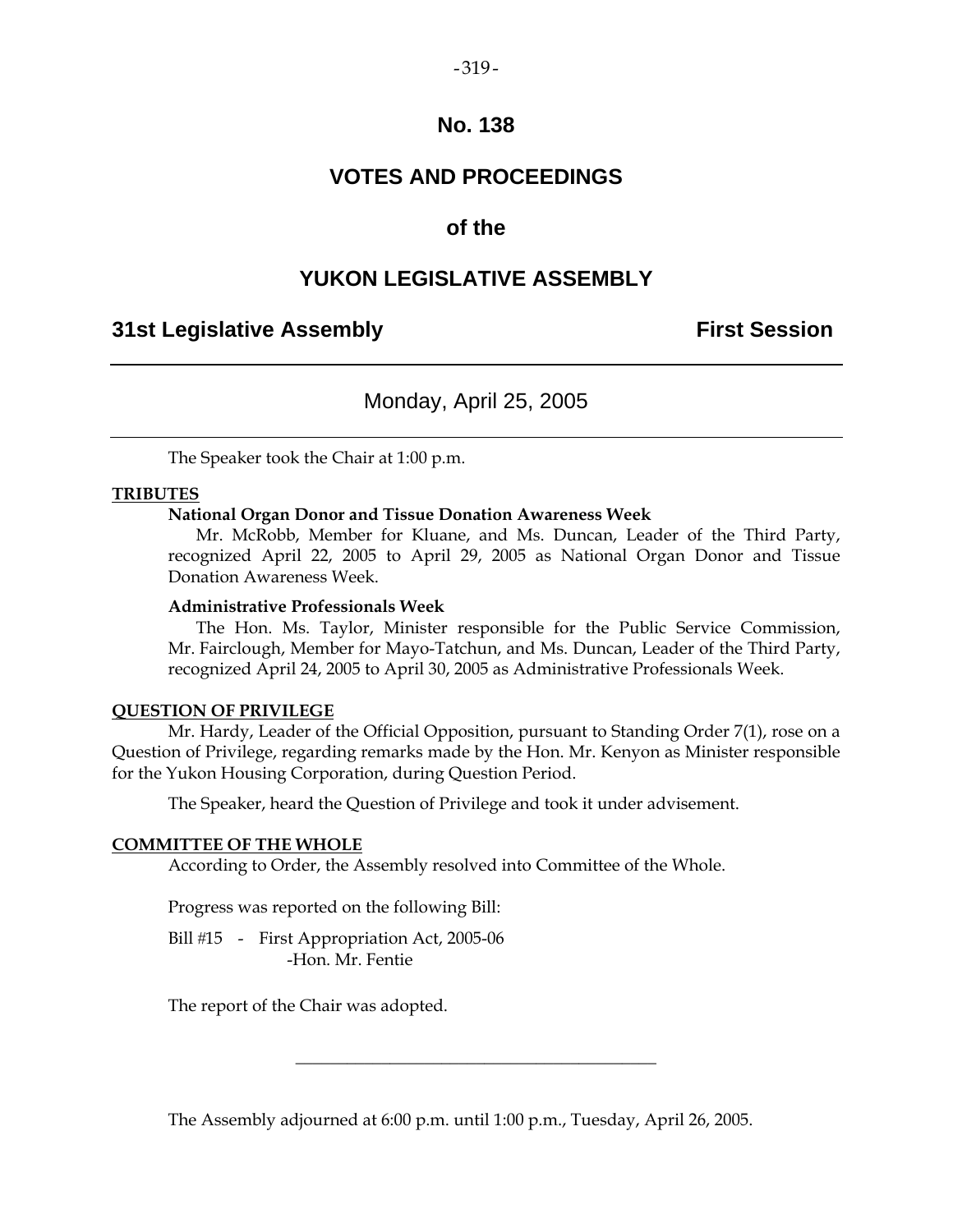### $-320-$

### **No. 139**

# **VOTES AND PROCEEDINGS**

# **of the**

# **YUKON LEGISLATIVE ASSEMBLY**

### **31st Legislative Assembly First Session**

# Tuesday, April 26, 2005

The Speaker took the Chair at 1:00 p.m.

### **TABLING RETURNS AND DOCUMENTS**

Hon. Mr. Kenyon, Minister of Economic Development

 - Alaska-Canada Rail Link Feasibility Study: Memorandum of Understanding between the Government of Yukon and the State of Alaska

**(Sessional Paper #156)** 

### **SPEAKER'S RULING (Re: issues arising in Question Period on April 25, 2005)**

 Prior to proceeding with Question Period, the Chair made the following ruling on two issues that arose during Question Period on April 25, 2005.

"The first was a Point of Order raised by the Official Opposition House Leader who objected to a comment by the Minister of Health and Social Services. The Minister had said that an agreement for funding the Signpost Seniors in Watson Lake had initially been entered into by a previous NDP government. The Official Opposition House Leader disputed this claim.

There is no Point of Order in this case; it is a dispute between Members about the facts surrounding a funding agreement. The Chair would note, however, that while raising the Point of Order the Official Opposition House Leader said the Minister was 'misleading the House.' That language is not parliamentary and I would ask all Members to refrain from making such statements.

The second issue was a Question of Privilege raised at the end of Question Period by the Leader of the Official Opposition in response to a comment made earlier by the Minister responsible for the Yukon Housing Corporation. The Leader of the Official Opposition objected to what he believed was an accusation by the Minister that a question asked by the Leader of the Official Opposition was, in effect, an attack on public servants.

The Minister's comment does not, in the Chair's opinion, constitute a *prima facie* breach of privilege. It could be argued that such a comment was unparliamentary. However, Points of Order regarding unparliamentary language must be raised when the statement is made, not later. Having said that, the Chair would remind the House that asking questions and providing answers are integral to the role of Members of this Assembly and they should be free to do so without being accused of attacking anyone, either inside or outside of this House. We will now proceed to Question Period."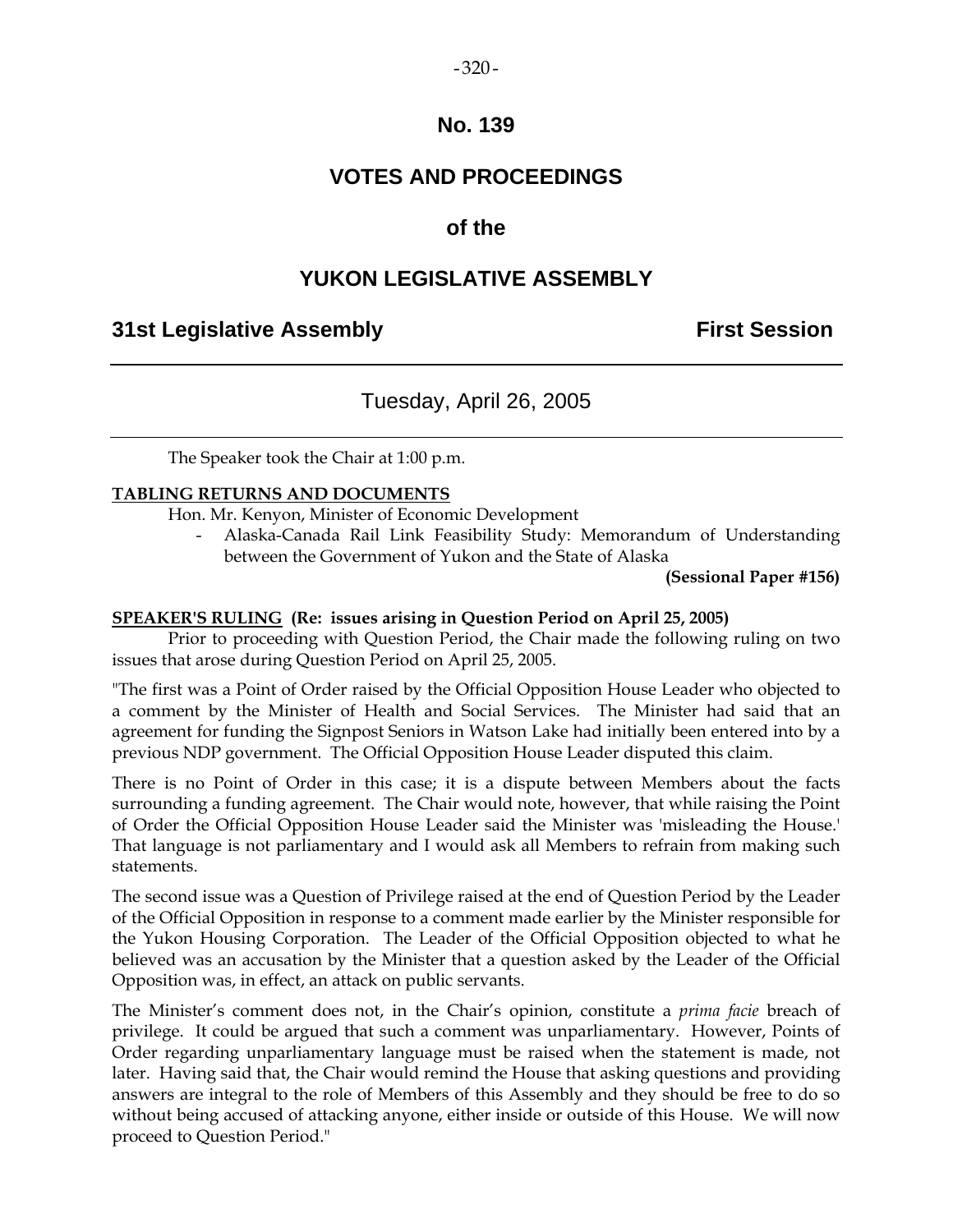### **NOTICE RE OPPOSITION PRIVATE MEMBERS' BUSINESS**

 Pursuant to Standing Order 14.2(3), Mr. McRobb, Official Opposition House Leader, identified Motion #427 as being the item to be called during Opposition Private Members' Business on Wednesday, April 27, 2005.

 Pursuant to Standing Order 14.2(3), Ms. Duncan, Leader of the Third Party, identified Motion #408 as being the item to be called during Opposition Private Members' Business on Wednesday, April 27, 2005.

### **COMMITTEE OF THE WHOLE**

According to Order, the Assembly resolved into Committee of the Whole.

Progress was reported on the following Bill:

Bill #15 - First Appropriation Act, 2005-06 -Hon. Mr. Fentie

The report of the Chair was adopted.

The Assembly adjourned at 5:58 p.m. until 1:00 p.m., Wednesday, April 27, 2005.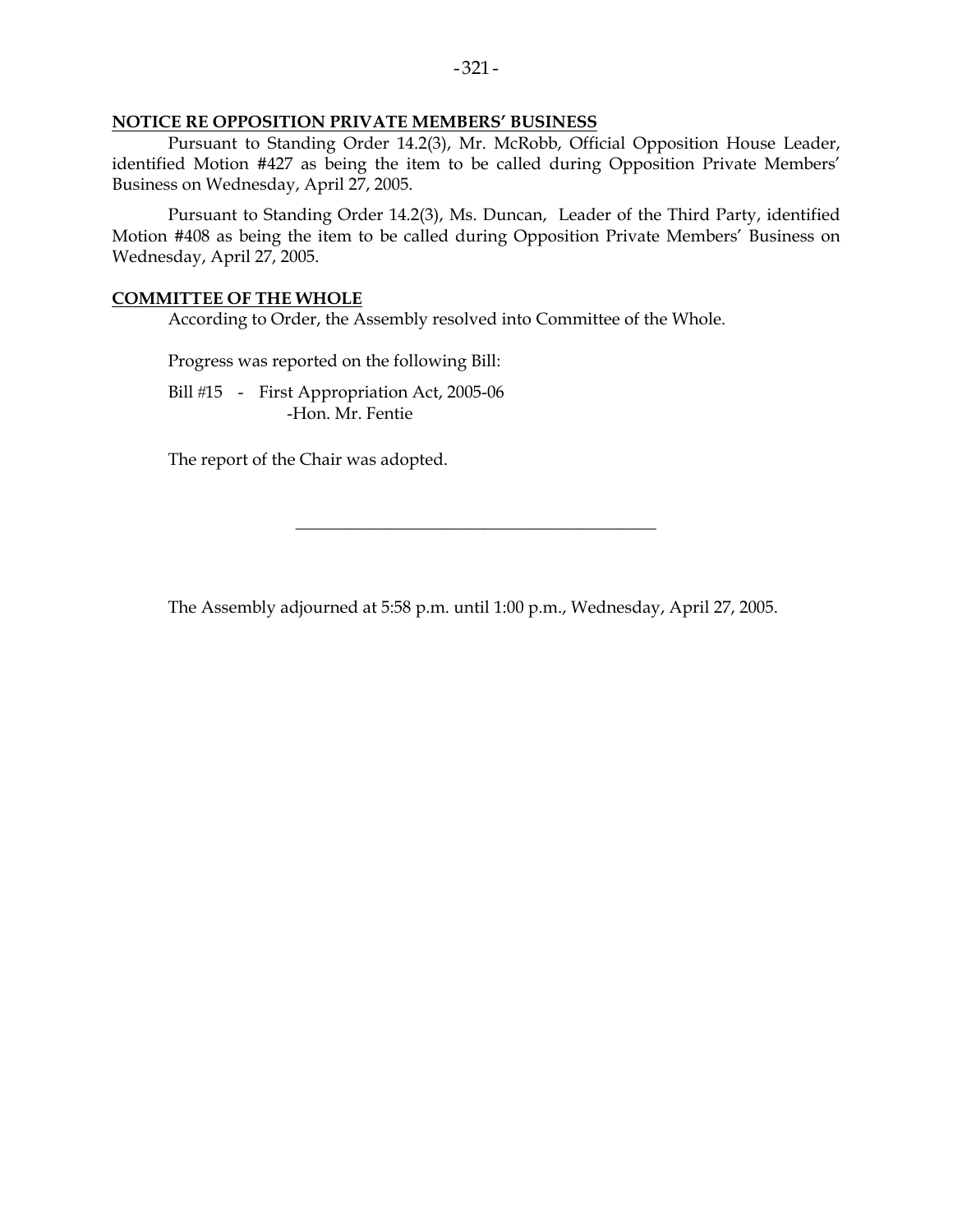## **No. 140**

# **VOTES AND PROCEEDINGS**

## **of the**

# **YUKON LEGISLATIVE ASSEMBLY**

## **31st Legislative Assembly First Session**

# Wednesday, April 27, 2005

The Speaker took the Chair at 1:00 p.m.

## **TRIBUTES**

## **National Immunization Awareness Week**

 The Hon. Mr. Jenkins, Minister of Health and Social Services, Mr. McRobb, Member for Kluane, and Ms. Duncan, Leader of the Third Party, recognized April 24, 2005 to April 30, 2005 as National Immunization Awareness Week.

#### **National Day of Mourning**

 The Hon. Mr. Jenkins, Minister of Health and Social Services, Mr. Cardiff, Member for Mount Lorne, and Ms. Duncan, Leader of the Third Party, recognized April 28, 2005 as being National Day of Mourning.

#### **National Organ Donor and Tissue Donation Awareness Week**

 The Hon. Mr. Jenkins, Minister of Health and Social Services, recognized April 22, 2005 to April 29, 2005 as National Organ Donor and Tissue Donation Awareness Week.

## **TABLING RETURNS AND DOCUMENTS**

Hon. Mr. Fentie, Premier

- Northern Strategy, Yukon Chapter **(Sessional Paper #157)** 

Hon. Mr. Jenkins, Minister of Health and Social Services

 - Yukon Family Services Association Financial Statements for the year ended March 31, 2004 **(Sessional Paper #158)** 

Hon. Mr. Kenyon, Minister responsible for Yukon Liquor Corporation

- Yukon Lottery Commission 2003/2004 Annual Report **(Sessional Paper #159)** 

Mr. McRobb, Member for Kluane

Protection for Persons in Care Act, The: Statute of the Province of Manitoba

**(Filed Document #81)** 

#### **FILED DOCUMENT**

 During Question Period, Ms. Duncan, Leader of the Third Party, filed the following document: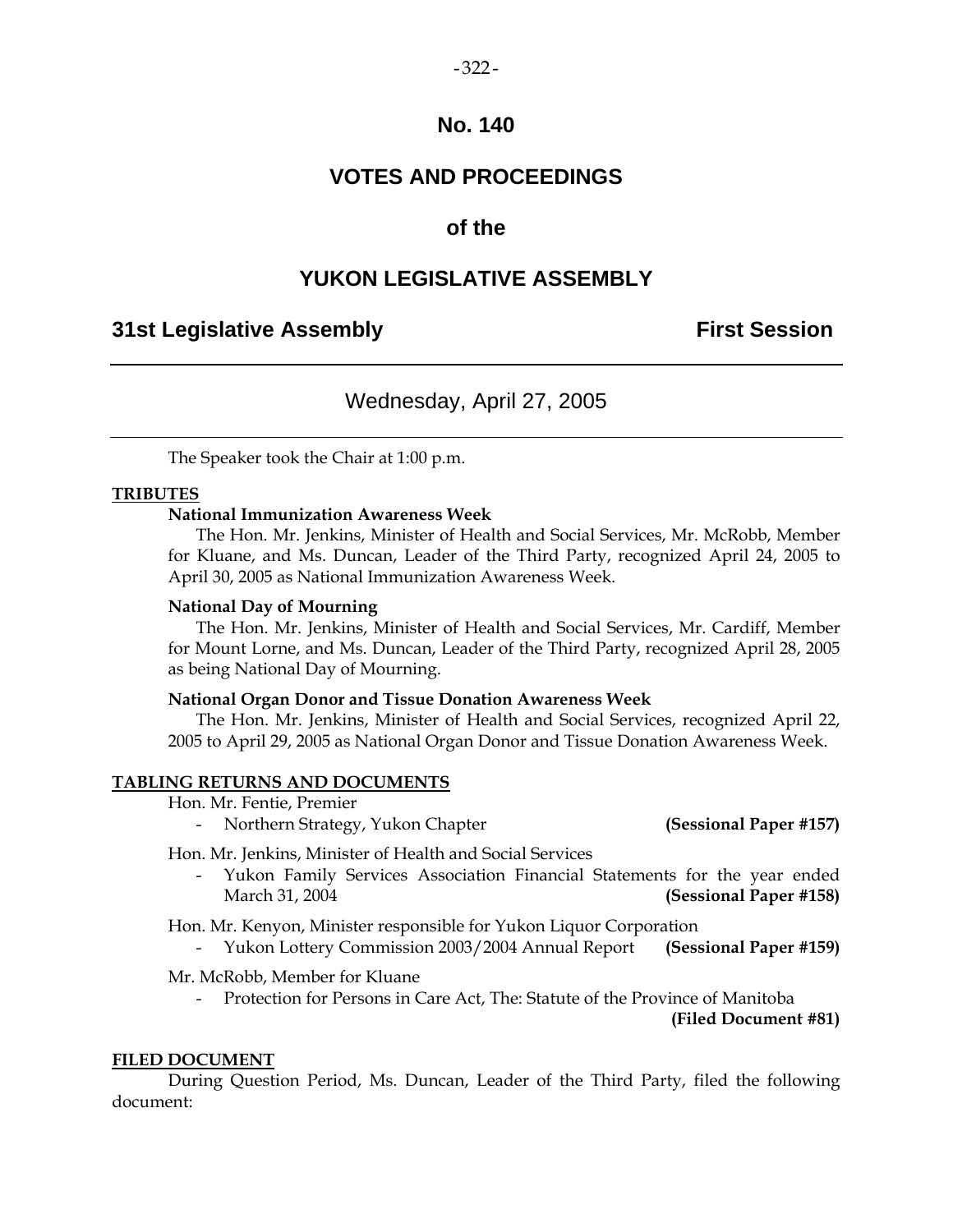- Rail Link, Alaska-Yukon-British Columbia; feasibility study for: Correspondence between Pat Duncan, MLA, and Hon. Kevin Falcon, Minister of Transportation, Government of British Columbia **(Filed Document #82)**

## **MOTIONS OTHER THAN GOVERNMENT MOTIONS**

Moved by Mr. Hardy, Member for Whitehorse Centre:

 THAT this House calls upon the Yukon Government to assign top priority status to the development of an effective, comprehensive Anti-Poverty Strategy that will, within a decade, eliminate the need for any Yukon person, regardless of age, gender, cultural background, or employment status, to live in a condition of poverty. **(Motion #427)**

 A debate arising on the motion, it was moved by Mr. Rouble, Member for Southern Lakes, in amendment thereto:

THAT Motion #427 be amended by:

- (1) replacing the words "the development" with the words "continuing the implementation"; and
- (2) replacing with words "that will, within a decade" with the words "centered on creating the conditions for sustained private sector economic growth, investing in providing skills training for Yukoners to facilitate opportunities for employment, working with employers to eliminate impediments to those with disabilities and maintaining the social safety net for those who are unable to work to"; and
- (3) inserting the word "disability" between the phrase "cultural background" and the phrase "or employment status".

 A debate arising on the amendment and the time reaching 6:00 p.m., while Mr. McRobb, Member for Kluane, was speaking to it, the Speaker, pursuant to Standing Order 2(2), adjourned the House until 1:00 p.m. on Thursday, April 28, 2005, and debate on the amendment and Motion #427 was accordingly adjourned.

\_\_\_\_\_\_\_\_\_\_\_\_\_\_\_\_\_\_\_\_\_\_\_\_\_\_\_\_\_\_\_\_\_\_\_\_\_\_\_\_\_\_

The Assembly adjourned at 6:00 p.m. until 1:00 p.m., Thursday, April 28, 2005.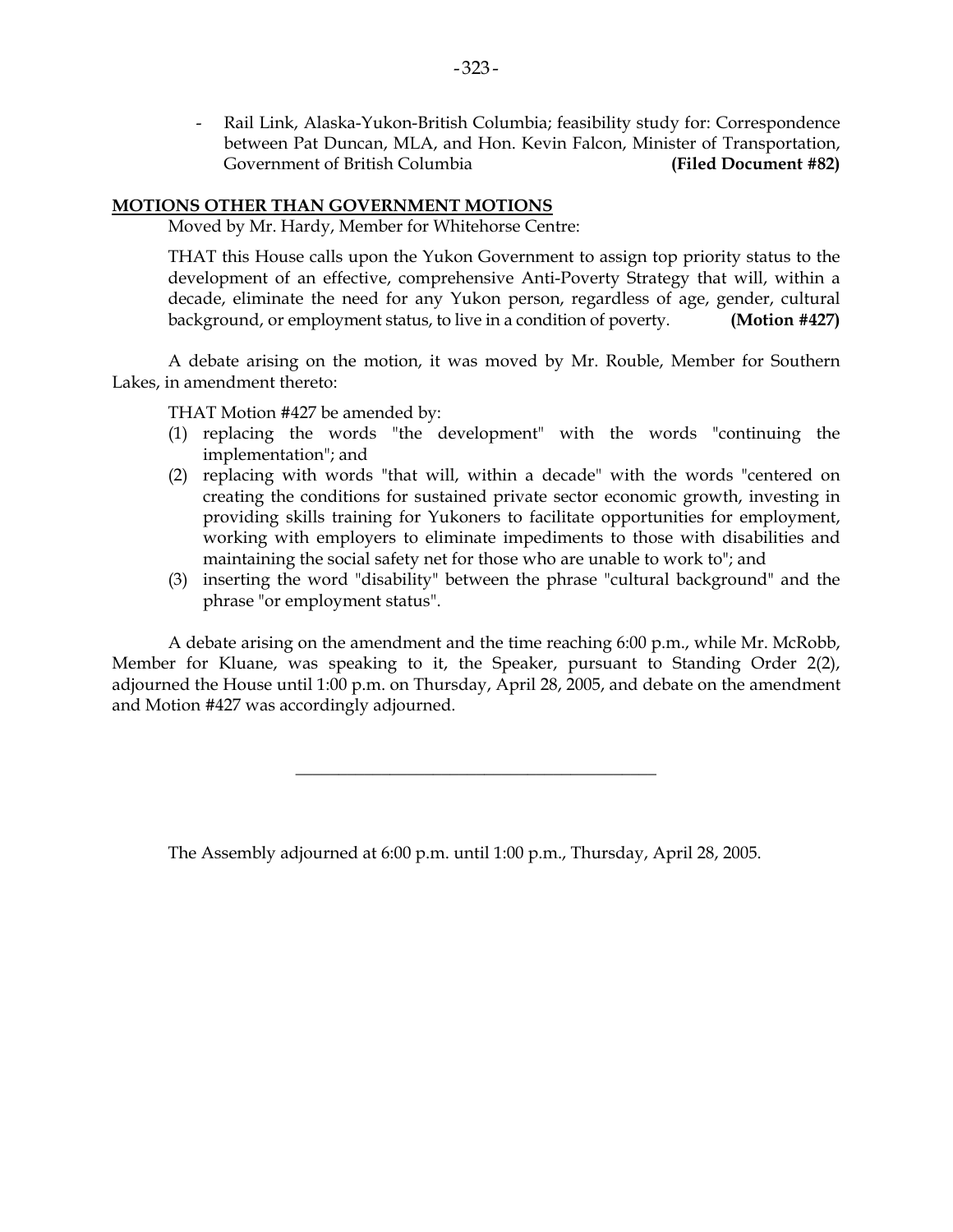## $-324-$

## **No. 141**

# **VOTES AND PROCEEDINGS**

# **of the**

# **YUKON LEGISLATIVE ASSEMBLY**

## **31st Legislative Assembly First Session**

# Thursday, April 28, 2005

The Speaker took the Chair at 1:00 p.m.

## **TRIBUTES**

## **Yukon Writer's Festival and Young Authors Conference**

 The Hon. Ms. Taylor, Minister of Tourism and Culture, and Mr. Fairclough, Member for Mayo-Tatchun, recognized the 15th annual Yukon Writer's Festival taking place from April 28, 2005 to May 2, 2005 in Whitehorse and Haines Junction and the 26th Yukon Young Authors' Conference taking place April 28, 2005 and April 29, 2005.

## **TABLING RETURNS AND DOCUMENTS**

Hon. Ms. Taylor, acting Minister of Community Services

Dawson City, Town of the City of Dawson, Yukon: Supplementary Report Addressing Responses to the Report of Forensic Audit and Financial Review, prepared by Doddington Advisors Inc. (dated April 26, 2005)

 **(Sessional Paper #160)** 

Mr. McRobb, Member for Kluane

 - Seniors funding, letter (dated April 28, 2005) from Joann Graham and Marion Wakefield to Hon. Peter Jenkins, Minister of Health and Social Services, Government of Yukon **(Filed Document #83)** 

## **GOVERNMENT MOTIONS**

Moved by the Hon. Mr. Fentie, Premier:

 THAT, pursuant to section 18 of the *Conflict of Interest (Members and Ministers) Act*, the Legislative Assembly reappoint David Phillip Jones, Q.C., as a member of the Conflict of Interest Commission for a three-year period. **(Motion #451)**

 A debate arising on the motion and debate having been concluded, the Speaker informed the House that he would call for a recorded Division.

## **Speaker's Call for Recorded Division**

 "Before putting the Question, the Chair must draw Members' attention to section 18(4) of the *Conflict of Interest (Members and Ministers) Act*. That section requires that the motion appointing a Conflicts Commissioner be supported by at least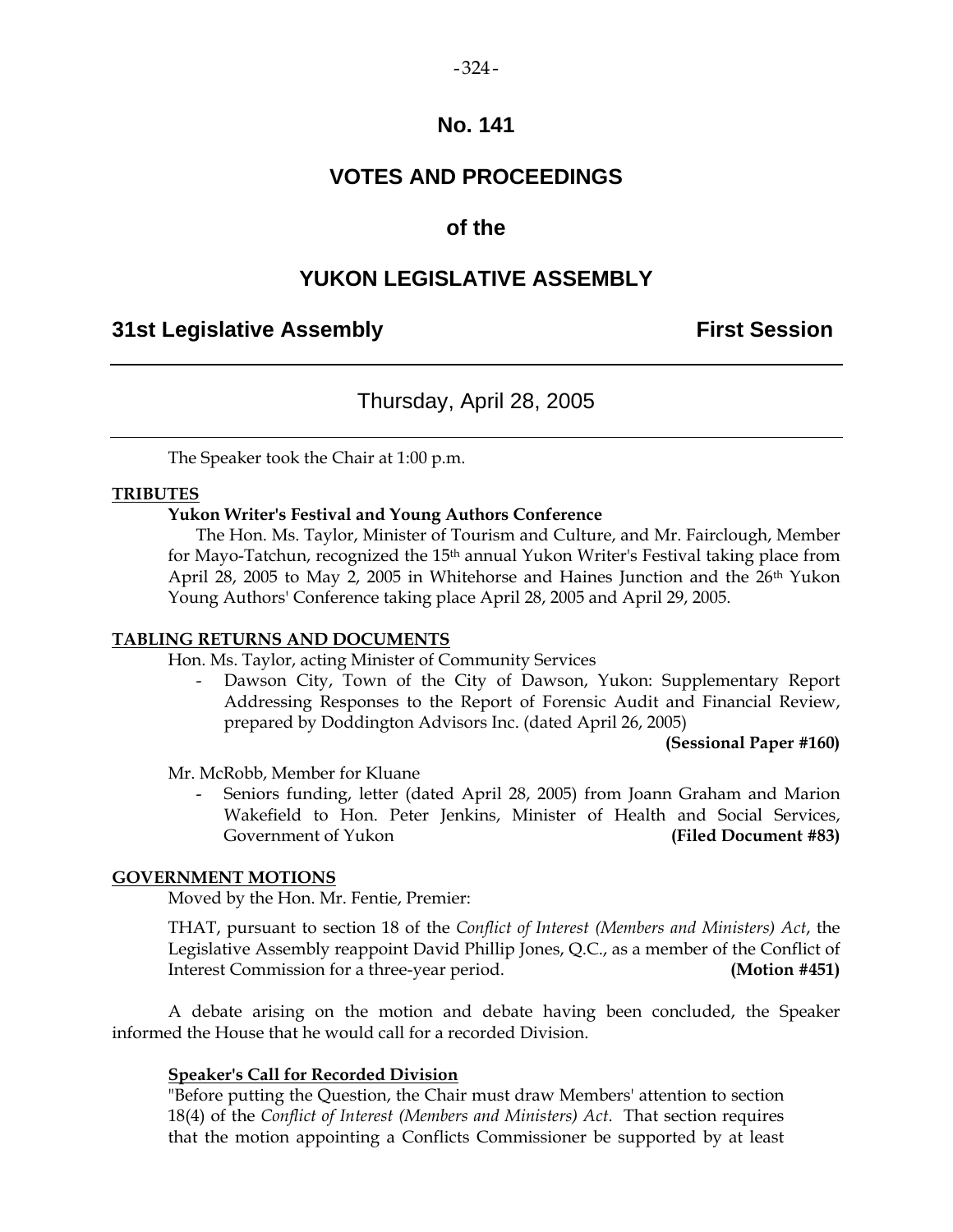two-thirds of the Members of the Assembly present for the vote. In order to ensure that the requirements of section 18 of the *Conflict of Interest (Members and Ministers) Act* are met, the Chair will now call for a recorded Division."

The motion was agreed to on the following recorded Division:

#### YEA

| Fentie  | Lang    | Fairclough |    |
|---------|---------|------------|----|
| Jenkins | Cathers | Cardiff    |    |
| Taylor  | Rouble  | Peter      | 14 |
| Kenyon  | Hardy   | Arntzen    |    |
| Edzerza | McRobb  |            |    |
|         |         |            |    |

#### NAY

Duncan 1

## **COMMITTEE OF THE WHOLE**

According to Order, the Assembly resolved into Committee of the Whole.

Progress was reported on the following Bill:

Bill #15 - First Appropriation Act, 2005-06 -Hon. Mr. Fentie

The report of the Chair was adopted.

The Assembly adjourned at 5:59 p.m. until 1:00 p.m., Monday, May 2, 2005.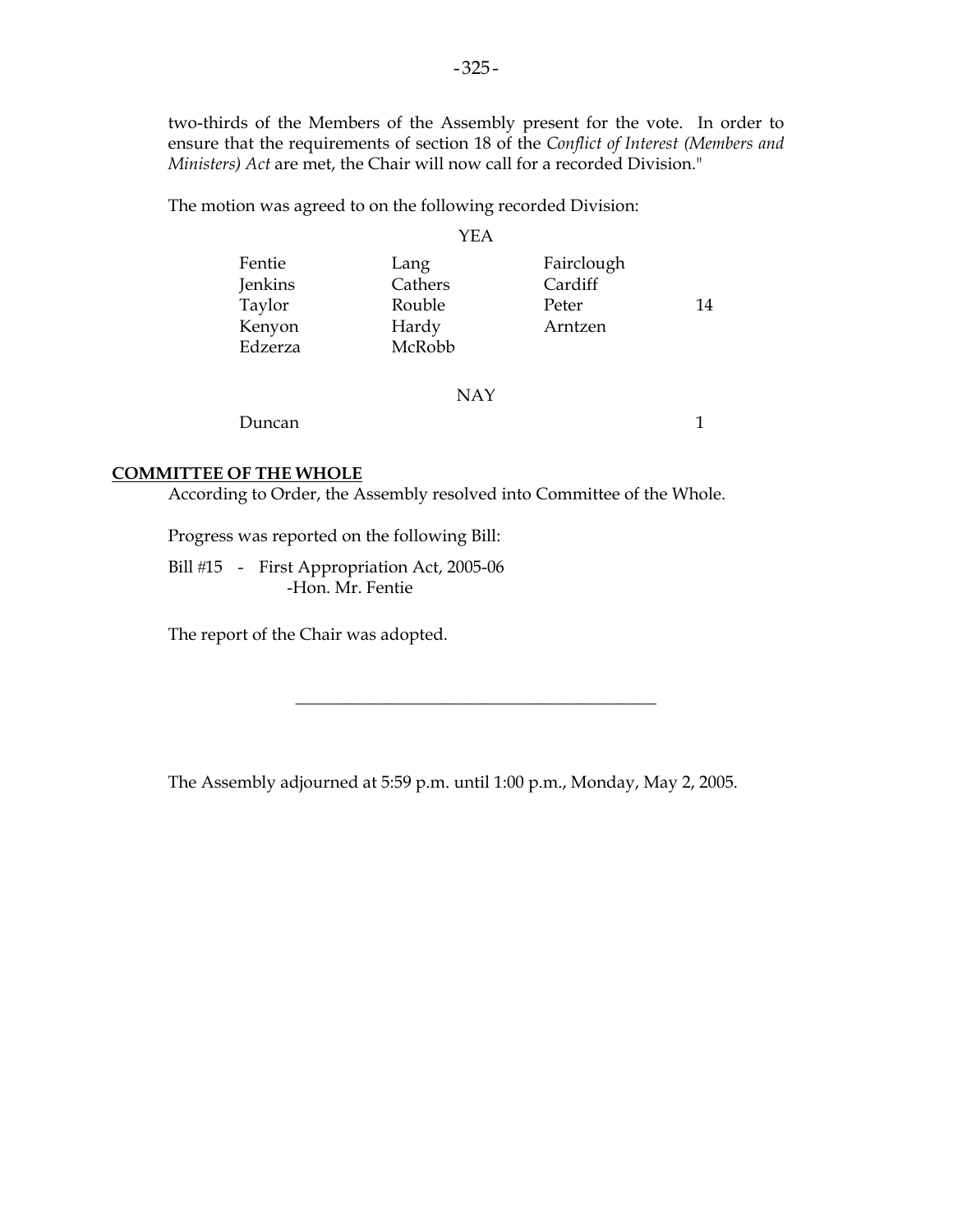#### $-326-$

## **No. 142**

# **VOTES AND PROCEEDINGS**

## **of the**

## **YUKON LEGISLATIVE ASSEMBLY**

## **31st Legislative Assembly First Session**

## Monday, May 2, 2005

The Speaker took the Chair at 1:00 p.m.

#### **TRIBUTES**

## **Year of the Veteran**

 The Hon. Mr. Fentie, Premier, Mr. Hardy, Leader of the Official Opposition, and Ms. Duncan, Leader of the Third Party, recognized 2005 as the official Year of the Veteran.

## **Sexual Assault Prevention Month**

 The Hon. Ms. Taylor, Minister responsible for the Women's Directorate, and Mr. Cardiff, Member for Mount Lorne, recognized the month of May as being Sexual Assault Prevention Month.

#### **International Youth Week**

 The Hon. Mr. Fentie, Minister responsible for the Youth Directorate, and Mrs. Peter, Member for Vuntut Gwitchin, recognized May 1 to May 7 as International Youth Week.

#### **International Workers' Day**

 Mr. Cardiff, Member for Mount Lorne, and the Hon. Mr. Hart, Minister of Highways and Public Works, recognized May 1, 2005 as being International Workers' Day.

#### **Emergency Preparedness Week**

 The Hon. Mr. Hart, Minister of Community Services recognized May 2 to May 8, 2005 as Emergency Preparedness Week.

#### **TABLING RETURNS AND DOCUMENTS**

Hon. Mr. Kenyon, Minister of Economic Development

- Alaska-Canada Rail Link, proposed, A review of Potential Benefits (dated March 2005) : Final Report **(Sessional Paper #161)**
- Alaska-Canada Rail Link, proposed, A review of Potential Benefits (dated March 2005) : Executive Summary **(Sessional Paper #162)**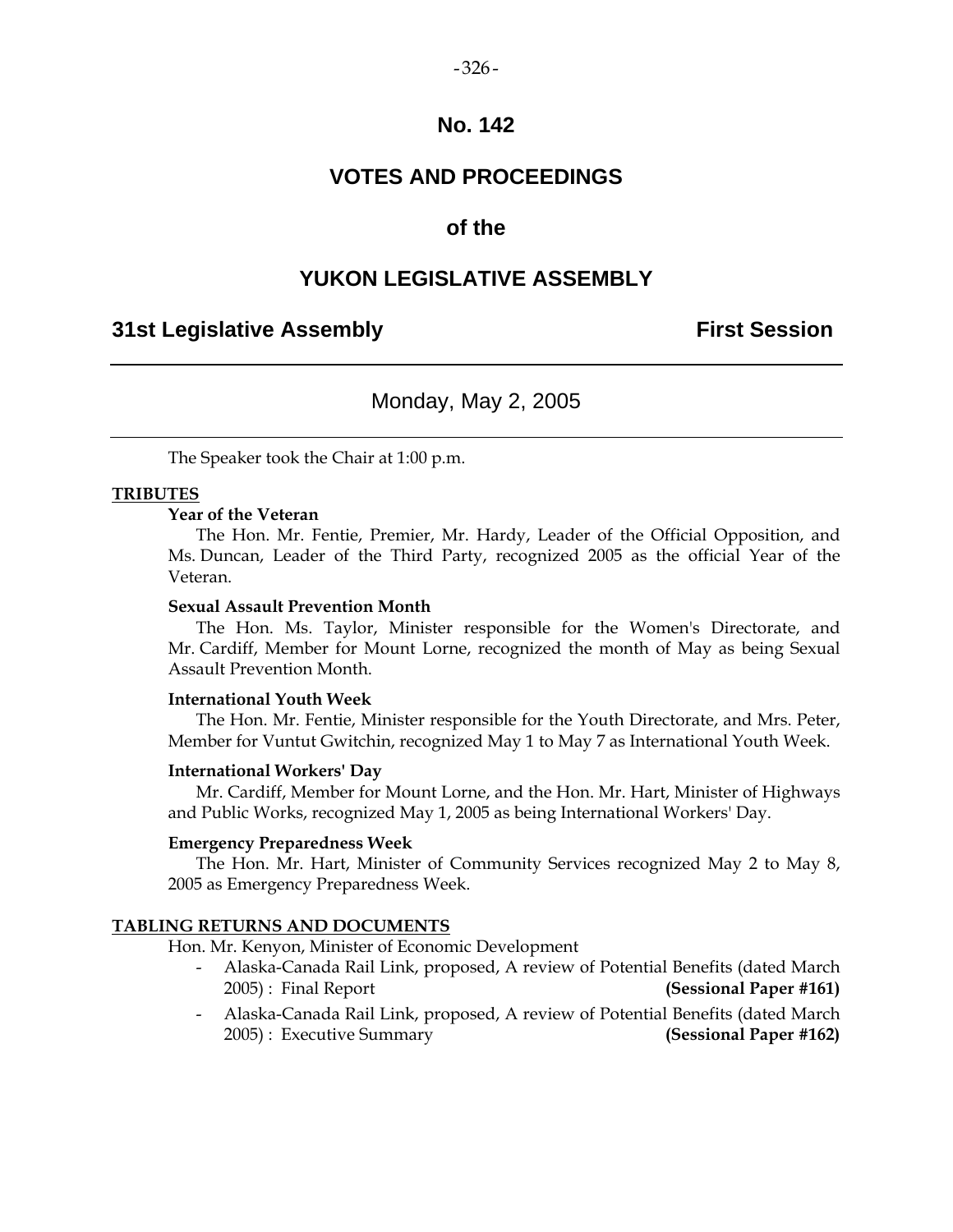Hon. Mr. Taylor, Minister responsible for the Women's Directorate

- Yukon Family Violence Resource Directory 2005, 8<sup>th</sup> Edition

**(Sessional Paper #163)** 

## **GOVERNMENT BILLS (Second Reading)**

The following Bill was called for Second Reading:

Bill #55 - Miscellaneous Statute Law Amendment Act, 2005 -Hon. Mr. Edzerza

 A debate arising on the motion for Second Reading and the question being put, it was agreed to on the following recorded Division:

| YEA     |            |    |
|---------|------------|----|
| Hart    | McRobb     |    |
| Cathers | Fairclough |    |
| Rouble  | Cardiff    | 15 |
| Hassard | Peter      |    |
| Hardy   | Duncan     |    |
|         |            |    |

## NAY

0

 Bill #55, entitled *Miscellaneous Statute Law Amendment Act, 2005*, was accordingly, referred to Committee of the Whole.

## **COMMITTEE OF THE WHOLE**

According to Order, the Assembly resolved into Committee of the Whole.

The following Bill was reported without amendment:

Bill #55 - Miscellaneous Statute Law Amendment Act, 2005 -Hon. Mr. Edzerza

Progress was reported on the following Bill:

Bill #15 - First Appropriation Act, 2005-06 -Hon. Mr. Fentie

The report of the Chair was adopted.

The Assembly adjourned at 6:00 p.m. until 1:00 p.m., Tuesday, May 3, 2005.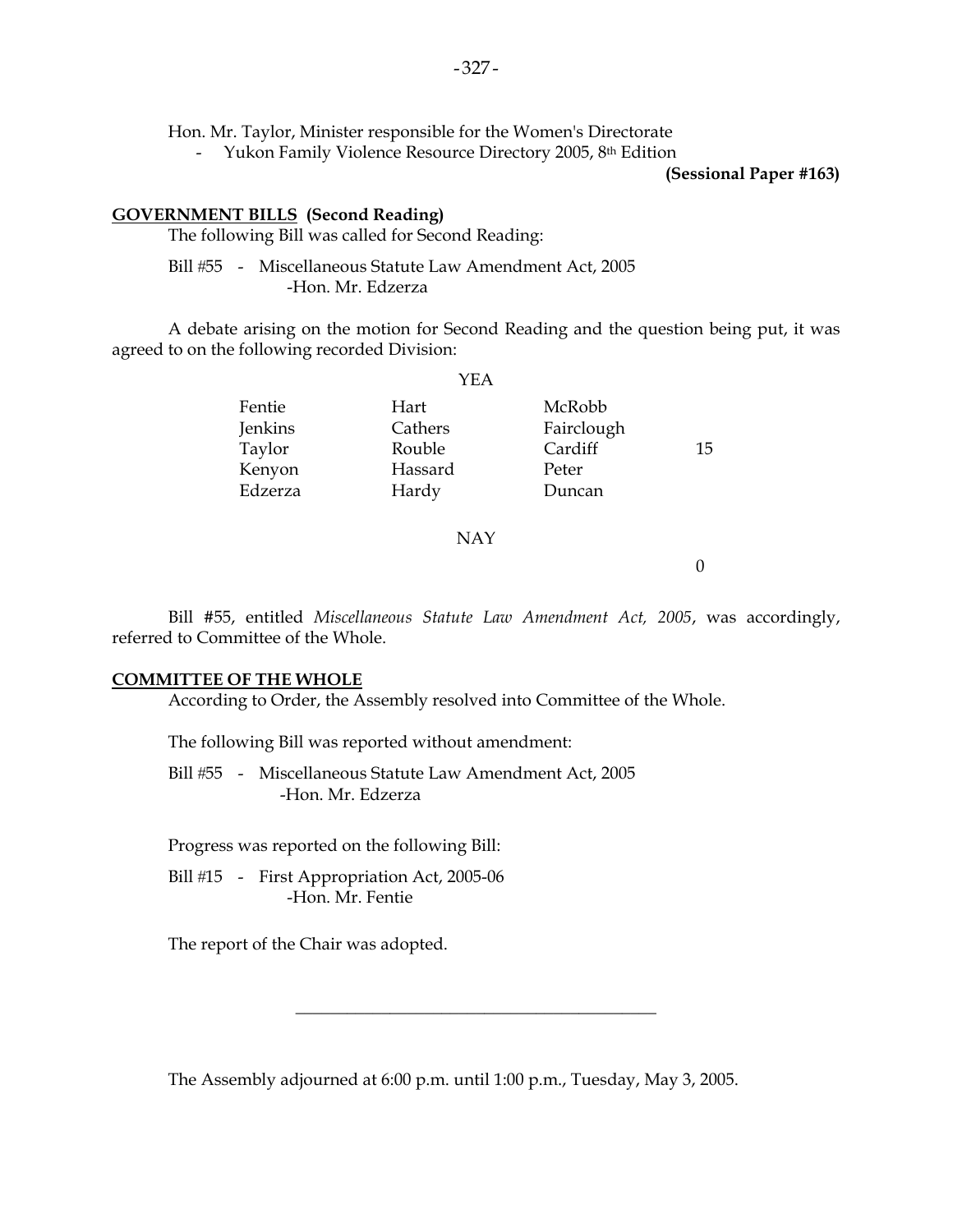#### $-328-$

## **No. 143**

# **VOTES AND PROCEEDINGS**

## **of the**

## **YUKON LEGISLATIVE ASSEMBLY**

## **31st Legislative Assembly First Session**

## Tuesday, May 3, 2005

The Speaker took the Chair at 1:00 p.m.

## **TRIBUTES**

## **National Forest Week**

 The Hon. Mr. Fentie, Premier, on behalf of all Members of the Legislative Assembly, recognized May 1 to May 7, 2005 as National Forest Week

## **National Mental Health Week**

 Mr. McRobb, Member for Kluane, and the Hon. Mr. Jenkins, Minister of Health and Social Services, recognized May 2 to May 8, 2005 as National Mental Health Week.

#### **TABLING RETURNS AND DOCUMENTS**

Hon. Mr. Staffen, Speaker

 - Travel Expenses of Members of the Yukon Legislative Assembly 2004-2005 (dated April 2005) **(Sessional Paper #164)** 

Hon. Mr. Hart, Minister of Highways and Public Works

- Fleet Vehicle Agency 2005-2006 Business Plan **(Sessional Paper #165)**
- Queen's Printer Agency 2005-2006 Business Plan **(Sessional Paper #166)**

## **NOTICE RE GOVERNMENT PRIVATE MEMBERS' BUSINESS**

 Pursuant to Standing Order 14.2(7), the Hon. Mr. Jenkins, Government House Leader, identified Motion #459, Motion #430 and Motion #421 as being the items to be called during Government Private Members' Business on Wednesday, May 4, 2005.

## **GOVERNMENT BILLS (Second Reading)**

The following Bill was called for Second Reading:

Bill #13 - Third Appropriation Act, 2004-05 -Hon. Mr. Fentie

 A debate arising on the motion for Second Reading and the question being put, it was agreed to on the following recorded Division: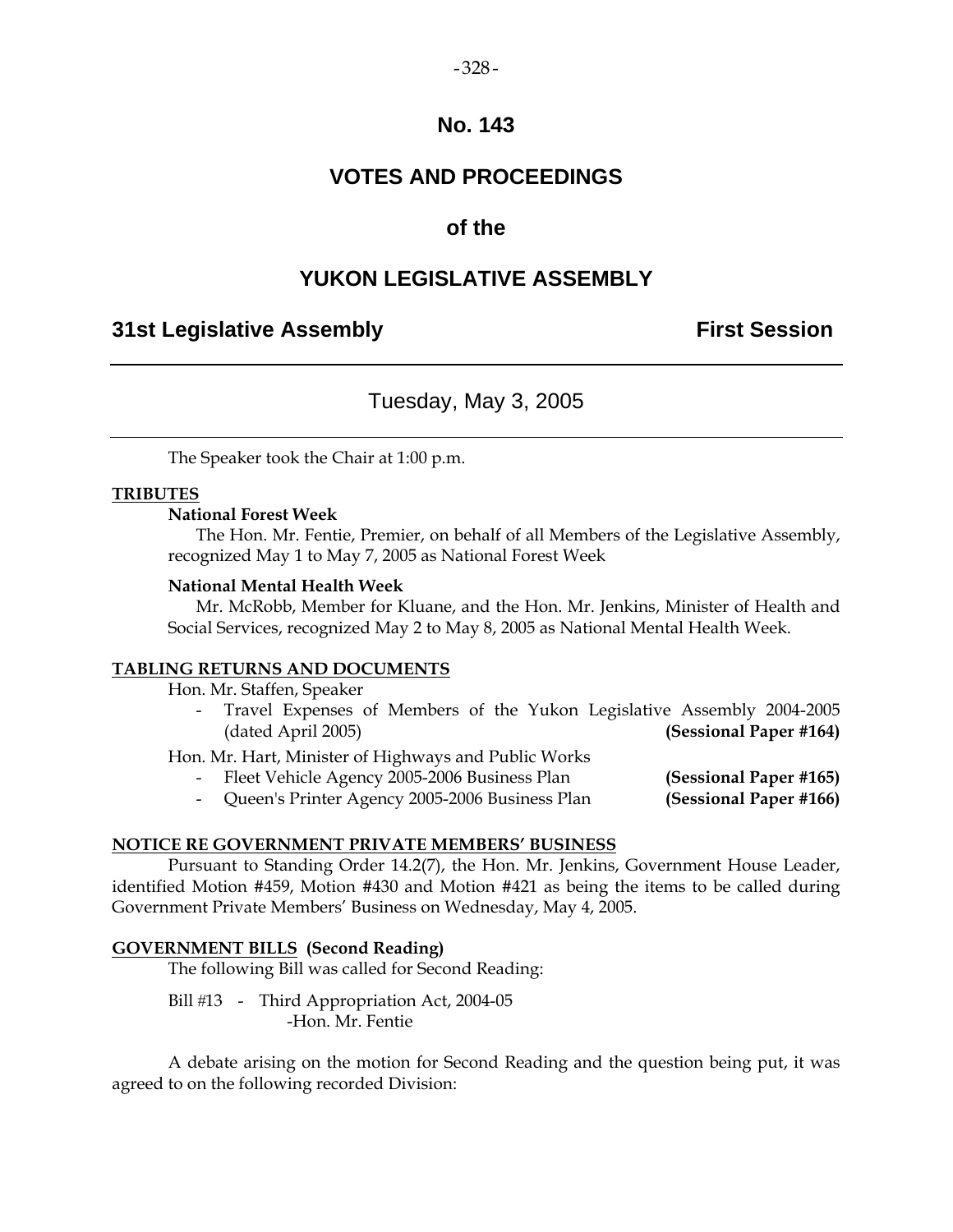|         | <b>YEA</b> |            |    |
|---------|------------|------------|----|
| Fentie  | Hart       | McRobb     |    |
| Jenkins | Cathers    | Fairclough |    |
| Taylor  | Rouble     | Cardiff    | 14 |
| Kenyon  | Hassard    | Peter      |    |
| Edzerza | Hardy      |            |    |
|         | <b>NAY</b> |            |    |
| Duncan  |            |            | 1  |

 Bill #13, entitled *Third Appropriation Act, 2004-05*, was accordingly, referred to Committee of the Whole.

## **COMMITTEE OF THE WHOLE**

According to Order, the Assembly resolved into Committee of the Whole.

The following Bill was reported without amendment:

Bill #13 - Third Appropriation Act, 2004-05 -Hon. Mr. Fentie

Progress was reported on the following Bill:

Bill #15 - First Appropriation Act, 2005-06 -Hon. Mr. Fentie

The report of the Chair was adopted.

The Assembly adjourned at 6:00 p.m. until 1:00 p.m., Wednesday, May 4, 2005.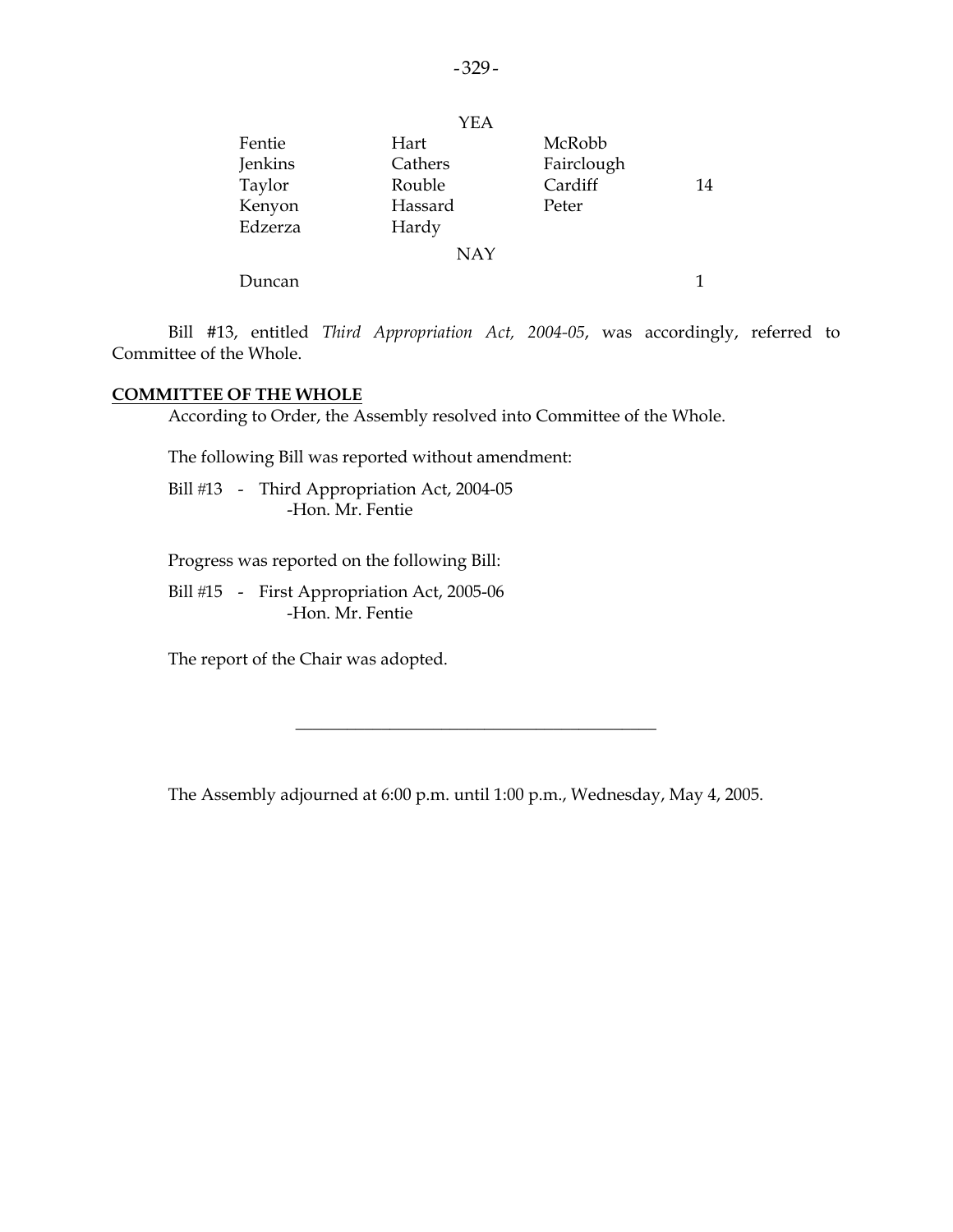#### $-330-$

## **No. 144**

# **VOTES AND PROCEEDINGS**

## **of the**

## **YUKON LEGISLATIVE ASSEMBLY**

## **31st Legislative Assembly First Session**

## Wednesday, May 4, 2005

The Speaker took the Chair at 1:00 p.m.

## **TRIBUTES**

## **Hepatitis C Awareness Month**

 The Hon. Mr. Jenkins, Minister of Health and Social Services, Mr. McRobb, Member for Kluane, and Ms. Duncan, Leader of the Third Party, recognized the month of May as Hepatitis C Awareness Month in Canada.

#### **In Recognition of Sandra Henderson**

 The Hon. Mr. Edzerza, Minister of Education, Mr. Fairclough, Member for Mayo-Tatchun, and Ms. Duncan, Leader of the Third Party, paid tribute to Sandra Henderson, a former educator, who was recently elected President of the Yukon Teachers Association.

#### **TABLING RETURNS AND DOCUMENTS**

Mr. McRobb

Kluane region display at Tok, Alaska visitor centre; information re: including letter (dated May 2, 2005) from Gary McRobb, MLA to Hon. Elaine Taylor, Minister of Tourism, Government of Yukon (Filed Document #84)

## **GOVERNMENT PRIVATE MEMBERS' BUSINESS**

Moved by Mr. Cathers, Member for Lake Laberge:

 THAT this House urges the Yukon Government to continue spending its \$20 million share of the initial three-year Health Care Accord funding on addressing the health care needs of Yukoners through programs and services such as:

- (1) Pharmacare and chronic disease programs including programming specific to seniors and children,
- (2) specialized medical services including internal medicine, cardiac testing, replacement knee surgery, increased orthopaedic visits and increased visits by ear, nose and throat specialists,
- (3) funding for the Child Development Centre to assist with assessment and support for children with developmental delays and to assist with the five-step FASD program,
- (4) support for families and children with autism,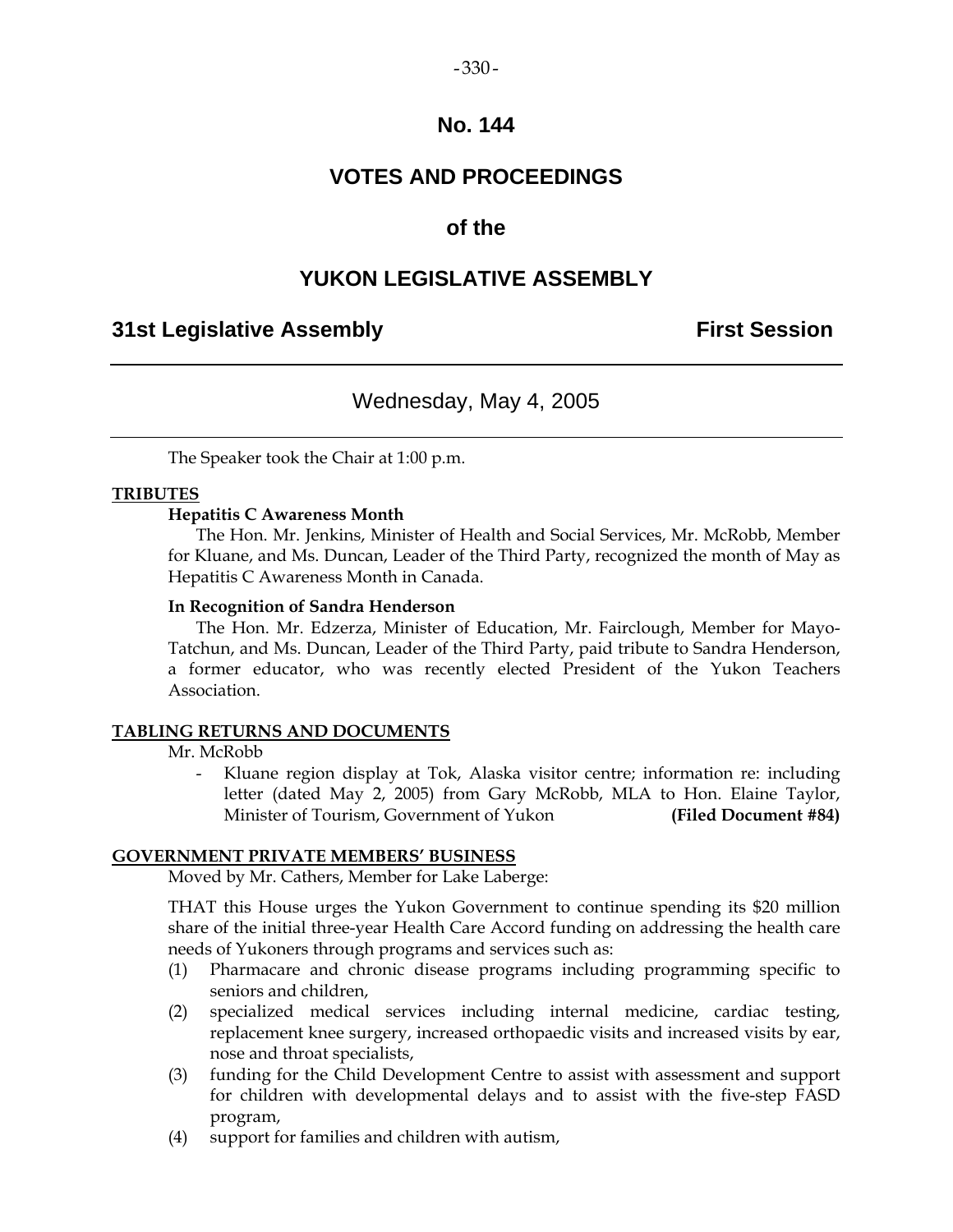- (5) providing money for additional family support workers,
- (6) meeting increased costs for out-of-territory hospital and physician services,
- (7) funding recruitment and retention initiatives for family physicians to improve Yukoners' access to a family doctor, and
- (8) enhancing home care services to assist seniors in remaining in their own homes longer while still receiving needed assistance. **(Motion #459 )**

Debate started on the motion.

## **Quorum Count**

 At 1:57 p.m., during debate on the motion, the Hon. Mr. Jenkins, Government House Leader, rose on a Point of Order to state that there did not appear to be a quorum present. Pursuant to Standing Order 3(2), the Speaker rang the bells and then did a count. A quorum was present for the count.

The debate continued on the motion.

## **Quorum Count**

 At 2:14 p.m., during debate on the motion, the Hon. Mr. Jenkins, Government House Leader, rose on a Point of Order to state that there did not appear to be a quorum present. Pursuant to Standing Order 3(2), the Speaker rang the bells and then did a count. A quorum was present for the count.

 The debate continuing on the motion, it was moved by Mr. McRobb, Member for Kluane, in amendment thereto:

THAT Motion #459 be amended by adding the following:

- "(9) increasing medical travel allowances for Yukon outpatients, starting on day one, and providing funding for their medical escorts,
- (10) investigating the feasibility of a stay-over lodge in Vancouver for outpatients,
- (11) increasing the capacity in Whitehorse to accommodate expectant mothers from the communities,
- (12) expanding mental health services to decrease wait times for diagnosis and treatment,
- (13) establishing a collaborative health clinic with nurse practitioners and other health professionals,
- (14) expanding medical services to include First Nation's traditional healing practices,
- (15) incorporating alternative health care methods into the public health system
- (16) developing effective recruitment and retention strategies for nurses, nurse practitioners and other health care providers,
- (17) providing expanded home care services in all Yukon communities on a fair and consistent basis,
- (18) making a full range of kidney dialysis services available in the Yukon,
- (19) providing ongoing funding for the CHIP program and other programs to promote healthy lifestyles, and introducing such programs into the school curriculum, as appropriate,
- (20) make a healthy lunch program available for all schools,
- (21) investigating and establishing programs that prevent childhood obesity,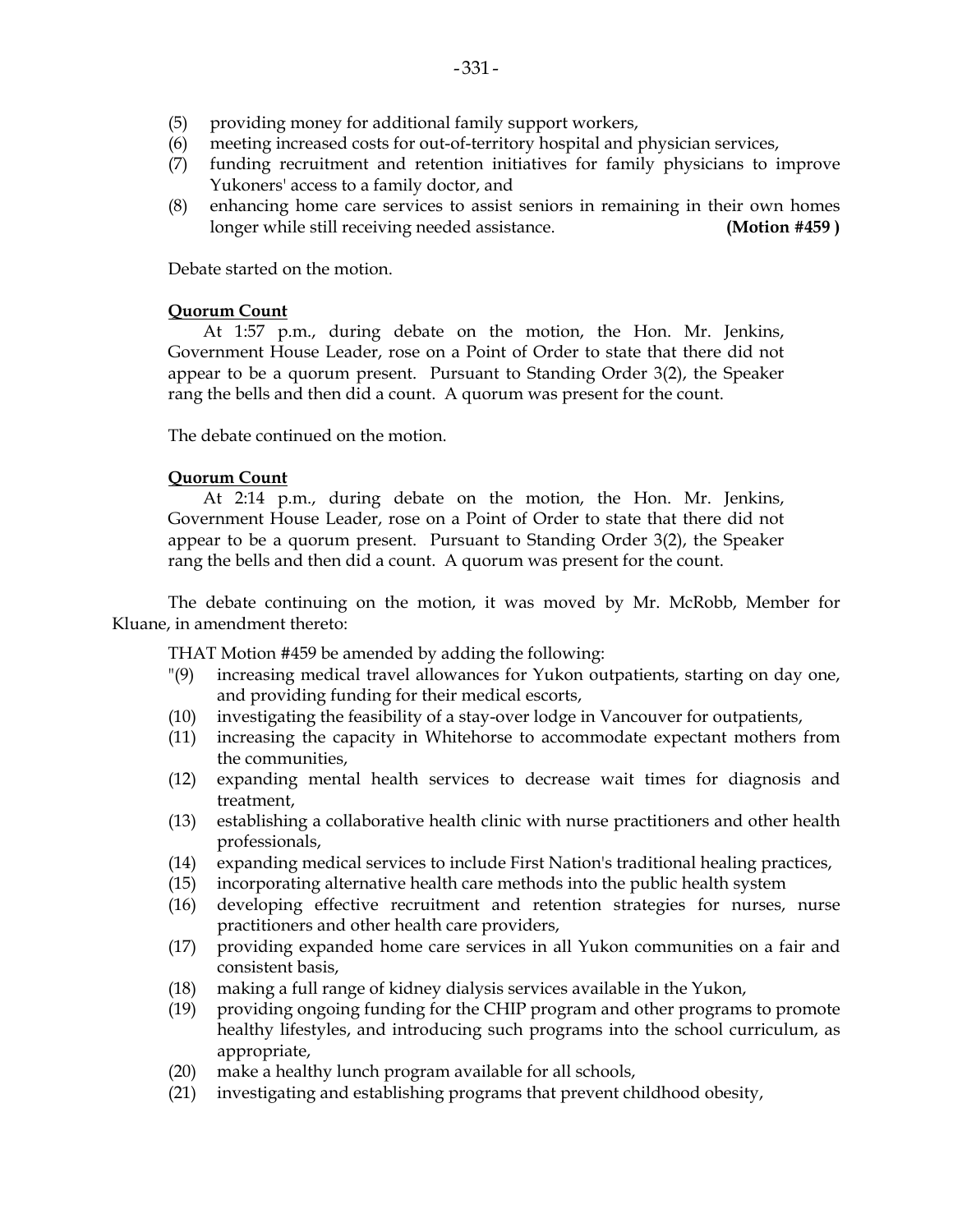- (22) establishing street-level health clinics for homeless youth and others for whom conventional treatment facilities do not present the most appropriate venue for seeking help,
- (23) lobbying Ottawa to pass legislation to reduce pharmaceutical costs,
- (24) implementing a confidential, effective prescription monitoring system,
- (25) including adults in programming for Fetal Alcohol Spectrum Disorder,
- (26) expanding palliative care programs to rural communities,
- (27) providing stable and predictable funding to Non-Governmental Organizations that promote health, such as Blood Ties Four Directions,
- (28) making the full scope of services of dental therapists available in rural communities where needed,
- (29) providing the resources to ensure an appropriate level of community nursing services is available in all Yukon communities at all times,
- (30) increasing the number of permanent positions in the Emergency Medical Services, while maintaining an appropriate level of auxiliary on-call positions,
- (31) providing full training for EMS staff in Whitehorse and volunteers in the communities,
- (32) establishing a credible medical detoxification unit in Whitehorse, and expanding detox services in rural communities,
- (33) increasing investment in health-education measures, with a view to prevention,
- (34) reducing injuries by expanding the PARTY Program, and by funding the Safe Community initiative,
- (35) funding the Red Cross to establish an expanded Medical Equipment Loans project,
- (36) working in cooperation with the federal government to expand optometric and dental programs in all communities, with particular emphasis on the needs of people 55 years of age and older, and
- (37) such other measures as will allow all Yukon people to meet the World Health Organization's definition of health as "a state of complete physical, mental and social well-being and not merely the absence of disease or infirmity."

 A debate arising on the amendment and the question being put, it was negatived on the following recorded Division:  $Y<sub>E</sub>$ 

|         | I EA       |         |   |
|---------|------------|---------|---|
| Hardy   | Fairclough | Peter   | 6 |
| McRobb  | Peter      | Duncan  |   |
|         | <b>NAY</b> |         |   |
| Jenkins | Edzerza    | Cathers |   |
| Taylor  | Lang       | Rouble  | 8 |
| Kenyon  | Hart       |         |   |

 The debate continuing on the motion and the time reaching 6:00 p.m. with the Hon. Mr. Edzerza, Minister of Justice, speaking to it, the Speaker, pursuant to Standing Order 2(2) adjourned the House until 1:00 p.m. the following day, and debate on Motion #459 was accordingly adjourned.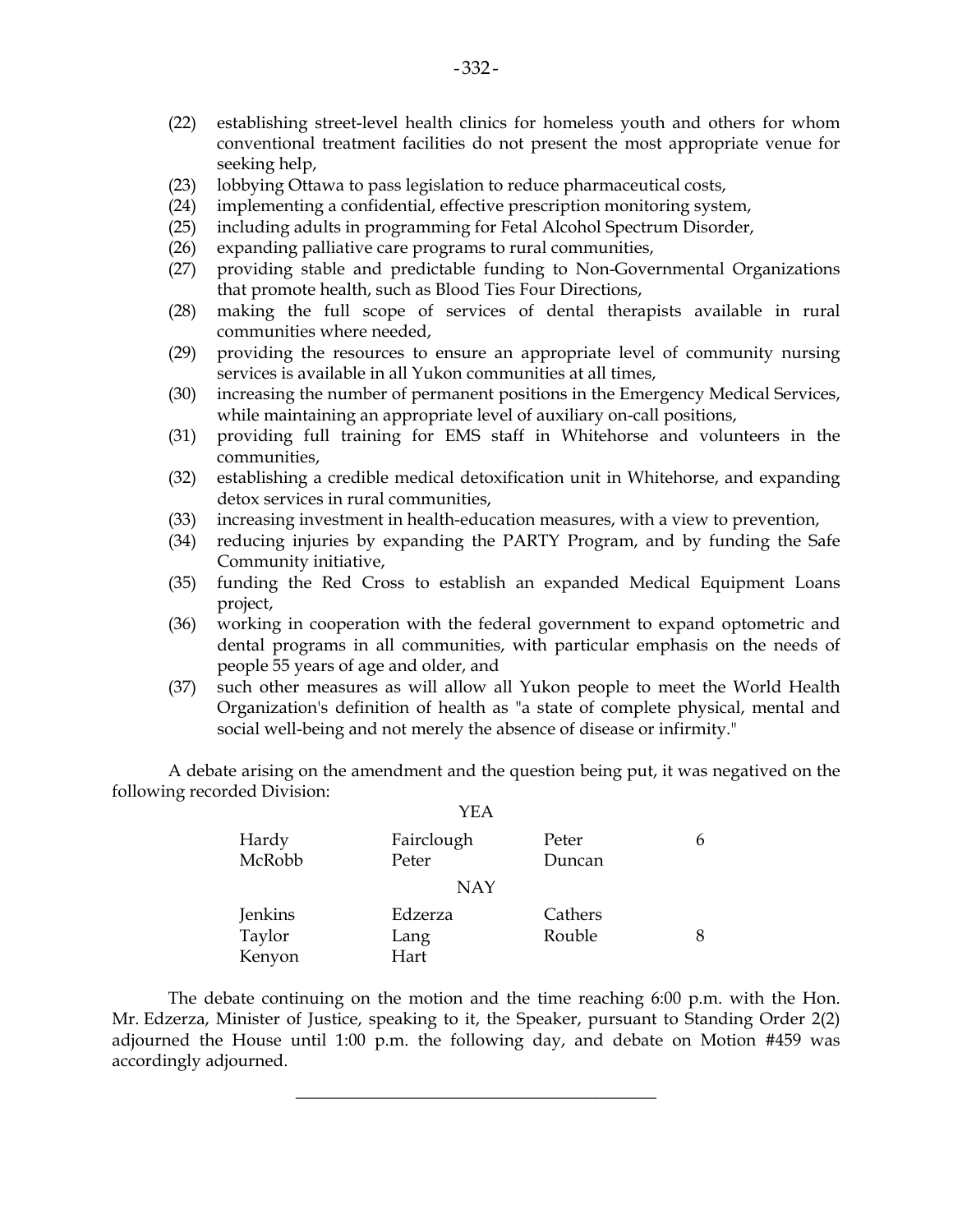The Assembly adjourned at 6:00 p.m. until 1:00 p.m., Thursday, May 5, 2005.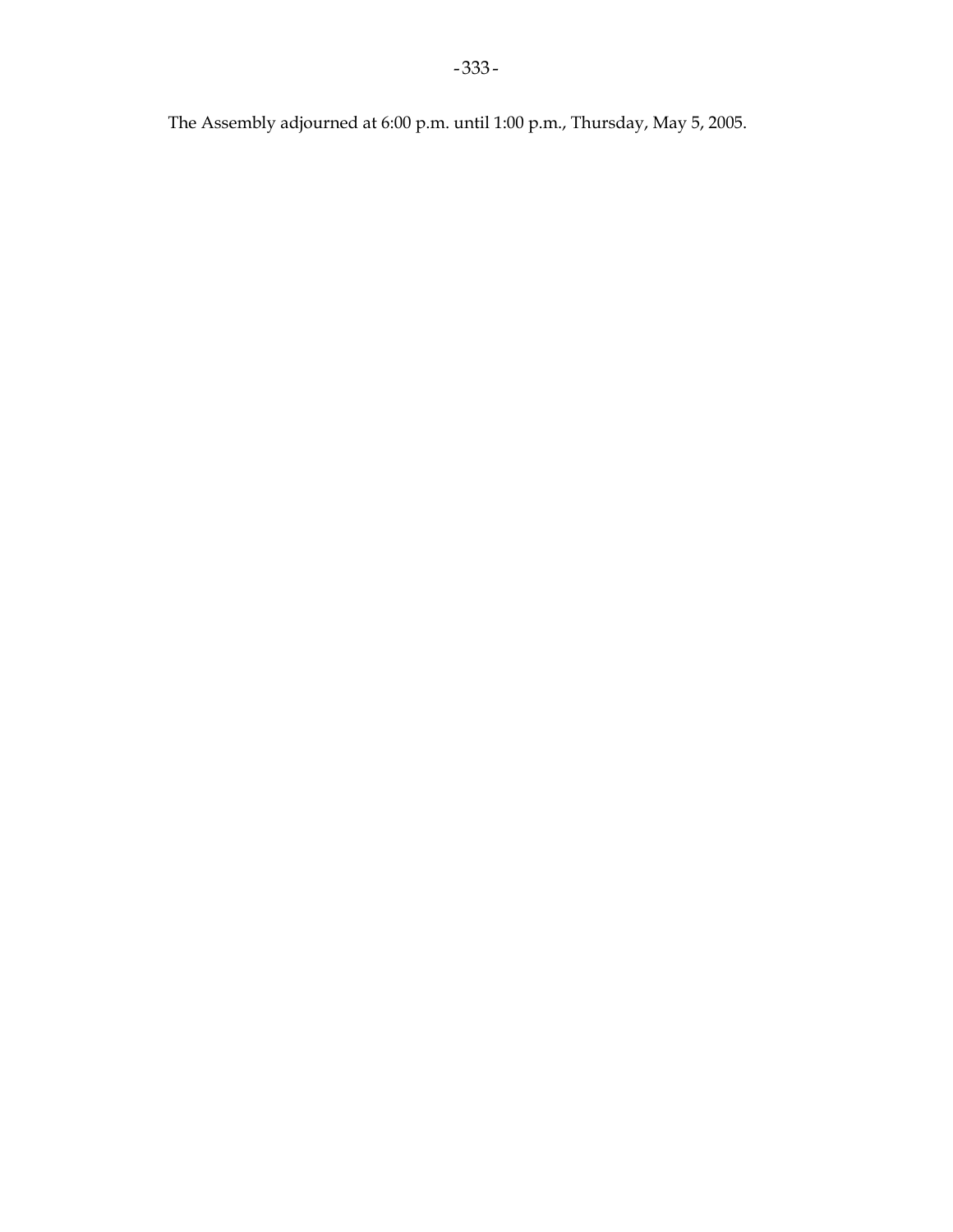# $-334-$

## **No. 145**

# **VOTES AND PROCEEDINGS**

# **of the**

# **YUKON LEGISLATIVE ASSEMBLY**

# **31st Legislative Assembly First Session**

# Thursday, May 5, 2005

The Speaker took the Chair at 1:00 p.m.

## **TRIBUTES**

## **Speech and Hearing Awareness Month**

 The Hon. Mr. Jenkins, Minister of Health and Social Services, and Mr. McRobb, Member for Kluane, recognized the month of May as Speech and Hearing Awareness Month.

## **TABLING RETURNS AND DOCUMENTS**

Hon. Mr. Kenyon, Minister of Economic Development

 - Alaska-Canada Rail Link, proposed: Issues Identification Report on the Canada-Alaska Rail Link (Transport Canada), Final Report (dated August 2, 2001)

## **(Sessional Paper #167)**

- Alaska-Canada Rail Link, proposed: Request for Proposals (dated October 28, 2004) from the Department of Economic Development, *Development of Rationale: Alaska-Canada Rail Link* **(Sessional Paper #168)**
- Alaska-Canada Rail Link, proposed: Transmittal letter (dated November 4, 2004) re proposal in response to Yukon Government's Request for Proposals – *Development of Rationale: Alaska-Canada Rail Link* **(Sessional Paper #169)**

## **FILED DOCUMENTS**

 During Question Period, Mr. Hardy, Leader of the Official Opposition, filed the following documents:

> - Housing Manufacturing Joint Venture Corp. (letter dated January 20, 2005) from Hon. Dennis Fentie, Premier of Yukon, to Hon. Andy Scott, Minister of Indian Affairs and Northern Development, Government of Canada

## **(Filed Document #85)**

 - Housing Manufacturing Proposal (letter dated April 11, 2005) from Hon. Dennis Fentie, Premier of Yukon, to Darla Lindstrom, Grey Mountain Housing Society

## **(Filed Document #86)**

## **COMMITTEE OF THE WHOLE**

According to Order, the Assembly resolved into Committee of the Whole.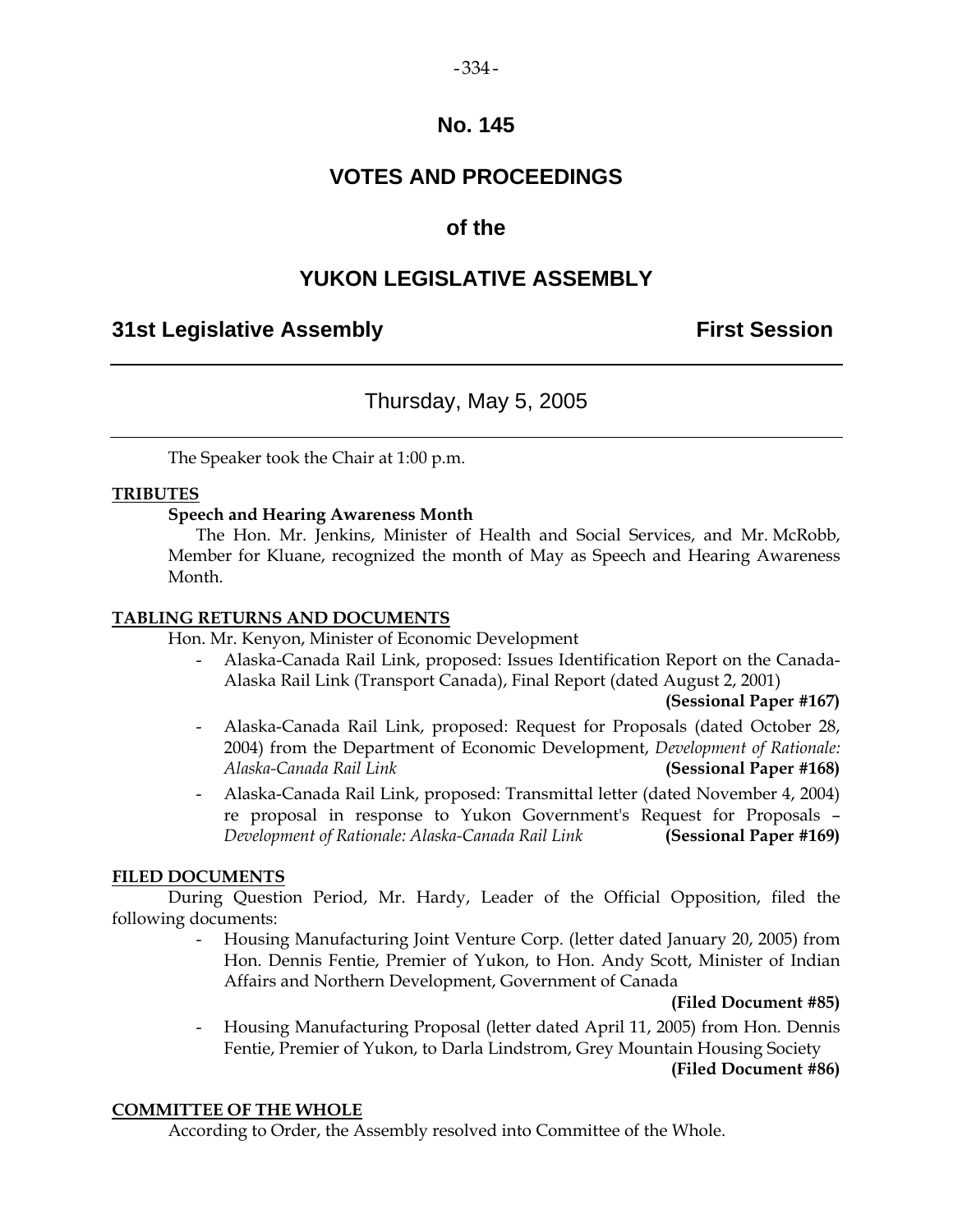Progress was reported on the following Bill:

Bill #15 - First Appropriation Act, 2005-06 -Hon. Mr. Fentie

The report of the Chair was adopted.

The Assembly adjourned at 6:00 p.m. until 1:00 p.m., Monday, May 9, 2005.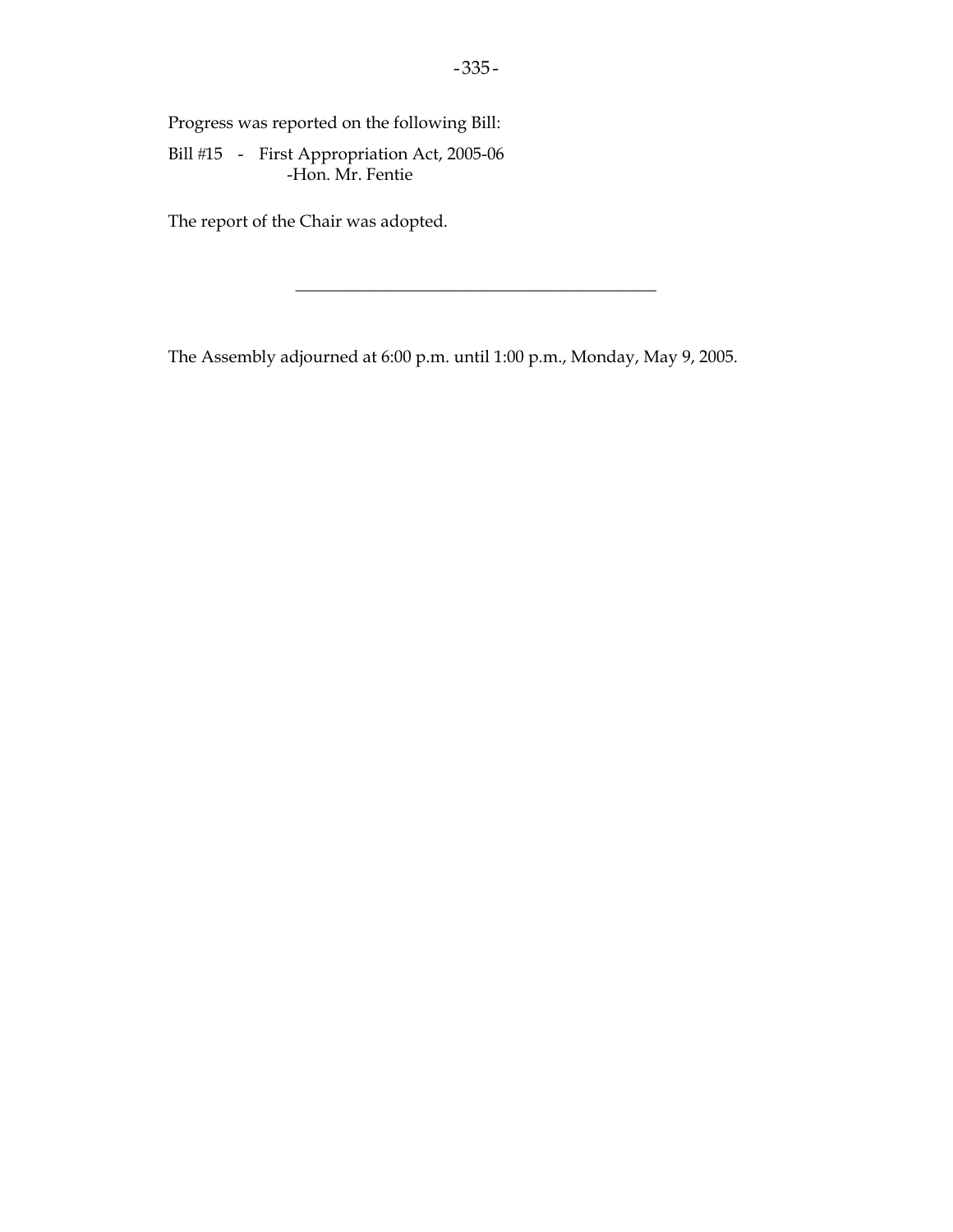#### $-336-$

## **No. 146**

# **VOTES AND PROCEEDINGS**

## **of the**

## **YUKON LEGISLATIVE ASSEMBLY**

## **31st Legislative Assembly First Session**

## Monday, May 9, 2005

The Speaker took the Chair at 1:00 p.m.

#### **TRIBUTES**

## **Multiple Sclerosis Awareness Month**

 The Hon. Mr. Jenkins, Minister of Health and Social Services, Mr. McRobb, Member for Kluane, and Ms. Duncan, Leader of the Third Party, recognized the month of May as Multiple Sclerosis Awareness Month.

#### **International Building Safety Week**

 The Hon. Mr. Hart, Minister of Community Services, on behalf of all Members, recognized May 8 to 14, 2005 as International Building Safety Week.

## **TABLING RETURNS AND DOCUMENTS**

Hon. Mr. Hart, Minister of Highways and Public Works

 - Driving Yukon Highways 2005, information regarding: published by the Department of Highways and Public Works **(Filed Document #87)** 

#### **PRESENTING REPORTS OF COMMITTEES**

Mr. Hardy, Chair, Public Accounts Committee

Public Accounts, Standing Committee on: Second Report (dated April 2005) (Vol. 15) **(Sessional Paper #170)**

## **GOVERNMENT BILLS (Second Reading)**

The following Bill was called for Second Reading:

Bill #56 - Dawson Municipal Governance Restoration Act -Hon. Mr. Hart

 A debate arising on the motion for Second Reading and the question being put, it was agreed to on the following recorded Division:

YEA

| Jenkins | Lang    | Rouble  |  |
|---------|---------|---------|--|
| Taylor  | Hart    | Hassard |  |
| Edzerza | Cathers |         |  |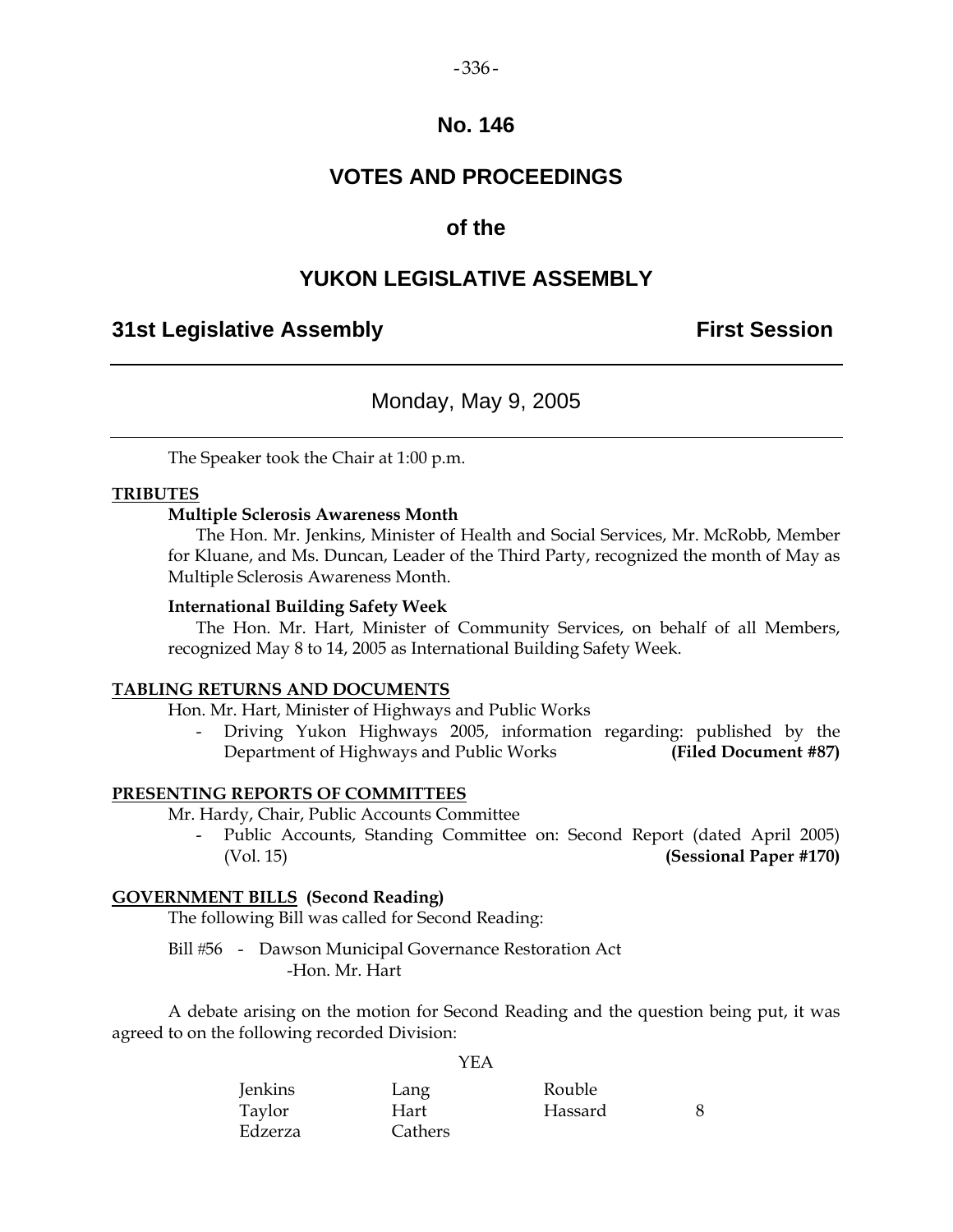| Hardy  | Fairclough | Peter  |  |
|--------|------------|--------|--|
| McRobb | Cardiff    | Duncan |  |

 Bill #56, entitled *Dawson Municipal Governance Restoration Act*, was accordingly, referred to Committee of the Whole.

#### **COMMITTEE OF THE WHOLE**

According to Order, the Assembly resolved into Committee of the Whole.

The following Bill was reported without amendment:

Bill #56 - Dawson Municipal Governance Restoration Act -Hon. Mr. Hart

Progress was reported on the following Bill:

Bill #15 - First Appropriation Act, 2005-06 -Hon. Mr. Fentie

The report of the Chair was adopted.

The Assembly adjourned at 5:59 p.m. until 1:00 p.m., Tuesday, May 10, 2005.

\_\_\_\_\_\_\_\_\_\_\_\_\_\_\_\_\_\_\_\_\_\_\_\_\_\_\_\_\_\_\_\_\_\_\_\_\_\_\_\_\_\_

NAY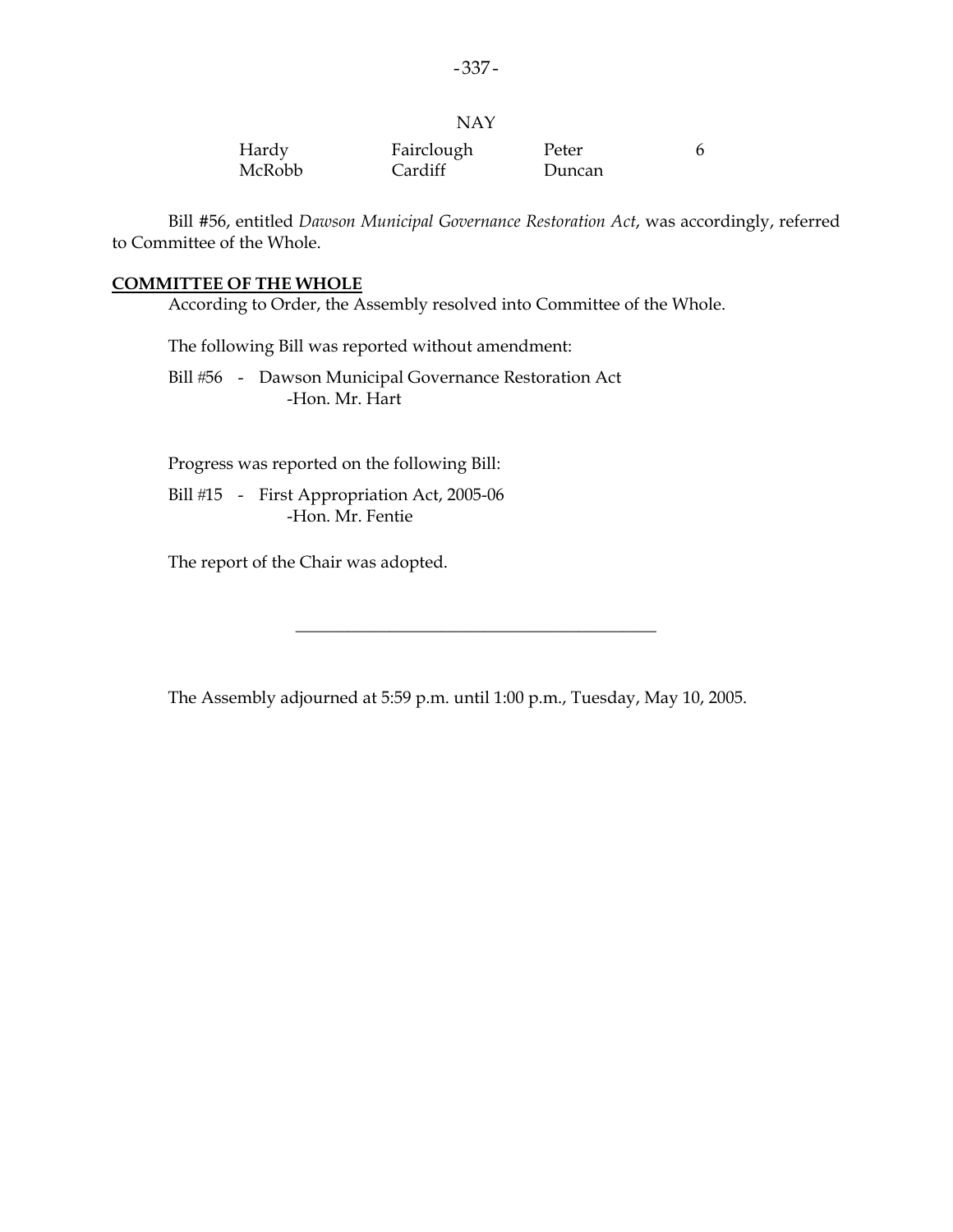#### $-338-$

## **No. 147**

# **VOTES AND PROCEEDINGS**

## **of the**

## **YUKON LEGISLATIVE ASSEMBLY**

## **31st Legislative Assembly First Session**

## Tuesday, May 10, 2005

The Speaker took the Chair at 1:00 p.m.

## **TRIBUTES**

#### **National Nursing Week**

 The Hon. Mr. Jenkins, Minister of Health and Social Services, Mr. McRobb, Member for Kluane, and Ms. Duncan, Leader of the Third Party, recognized May 9 to 15, 2005 as National Nursing Week.

#### **World Fair Trade Day**

 Mr. Hardy, Leader of the Official Opposition, recognized May 14, 2005 as being World Fair Trade Day.

## **TABLING RETURNS AND DOCUMENTS**

Mr. Hardy, Leader of the Official Opposition

- Public Private Partnerships, open letter (dated May 9, 2005) to Hon. Dennis Fentie, Premier of Yukon, signed by 64 Yukoners and 10 signatories from the Northwest Territories and Nunavut **(Filed Document #88)**
- Crossing Canada's Other Border: report prepared by PROLOG Canada Inc, (dated April 15, 2004) **(Filed Document #89)**

## **NOTICE RE OPPOSITION PRIVATE MEMBERS' BUSINESS**

 Pursuant to Standing Order 14.2(3), Ms. Duncan, Leader of the Third Party, informed the House that the Third Party Member did not wish to identify any items to be called during Opposition Private Members' Business on Wednesday, May 11, 2005.

 Pursuant to Standing Order 14.2(3), Mr. McRobb, Official Opposition House Leader, informed the House that the Official Opposition did not wish to identify any items to be called during Opposition Private Members' Business on Wednesday, May 11, 2005.

## **GOVERNMENT BILLS (Third Reading)**

The following Bill was called for Third Reading:

Bill #56 - Dawson Municipal Governance Restoration Act -Hon. Mr. Hart

## **Question of Privilege**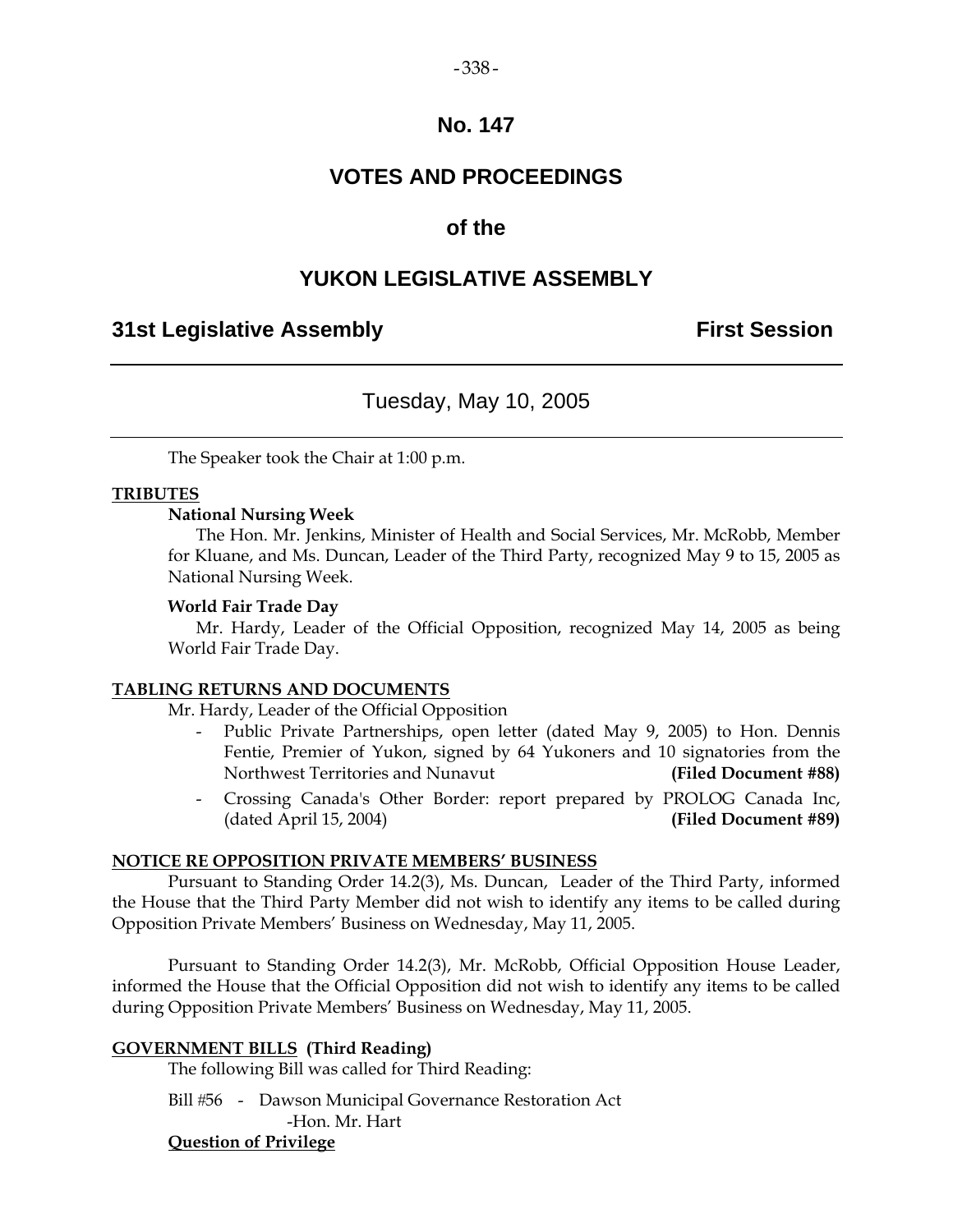Mr. McRobb, Official Opposition House Leader, pursuant to Standing Order 7(2), rose on a Question of Privilege regarding Government Bill #56, entitled *Dawson Municipal Governance Restoration Act*, being called for Third Reading.

 After hearing from Mr. McRobb, Official Opposition House Leader, the Hon. Mr. Jenkins, Government House Leader, and Ms. Duncan, Leader of the Third Party, the Speaker, made the following ruling:

 "As the Members well know, the Chair has no jurisdiction in the House Leaders' meetings, nor would any Chair in his right mind want any jurisdiction in the House Leaders' meetings.

 The Official Opposition House Leader has not raised a Question of Privilege. Also, he has not raised a Point of Order, as the Standing Orders clearly permit the Government to call the business standing in its name in the order it wishes. Also, it is not within the purview of the Speaker to make recommendations respecting the Standing Orders. That is the responsibility of the House.

We will now proceed with the motion for Third Reading of Bill #56."

 A debate arising on the motion for Third Reading of Bill #56 and the question being put, it was agreed to on the following recorded Division:

| Fentie  | Edzerza    | Rouble  |    |
|---------|------------|---------|----|
| Jenkins | Lang       | Hassard | 10 |
| Taylor  | Hart       |         |    |
| Kenyon  | Cathers    |         |    |
|         | <b>NAY</b> |         |    |
| Hardy   | Fairclough | Peter   | h  |
| McRobb  | Cardiff    | Duncan  |    |

 Bill #56, entitled *Dawson Municipal Governance Restoration Act*, accordingly, passed the House.

The following Bill was called for Third Reading:

Bill #55 - Miscellaneous Statute Law Amendment Act, 2005 -Hon. Mr. Edzerza

 The question being put on the motion for Third Reading of Bill #55, it was agreed to on the following recorded Division:

| Fentie  | Hart    | Fairclough |    |
|---------|---------|------------|----|
| Jenkins | Cathers | Cardiff    |    |
| Taylor  | Rouble  | Peter      | 16 |
| Kenyon  | Hassard | Duncan     |    |
| Edzerza | Hardy   |            |    |
| Lang    | McRobb  |            |    |

YEA

YEA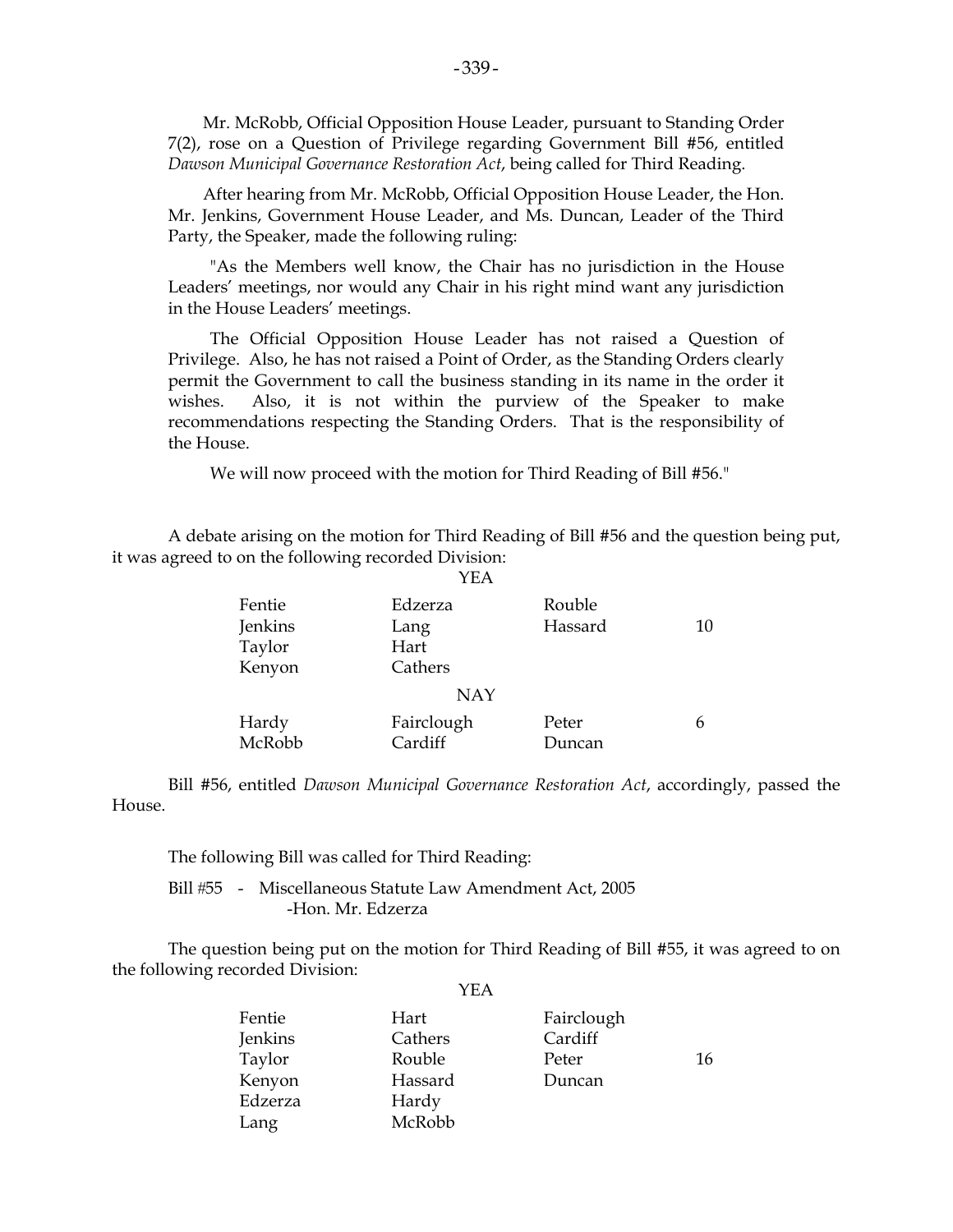#### NAY

 $-340-$ 

0

 Bill #55, entitled *Miscellaneous Statute Law Amendment Act*, *2005*, accordingly, passed the House.

The following Bill was called for Third Reading:

Bill #13 - Third Appropriation Act, 2004-05 -Hon. Mr. Fentie

 The question being put on the motion for Third Reading of Bill #13, it was agreed to on the following recorded Division:

|                                       | YEA                     |                              |    |
|---------------------------------------|-------------------------|------------------------------|----|
| Fentie<br>Jenkins<br>Taylor<br>Kenyon | Edzerza<br>Lang<br>Hart | Cathers<br>Rouble<br>Hassard | 10 |
|                                       | <b>NAY</b>              |                              |    |
| Hardy<br>McRobb                       | Fairclough<br>Cardiff   | Peter<br>Duncan              |    |

Bill #13, entitled *Third Appropriation Act, 2004-05*, accordingly, passed the House.

## **COMMITTEE OF THE WHOLE**

According to Order, the Assembly resolved into Committee of the Whole.

Progress was reported on the following Bill:

Bill #15 - First Appropriation Act, 2005-06 -Hon. Mr. Fentie

The report of the Chair was adopted.

The Assembly adjourned at 5:53 p.m. until 1:00 p.m., Wednesday, May 11, 2005.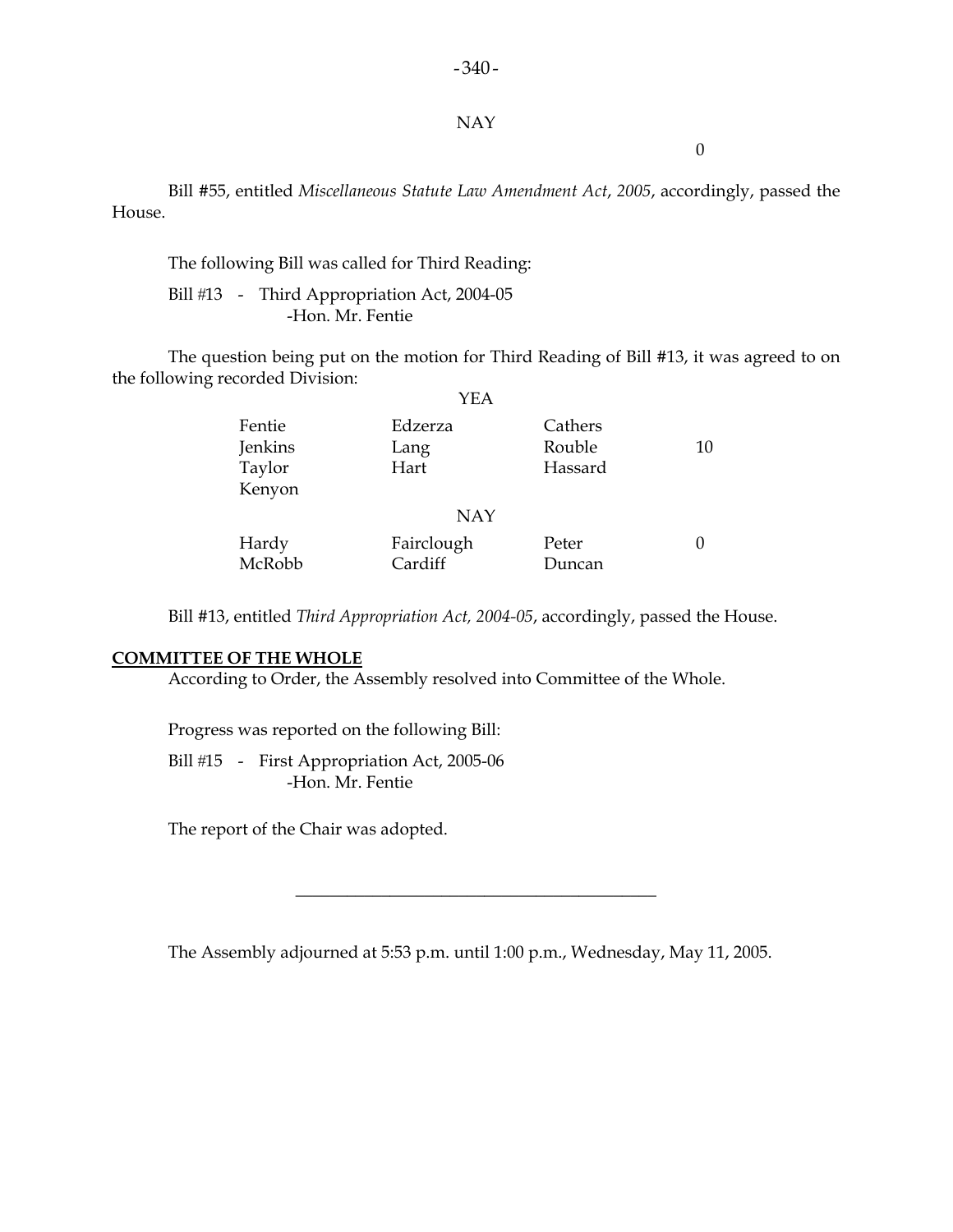# $-341-$

## **No. 148**

# **VOTES AND PROCEEDINGS**

# **of the**

# **YUKON LEGISLATIVE ASSEMBLY**

# **31st Legislative Assembly First Session**

# Wednesday, May 11, 2005

The Speaker took the Chair at 1:00 p.m.

## **TRIBUTES**

## **In Remembrance of Linda MacDonald**

 The Hon. Mr. Kenyon, Minister of Economic Development, Mr. Fairclough, Member for Mayo-Tatchun, and Ms. Duncan, Leader of the Third Party, paid tribute to Linda MacDonald, who passed away on March 26, 2005. Ms. MacDonald, was well known for her contributions to the production of Mayo Historical Society's book *Gold and Galena*.

## **TABLING RETURNS AND DOCUMENTS**

Hon. Mr. Edzerza, Minister of Justice

- Crime Prevention and Victim Services Trust Fund 2002/2003 Annual Report

**(Sessional Paper #171)** 

 - Crime Prevention and Victim Services Trust Fund 2003/2004 Annual Report **(Sessional Paper #172)** 

Hon. Mr. Kenyon, Minister of Economic Development

 - Economic Development, contracts for: April 1, 2004 to March 31, 2005; prepared by Corporate Services, Highways and Public Works **(Sessional Paper #173)**

## **SPEAKER'S RULING (Re: Imputing false or unavowed motives)**

Before proceeding to Question Period, the Speaker made the following ruling on a Point of Order raised during Question Period on May 10, 2005.

"During his first supplementary question regarding the Kwanlin Dun First Nation Memorandum of Understanding the Member for Mount Lorne said, 'The commitments made by this Government are not worth the paper they're printed on.' In response the Honourable Premier said, 'The Member opposite has just alluded to the fact that the land claims agreements are worthless.' The Official Opposition House Leader then rose on a Point of Order, citing Standing Order  $19(g)$  which says, 'A Member shall be called to order by the Speaker if that Member imputes false or unavowed motives to another Member.'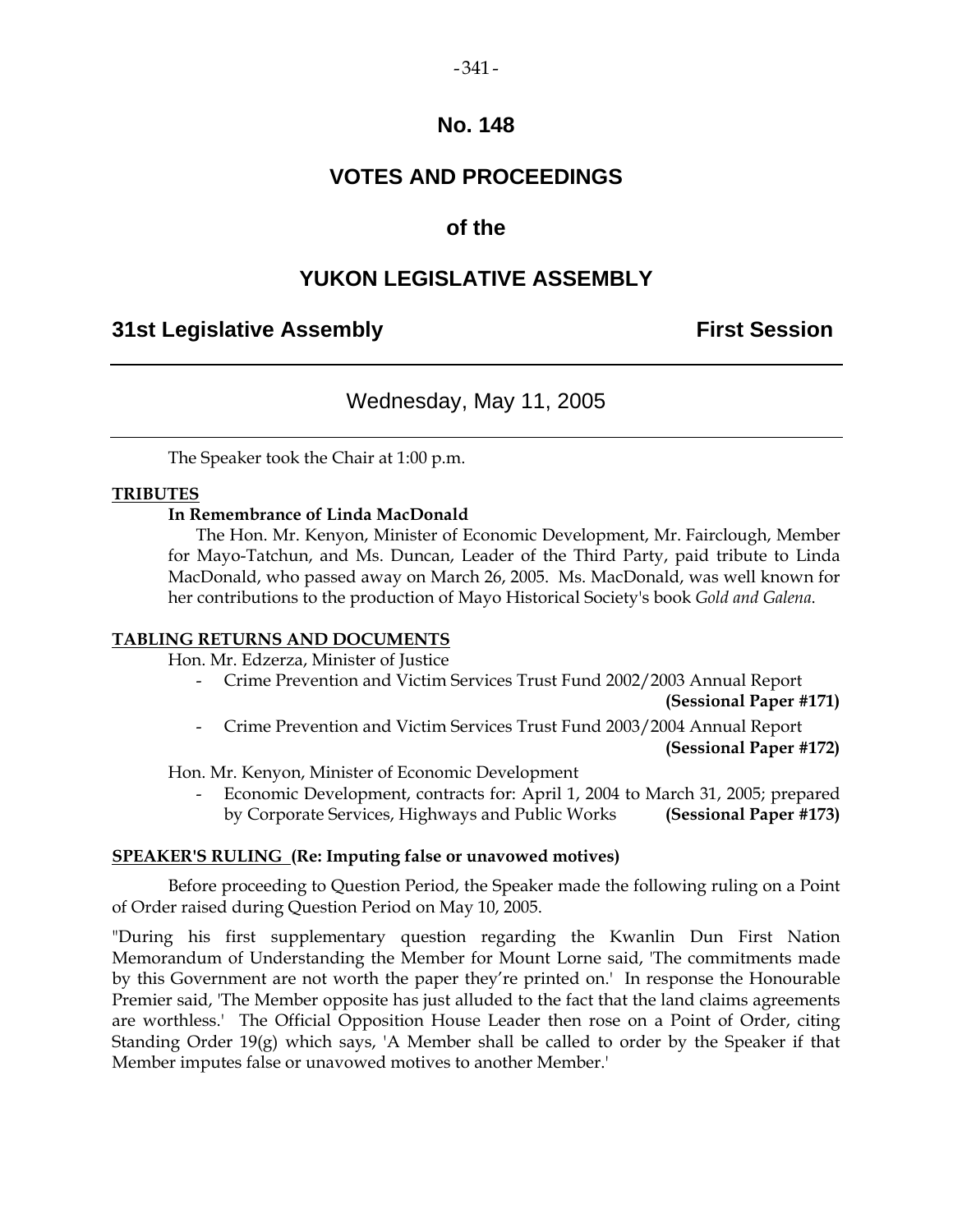From the Chair's perspective there is no Point of Order here. The Premier reinterpreted the words of the Member for Mount Lorne. The accuracy of the Premier's reinterpretation was obviously in dispute. However, the Chair cannot find in the Premier's words any attribution of motive to the Member for Mount Lorne.

Disagreements over the interpretation Members put on each other's words will, depending on the context, usually constitute a dispute between Members. However, Members must take care that their paraphrasing of other Members' statements adhere to other proprieties of the House and are not insulting, do not cast aspersions, or suggest a Member is deliberately misleading the House.

We will now proceed to Question Period."

## **COMMITTEE OF THE WHOLE**

According to Order, the Assembly resolved into Committee of the Whole.

Progress was reported on the following Bill:

Bill #15 - First Appropriation Act, 2005-06 -Hon. Mr. Fentie

The report of the Chair was adopted.

The Assembly adjourned at 5:58 p.m. until 1:00 p.m., Thursday, May 12, 2005.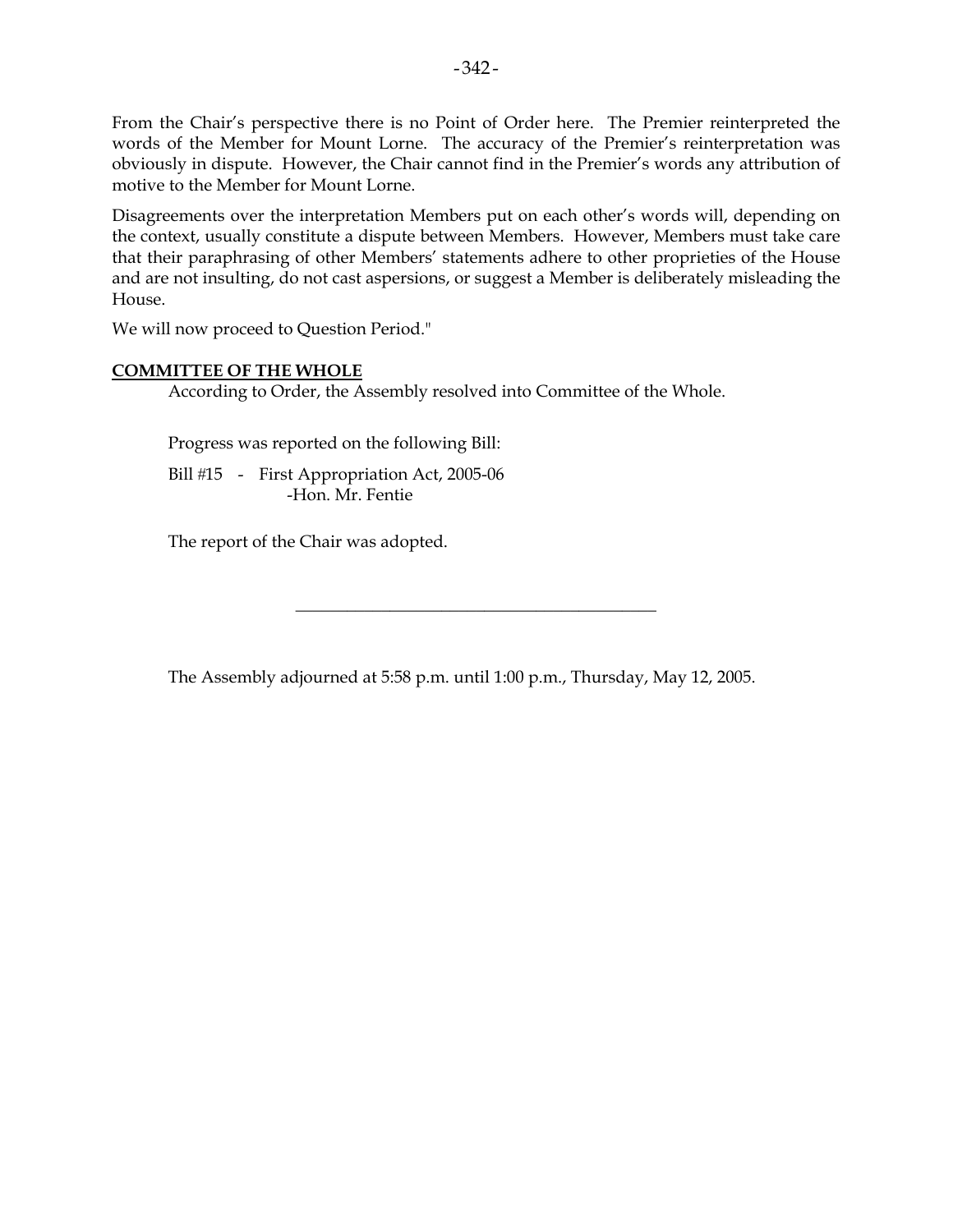## $-343-$

## **No. 149**

# **VOTES AND PROCEEDINGS**

# **of the**

# **YUKON LEGISLATIVE ASSEMBLY**

## **31st Legislative Assembly First Session**

# Thursday, May 12, 2005

The Speaker took the Chair at 1:00 p.m.

## **TRIBUTES**

## **Canada Health Day**

 The Hon. Mr. Jenkins, Minister of Health and Social Services, Mr. McRobb, Member for Kluane, and Ms. Duncan, Leader of the Third Party, recognized May 12, 2005 as Canada Health Day.

## **TABLING RETURNS AND DOCUMENTS**

Mr. Hardy, Leader of the Official Opposition

Economic Development, Department of; letter re (dated April 13, 2005) to Hon. Jim Kenyon, Minister of Economic Development, Government of Yukon from 13 signatories **(Filed Document #90)** 

Mr. McRobb, Member for Kluane

"Services for People with Disabilites: A Yukon Guide Book - 2005 Edition" (English and French versions) **(Filed Document #91)**

## **SPEAKER'S RULING (Re: Recording device in the Public Gallery)**

 Before proceeding to Orders of the Day, the Speaker ruled on a Point of Order raised by the Official Opposition House Leader at the conclusion of Question Period on Wednesday, May 11, 2005.

"At that time the Official Opposition House Leader said:

'Earlier this afternoon, there was a gentleman in the gallery and it was obvious he had a recording device in his possession — a recorder with a large microphone. I checked with the Clerk of the Assembly and clearly that is in contravention of the rules of the House.

It is also my understanding this is a person who is in the employ of the Yukon Party Government and he was introduced by the Member for Lake Laberge on April 27. I would ask you to look into this matter, Mr. Speaker, and, if what I'm saying is accurate, try to prevent it from recurring.'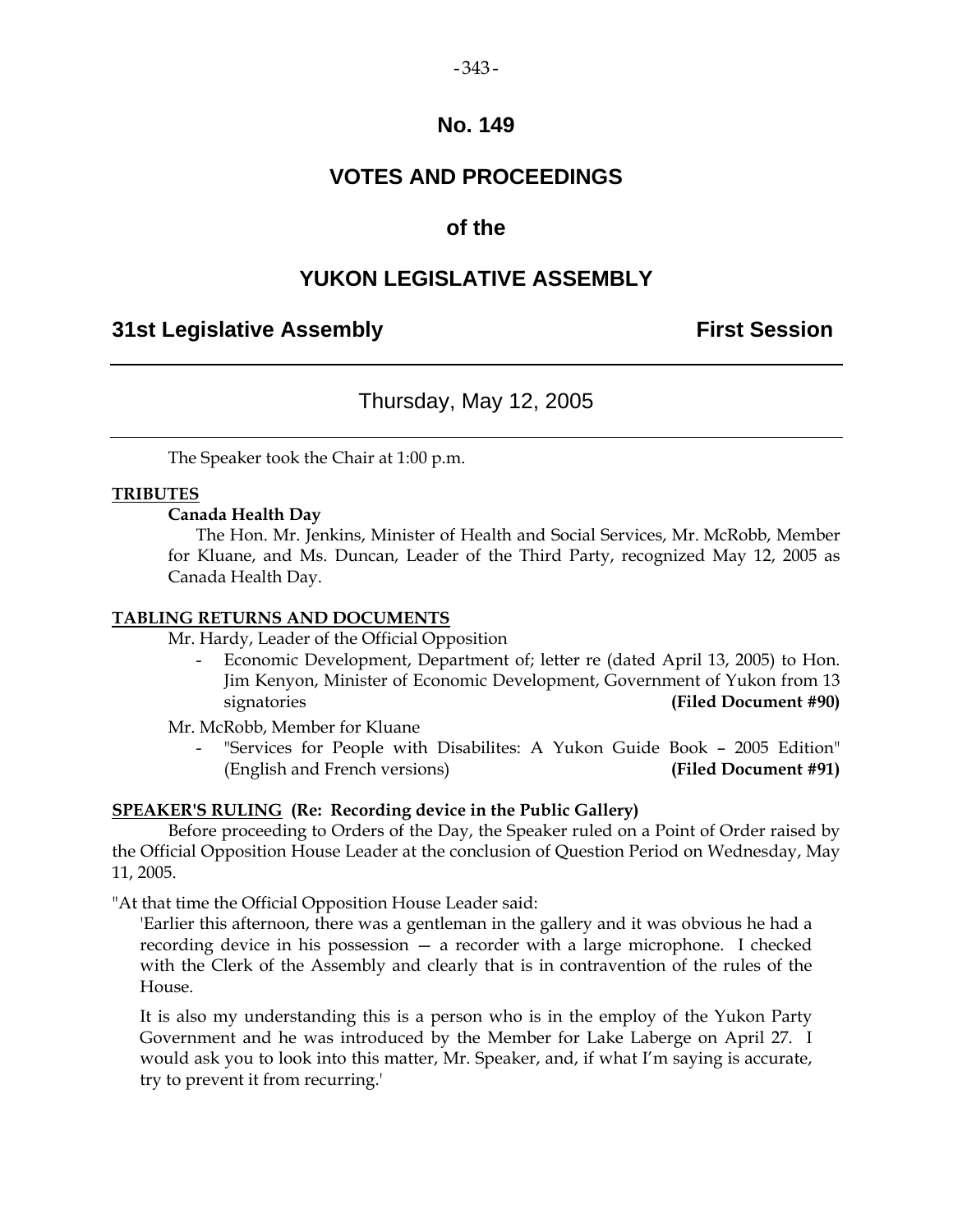The Official Opposition House Leader is correct in stating that tape recorders are not allowed in the public gallery. This prohibition is a long standing practice of this House that reflects practices elsewhere.

The Chair would report to the House that it has been determined that the person in question did, indeed, have in his possession a recorder and a microphone. The person in question has been approached about this matter and has stated that, at no time, did he operate the recorder in the Chamber.

The person in question also stated that it was incorrect to describe him as being an employee of the Government of Yukon. This reinforces the point that the Members of this House should take great care when making statements about persons outside this House. Those persons do not have any right of response, either here or in the courts, to personally damaging remarks made by Members.

The Chair, therefore, would state to the Official Opposition House Leader and all Members of this House that there is no need, when raising a Point of Order such as this, to specify the employment history of any individual. That is clearly not germane to the Point of Order and, as has been shown, only has the potential to cause needless harm. Rather, Members, when raising Points of Order, are to stick strictly to the facts. That is, inform the House about what someone is doing or has done and explain how, in the view of the Member, such actions are in violation of a rule or practice of the House.

When he raised this Point of Order, the Official Opposition House Leader asked that the Speaker both look into this matter and 'try to prevent it from recurring.'

This incident has made the Chair aware that the rules respecting the public gallery are not posted in full at the gallery entrance.

The only notices posted at this time are that guests in the gallery are to be quiet, that comments and applause are not allowed and that no food nor beverages are permitted in the gallery.

The people entering the gallery, therefore, may not be aware that rules common to Legislative Assemblies across this country also apply here. For example, they are not allowed to tape record the proceedings nor to take pictures or film the proceedings without the permission of the Speaker nor to bring signs into the gallery nor to wear clothing on which political messages are displayed.

In response to the Official Opposition House Leader's request that the Speaker try to prevent the recurrence of events such as took place yesterday, the Chair will be looking into ways by which people in the public gallery can be more fully informed about the rules governing their behaviour.

It is difficult, however, to provide an assurance that such an incident can be prevented from recurring in the future unless the House is willing to support the posting of security personnel in the public gallery of this Chamber. Those Members of the House who were here in 2001 may recall that they received, in a security review, a recommendation that a security officer be posted at the public gallery entrance. It was further recommended that this officer would be responsible for, among other things, controlling access to the public gallery and for enforcing compliance with gallery rules.

The House did not choose to take the action found in those recommendations. If Members wish to receive greater assurance that the rules governing visitors to the gallery are enforced, the Chair would suggest that the security review and the recommendations found therein should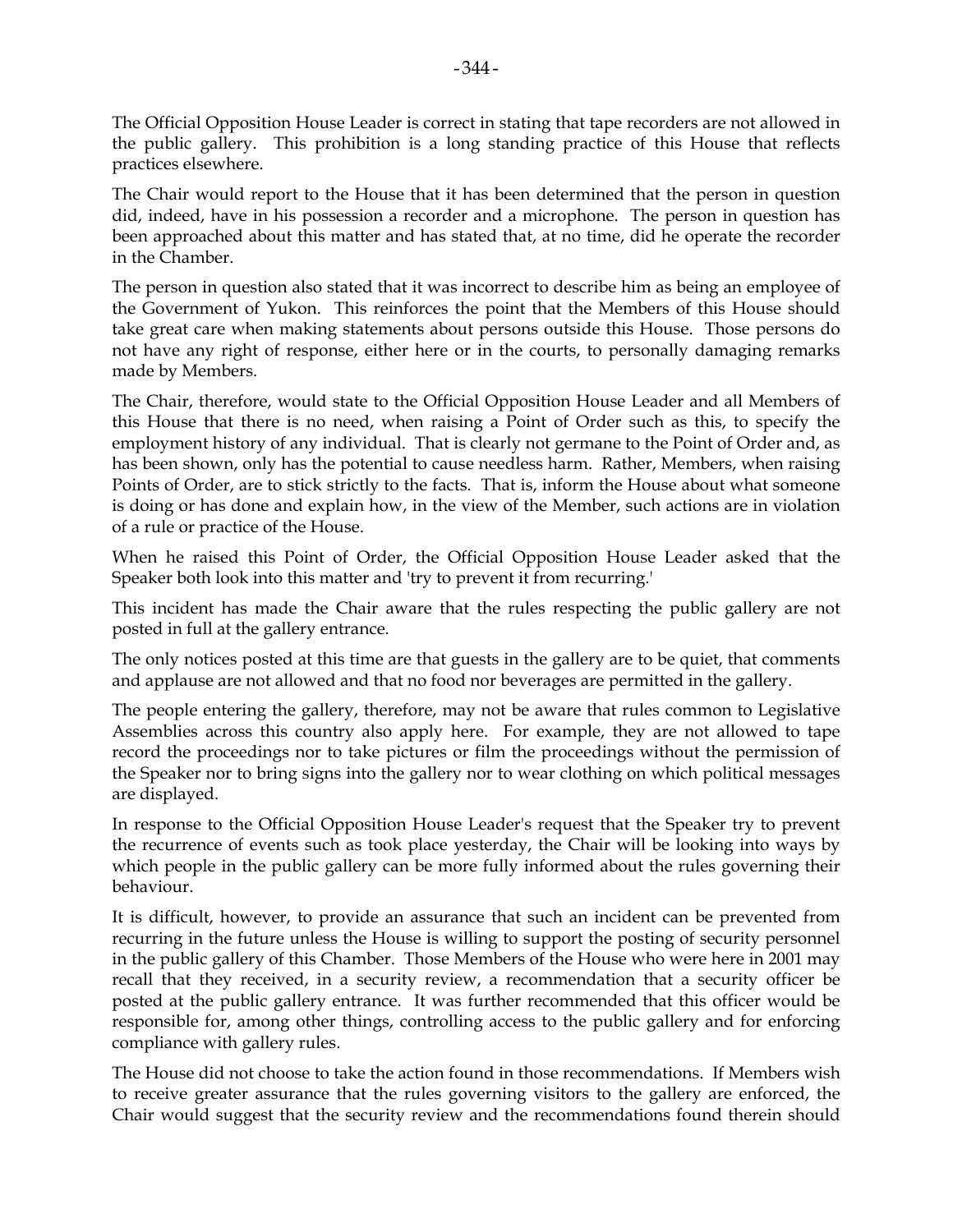be revisited. This could possibly be done through the initiative of House Leaders or, perhaps, by the Members' Services Board.

The Chair thanks Members for their attention.

We will now proceed to Orders of the Day."

#### **COMMITTEE OF THE WHOLE**

According to Order, the Assembly resolved into Committee of the Whole.

Progress was reported on the following Bill:

Bill #15 - First Appropriation Act, 2005-06 -Hon. Mr. Fentie

The report of the Chair was adopted.

The Assembly adjourned at 6:00 p.m. until 1:00 p.m., Monday, May 16, 2005.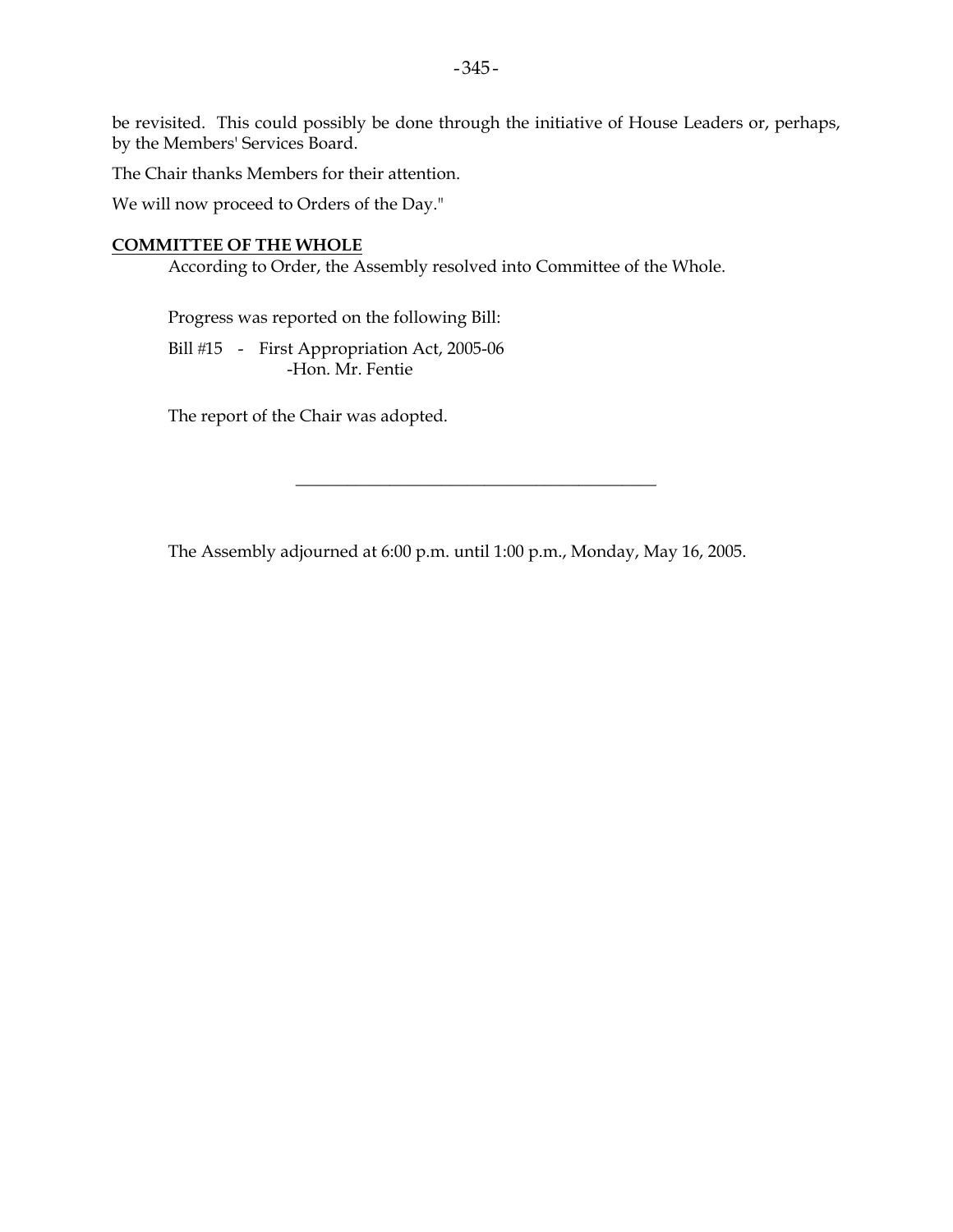## $-346-$

## **No. 150**

# **VOTES AND PROCEEDINGS**

# **of the**

# **YUKON LEGISLATIVE ASSEMBLY**

## **31st Legislative Assembly First Session**

# Monday, May 16, 2005

The Speaker took the Chair at 1:00 p.m.

## **TRIBUTES**

## **In Remembrance of Pete Sudeyko**

 Ms. Duncan, Leader of the Third Party, the Hon. Ms. Taylor, Minister of Tourism and Culture, and Mr. Hardy, Leader of the Official Opposition, paid tribute to Pete Sudeyko, a long-time Yukoner, who passed away on May 10, 2005. Pete was well known as the Fuller Brush salesman and in 1963 he was named Canadian salesman of the year.

## **Aboriginal Awareness Week**

 The Hon. Mr. Fentie, Premier, and Mr. Hardy, Leader of the Official Opposition, recognized May 24 to 27, 2005 as Aboriginal Awareness Week in Canada.

## **National Police Week**

 The Hon. Mr. Edzerza, Minister of Justice, and Ms. Duncan, Leader of the Third Party, recognized May 15 to 21, 2005 as National Police Week.

## **TABLING RETURNS AND DOCUMENTS**

Hon. Mr. Kenyon, Minister of Economic Development

Micro Loan Report (Yukon) for year ending March 31, 2005

 **(Filed Document #92)** 

- Economic Development Funding and In-Kind Contributions to Yukon First Nations (as of April 1, 2005) **(Filed Document #93)**
- Business Incentive Program statistics for the years 2002/03 and 2003/04

 **(Filed Document #94)** 

Mr. Hardy, Leader of the Official Opposition

 - Alaska-Canada Rail Link, proposed: pp. 92-106 of a draft copy of *A Review of Potential Benefits*, re: Relevant Policy Issues and Assessment of Potential Public Benefits **(Filed Document #95)** 

## **PETITIONS**

Ms. Duncan, Leader of the Third Party, presented the following Petition:

- Territorial Park in Porter Creek: creation of **(Petition #7)**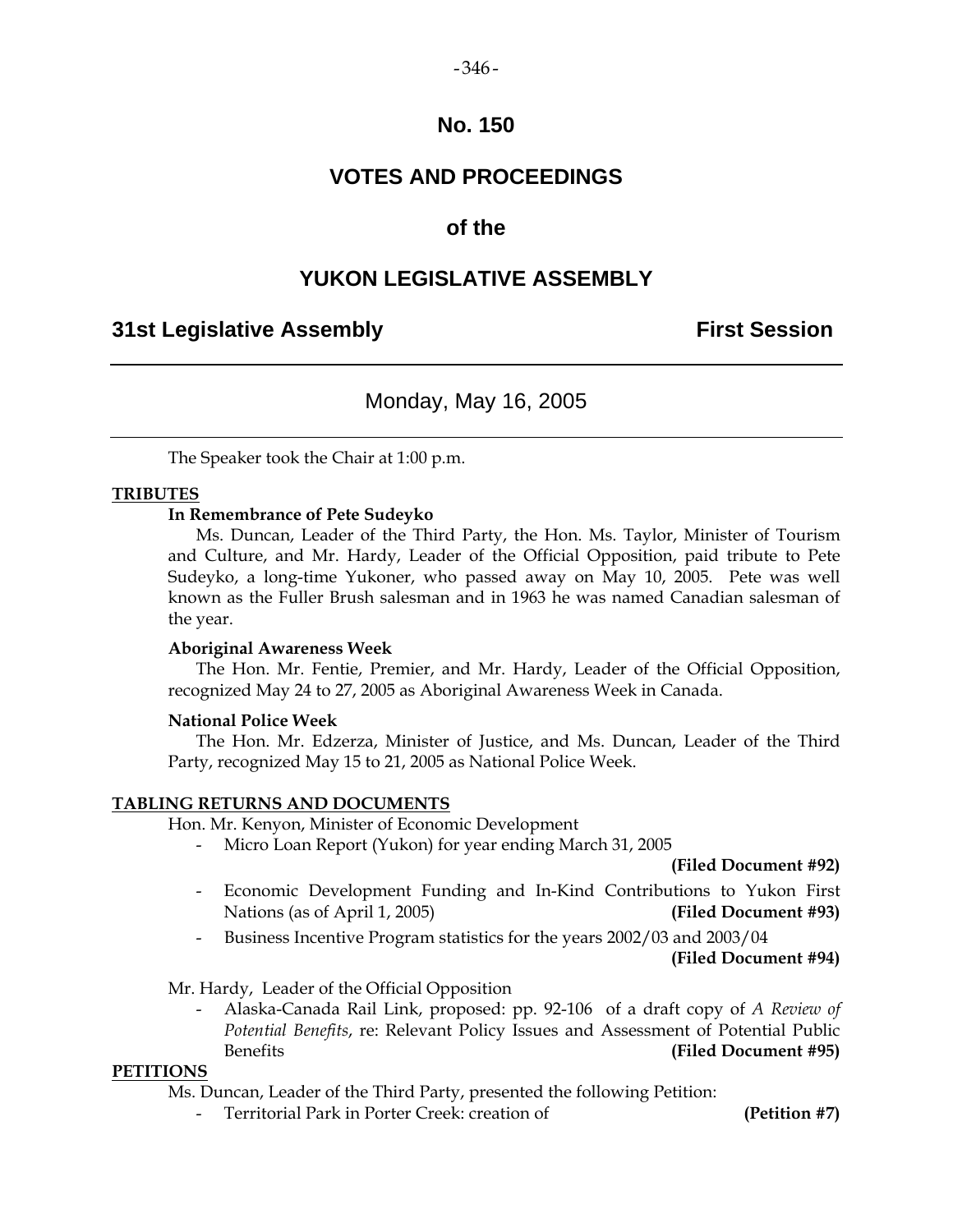## **MINISTERIAL STATEMENT**

Hon. Mr. Hart, Minister of Community Services

Fire Suppression Contingency Fund

## **MOTION OF URGENT AND PRESSING NECESSITY (Standing Order 28)**

 Pursuant to Standing Order 28, Mr. Hardy, Leader of the Official Opposition, requested unanimous consent to move the following motion:

THAT it is the opinion of this House that:

- (1) the sexual exploitation of children, or adults, cannot be tolerated in any society,
- (2) all Members of the Legislative Assembly have an obligation to demonstrate ethical leadership, and
- (3) the residents of Copperbelt constituency have a right to full-time representation from an elected Member they can respect and trust; and

THAT this House calls upon the Member for Copperbelt to resign his seat immediately, so that the residents of the electoral district of Copperbelt can elect a new representative before the next sitting of this Assembly.

 The Speaker asked if the Leader of the Official Opposition had the unanimous consent of the House to proceed. Unanimous consent was denied and this matter was not proceeded with.

#### **COMMITTEE OF THE WHOLE**

According to Order, the Assembly resolved into Committee of the Whole.

Progress was reported on the following Bill:

Bill #15 - First Appropriation Act, 2005-06 -Hon. Mr. Fentie

The report of the Chair was adopted.

The Assembly adjourned at 6:01 p.m. until 1:00 p.m., Tuesday, May 17, 2005.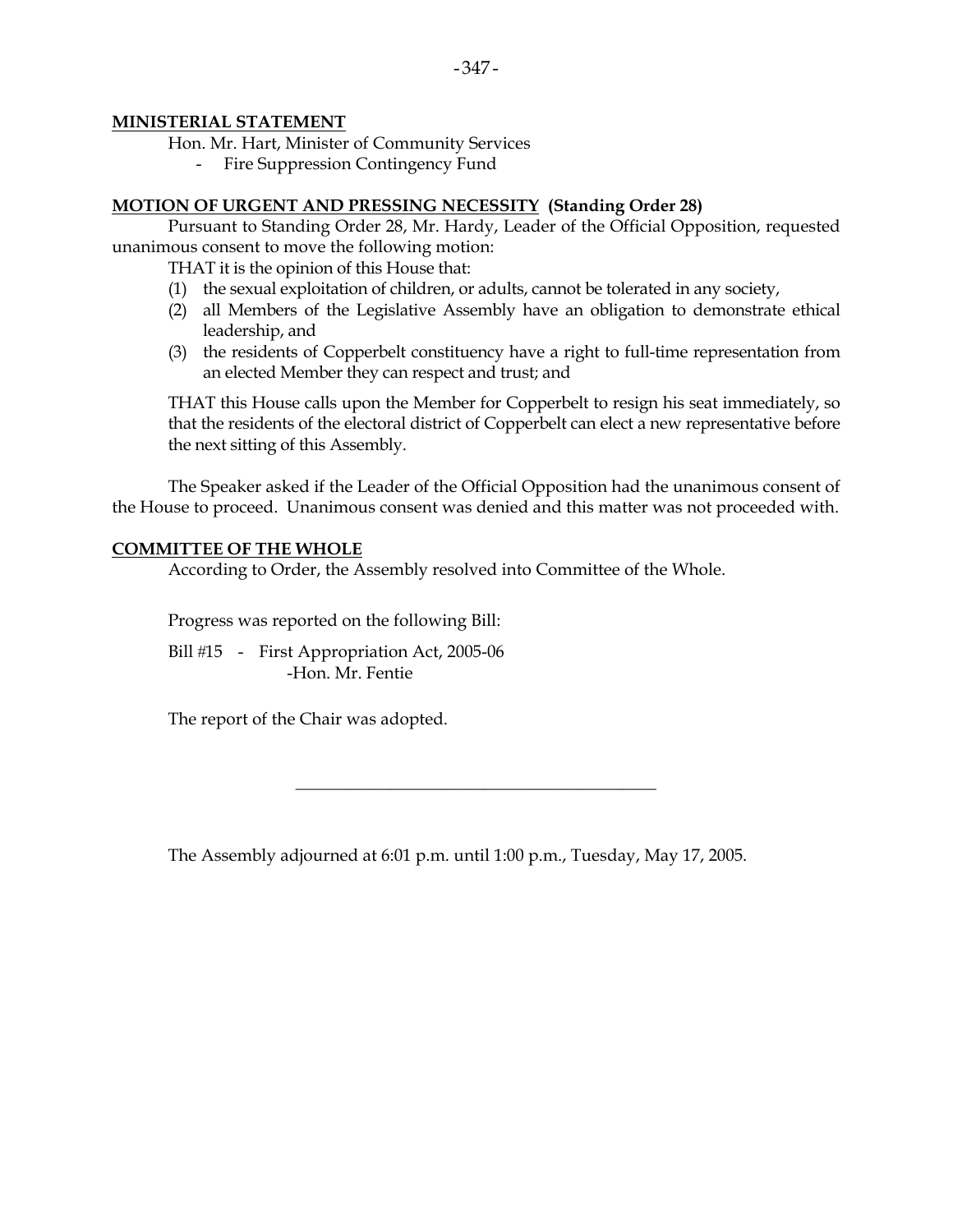#### $-348-$

## **No. 151**

## **VOTES AND PROCEEDINGS**

## **of the**

## **YUKON LEGISLATIVE ASSEMBLY**

## **31st Legislative Assembly First Session**

## Tuesday, May 17, 2005

The Speaker took the Chair at 1:00 p.m.

#### **TRIBUTES**

## **In Remembrance of Ralph "Buzz" Hudson**

 The Hon. Ms. Taylor, Acting Minister of Justice, Mr. Hardy, Leader of the Official Opposition, and Ms. Duncan, Leader of the Third Party, paid tribute to the late Ralph "Buzz" Hudson of the Supreme Court of Yukon who passed away on January 14, 2005.

#### **In recognition of Jim Robb – appointed to the Order of Canada**

 The Hon. Ms. Taylor, Minister of Tourism and Culture, Mrs. Peter, Member for Vuntut Gwitchin, and Ms. Duncan, Leader of the Third Party, paid tribute to Yukon artist Jim Robb, who was recently appointed to the Order of Canada.

#### **In recognition of Sandra Gabb**

 Mr. Rouble, Member for Southern Lakes, paid tribute to teacher Sandra Gabb, who recently was the recipient of the Alice Elston award from the Yukon Teachers Association.

#### **In remembrance of Aylie Sparkes**

 Mr. Cardiff, Member for Mount Lorne, paid tribute to Yukon musician Aylie Sparkes, who passed away on May 8, 2005.

#### **National Road Safety Week**

 The Hon. Mr. Hart, Minister of Highways and Public Works, on behalf of all Members, recognized May 17 to 23, 2005 as National Road Safety Week.

#### **Emergency Medical Services Week**

 The Hon. Mr. Jenkins, Minister of Health and Social Services, and Mr. McRobb, Member for Kluane, recognized May 15 to 21, 2005 as Emergency Medical Services Week in Canada.

#### **International Museum Day**

 The Hon. Ms. Taylor, Minister of Tourism and Culture, recognized May 18, 2005 as International Museum Day.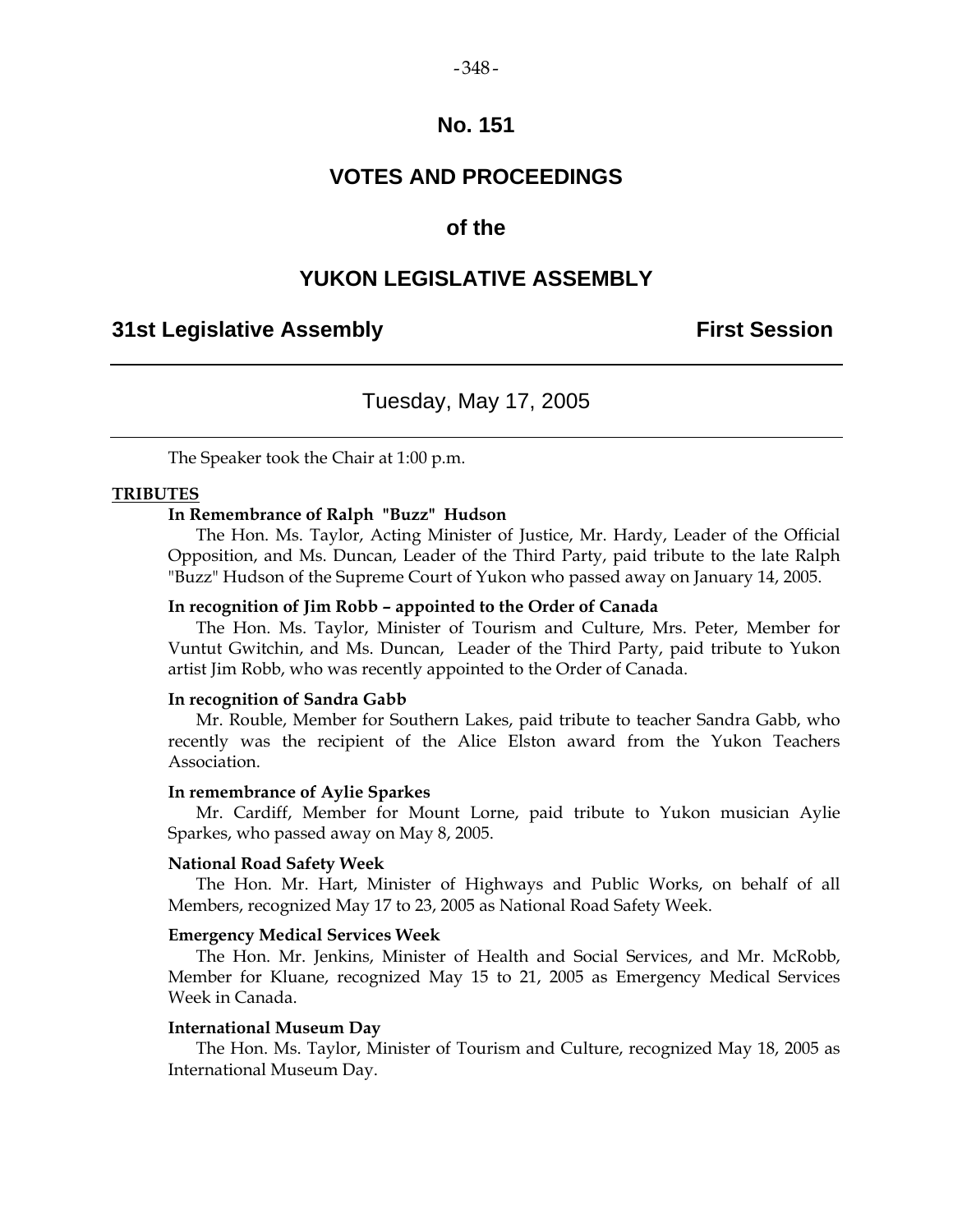## **National Public Works Week**

 The Hon. Mr. Hart, Minister of Highways and Public Works, on behalf of all Members, recognized May 15 to 21, 2005 as National Public Works Week.

## **TABLING RETURNS AND DOCUMENTS**

Hon. Mr. Fentie, Premier

 - *Environment Act*: Report on the Audit of the Yukon Government's Performance under the *Environment Act* (dated March 2005) **(Sessional Paper #174)** 

Hon. Mr. Kenyon, Minister of Economic Development

Conflict of Interest Commission, cost of providing opinion: email correspondence between the Hon. Jim Kenyon, MLA for Porter Creek North, and David Phillip Jones, Q.C., Conflict of Interest Commissioner (Yukon)

**(Sessional Paper #175)** 

## **PETITIONS**

## **Presentation**

Mr. McRobb, Member for Kluane, presented the following Petition:

Fuel sales information **(Petition #8)** 

## **Report of the Clerk**

The Clerk reported on Petition #7 as follows:

"Mr. Speaker, and honourable Members of the Assembly:

 I have had the honour to review a petition, being Petition #7 of the First Session of the 31st Legislative Assembly, as presented by the Leader of the Third Party on May 16, 2005.

 This petition meets the requirements as to form of the Standing Orders of the Yukon Legislative Assembly.

> Patrick L. Michael Clerk of the Yukon Legislative Assembly"

 The Speaker ruled that, accordingly, Petition #7 was deemed to have been read and received.

## **INTRODUCTION OF BILLS**

 Bill #109 - Financial Recovery Act (negatived) -Mr. McRobb

## **SPEAKER' S RULING (Re: Introduction and First Reading of a Bill)**

Prior to proceeding with Third Reading of Government Bills, the Speaker made the following ruling regarding a matter that arose earlier in the day:

"The Member for Kluane, under Introduction of Bills during the Daily Routine, moved a motion for Introduction and First Reading of a Bill entitled '*Financial Recovery Act'*. This motion was put to the House by the Chair and was defeated on a voice vote.

Following the conclusion of the Daily Routine, the Chair had an opportunity to review the content of the Bill brought to the House by the Member for Kluane. As the Member for Kluane is quite aware, the Bill is completely out of order and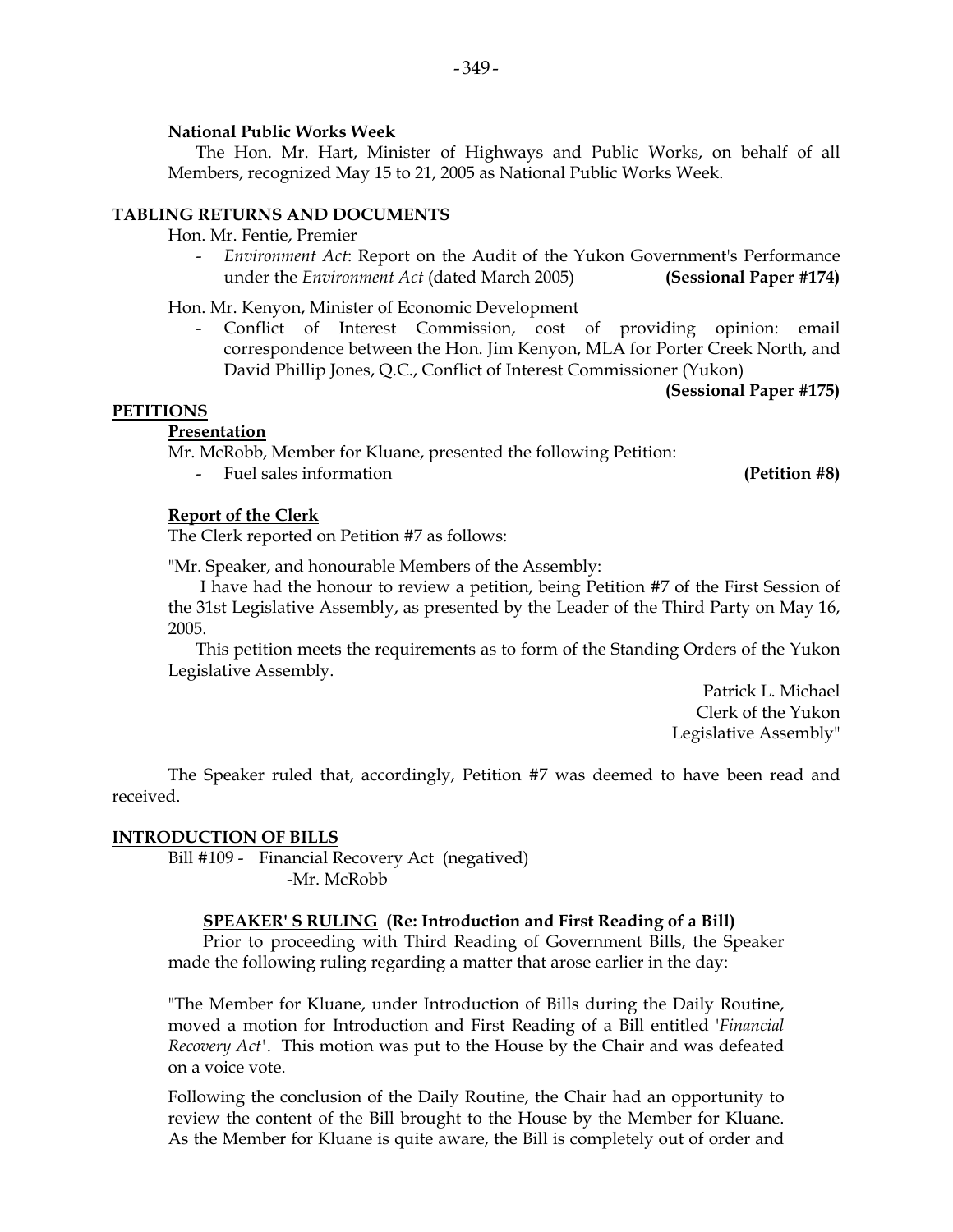should not have been brought before this House. The result is that the motion for First Reading should not have been put to the House nor have come to a vote.

The Chair and the Table Officers have learned from this experience that, in the future, any Bills brought to the House will have to be reviewed before a motion for Introduction and First Reading is allowed to be put to the House.

Further, the Chair must order, in respect to this matter, that the Votes and Proceedings of the Assembly show that the Bill put before the House by the Member for Kluane was ruled out of order and that the Votes and Proceedings not record a motion for First Reading ever having been allowed to be put."

#### **COMMITTEE OF THE WHOLE**

According to Order, the Assembly resolved into Committee of the Whole.

#### **Termination of Committee Proceedings as per Standing Order 76(1)**

The Chair made the following statement:

"Order please. The time has reached 5:00 p.m. on this the  $30<sup>th</sup>$  day of the 2005 Spring Sitting. Standing Order 76(1) states: 'On the day that the Assembly has reached the maximum number of sitting days allocated for that Sitting pursuant to Standing Order 75, the Chair of the Committee of the Whole, if the Assembly is in Committee of the Whole at the time, shall interrupt proceedings at 5:00 p.m. and, with respect to each Government Bill before Committee that the Government House Leader directs to be called, shall:

- (a) put the question on any amendment then before the Committee;
- (b) put the question, without debate or amendment, on a motion moved by a Minister that the Bill, including all clauses, schedules, title and preamble, be deemed to be read and carried;
- (c ) put the question on a motion moved by a Minister that the Bill be reported to the Assembly; and
- (d) when all Bills have been dealt with, recall the Speaker to the Chair to report on the proceedings of the Committee.

It is the duty of the Chair to now conduct the business of the Committee of the Whole in the manner directed by Standing Order 76(1).

The Chair would now ask the Government House Leader to indicate whether Bill #15, the only Bill now before the Committee of the Whole, should be called."

The Hon. Mr. Jenkins, Government House Leader, identified Bill #15, entitled *First Appropriation Act, 2005-06* to be called at this time.

The following Bill was reported without amendment:

Bill #15 - First Appropriation Act, 2005-06 -Hon. Mr. Fentie

The report of the Chair was adopted.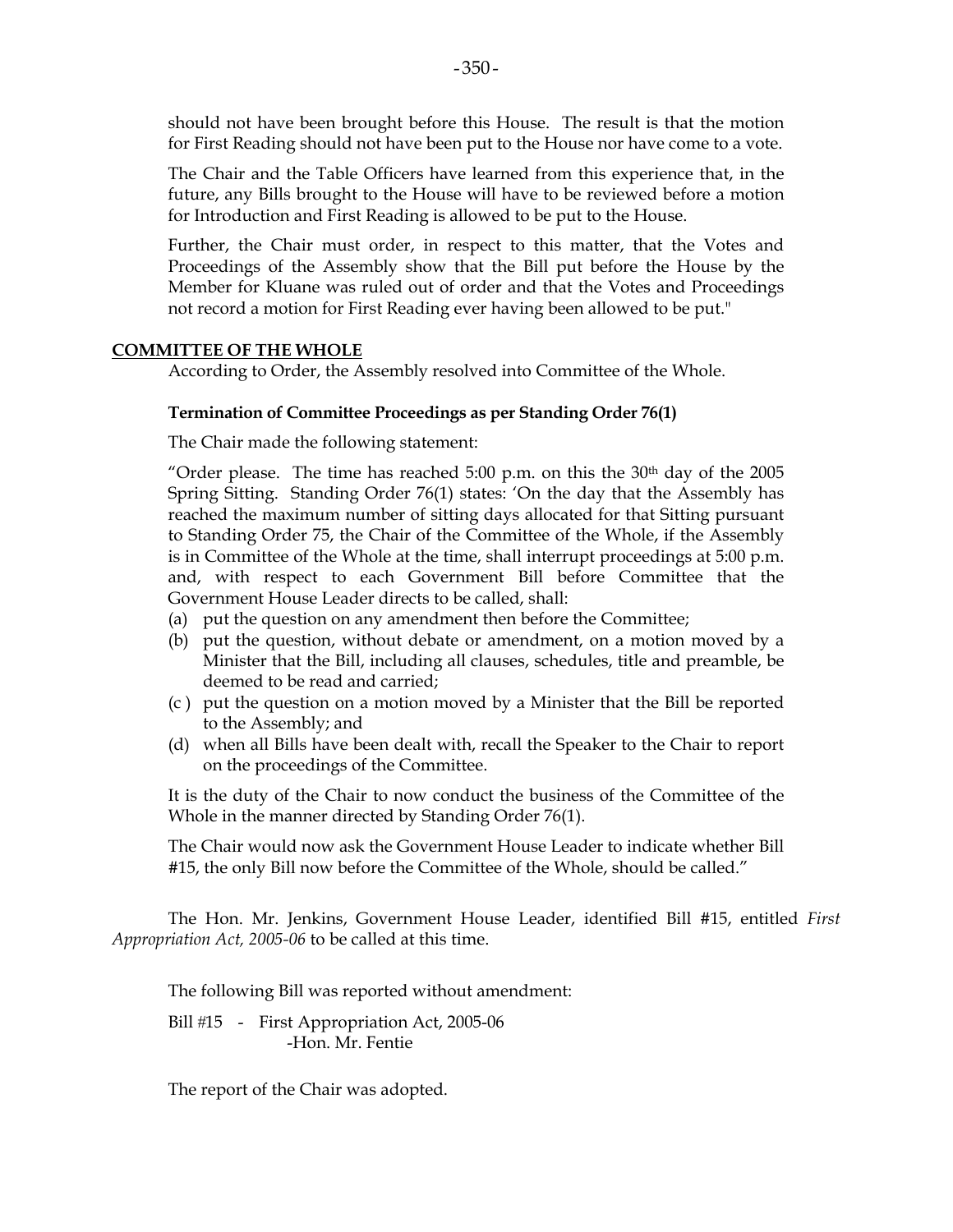#### **SPEAKER'S STATEMENT THIRD READING OF BILLS AS PER STANDING ORDER 76(2)**

"Standing Order 76(2) states: 'On the sitting day that the Assembly has reached the maximum number of sitting days allocated for the Sitting pursuant to Standing Order 75, the Speaker of the Assembly, when recalled to the Chair after the House has been in Committee of the Whole, shall:

- (d) with respect to each Government Bill standing on the Order Paper for Third Reading and designated to be called by the Government House Leader,
	- (i) receive a motion for a Third Reading and passage of the Bill, and
	- (ii) put the question, without debate or amendment, on that motion.'

I shall, therefore, ask the Government House Leader to identify whether Bill #15, the only Bill now standing at Third Reading, should be called."

## **GOVERNMENT BILLS (Third Reading)**

The following Bill was called for Third Reading:

Bill #15 - First Appropriation Act, 2005-06 -Hon. Mr. Fentie

 The question being put on the motion for Third Reading of Bill #15, it was agreed to on the following recorded Division:

|         | YEA        |         |   |
|---------|------------|---------|---|
| Fentie  | Kenyon     | Cathers | 9 |
| Jenkins | Lang       | Rouble  |   |
| Taylor  | Hart       | Hassard |   |
|         | <b>NAY</b> |         |   |
| Hardy   | Fairclough | Peter   |   |
| McRobb  | Cardiff    | Duncan  |   |

Bill #15, entitled *First Appropriation Act, 2005-06*, accordingly passed the House.

## **ASSENT TO BILLS**

 The Assembly received the Commissioner, the Hon. Jack Cable, in his capacity as Lieutenant-Governor, to give Assent to certain Bills passed by the House.

The Commissioner, having entered the Chamber, took his seat in the Speaker's chair.

The Speaker, the Hon. Mr. Staffen, addressed the Commissioner:

 "Mr. Commissioner, the Assembly has, at its present Session, passed certain Bills to which, in the name and on behalf of the Assembly, I respectfully request your Assent."

 The Clerk of the Assembly, Patrick L. Michael, then read the titles of the Bills which had been passed severally as follows:

Bill #56 - Dawson Municipal Governance Restoration Act -Hon. Mr. Hart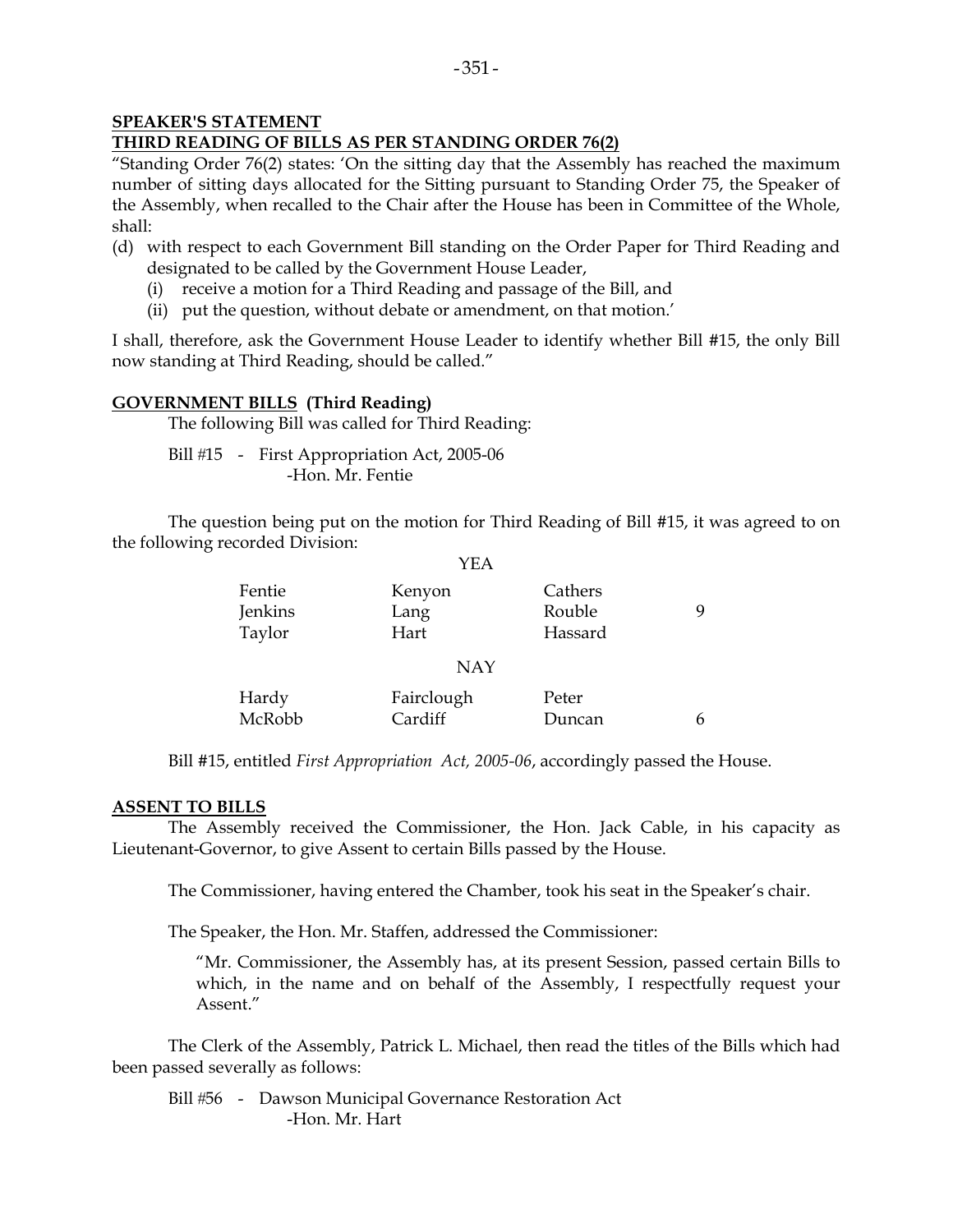- Bill #55 Miscellaneous Statute Law Amendment Act, 2005 -Hon. Mr. Edzerza
- Bill #13 Third Appropriation Act, 2004-05 -Hon. Mr. Fentie
- Bill #15 First Appropriation Act, 2005-06 -Hon. Mr. Fentie

 The Commissioner assented the Bills: "I hereby Assent to the Bills as enumerated by the Clerk."

The Commissioner then retired from the Chamber.

## **ADJOURNMENT OF THE SITTING**

The Speaker stated:

 "As the House has reached the maximum number of days permitted for this Spring sitting, as established pursuant to Standing Order 75(3), and the House has completed consideration of the designated legislation, it is the duty of the Chair to declare that this House now stands adjourned."

\_\_\_\_\_\_\_\_\_\_\_\_\_\_\_\_\_\_\_\_\_\_\_\_\_\_\_\_\_\_\_\_\_\_\_\_\_\_\_\_\_\_

The Assembly adjourned at 5:16 p.m.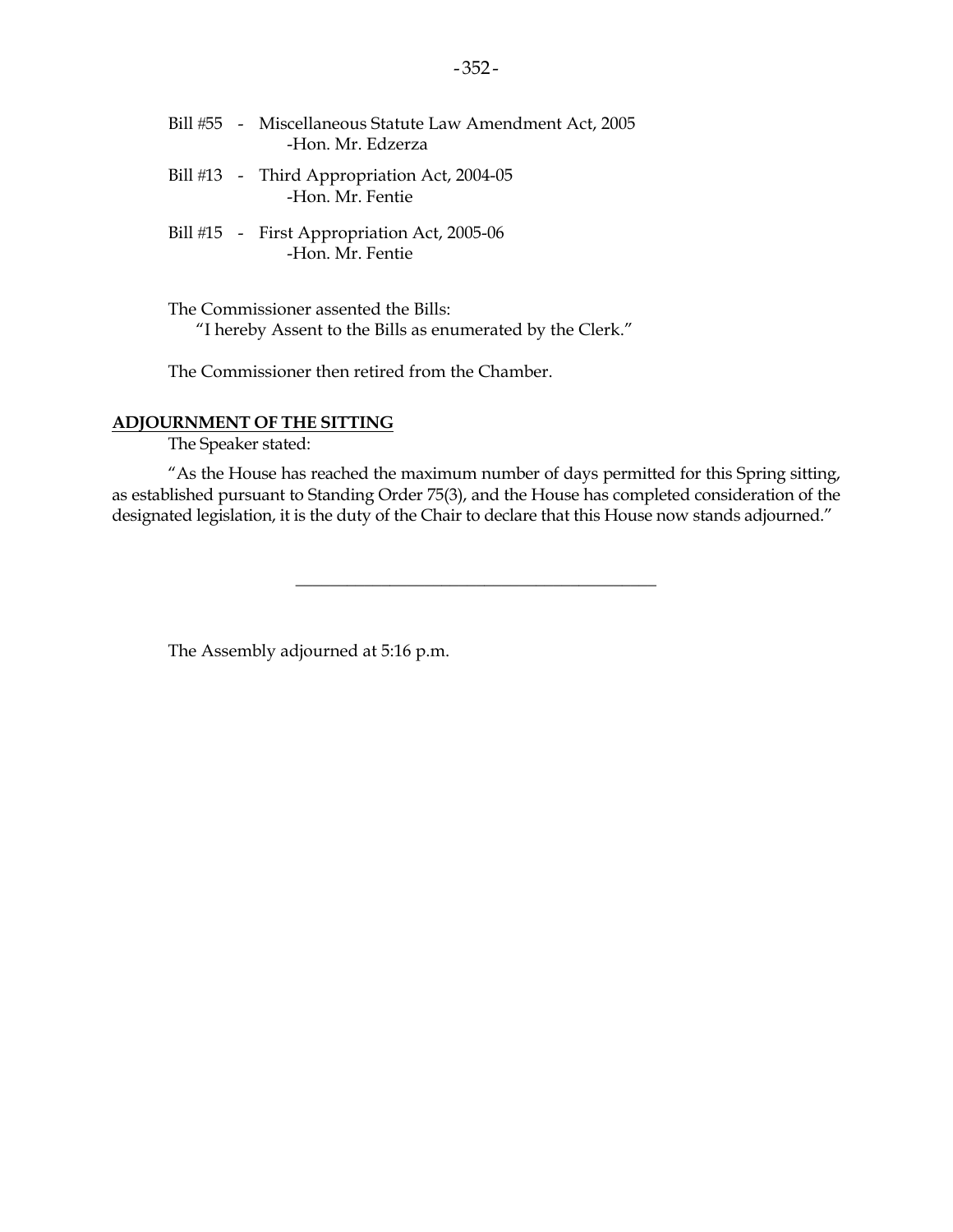## **INDEX TO JOURNALS**

## **First Session Thirty-first Legislature**

## **March 24, 2005 – May 17, 2005**

## **YUKON LEGISLATIVE ASSEMBLY**

## **A**

## PAGE

| <b>ADJOURNMENT OF THE SITTING</b>          |     |
|--------------------------------------------|-----|
| <b>ADMINISTRATOR (Geraldine VanBibber)</b> | 294 |
| <b>ASSENT TO BILLS</b>                     | 294 |

## **B**

#### 

## **Abbreviations**

**1R -** First Reading of Bill **C/W -** (Reported out of) **P -** Passed **Committee of the Whole 2R -** Second Reading **A -** Assent

# **3R -** Third Reading

## **BILLS**

(For Progress of Bills chart see Appendix A)

#### **Bills, Government**

| Bill # | Title                                                 | 1R       | 2R         | C/W      | <b>3R&amp;P</b> | A          |
|--------|-------------------------------------------------------|----------|------------|----------|-----------------|------------|
| 56     | Dawson Municipal Governance<br><b>Restoration Act</b> | 05-03-31 | $05-05-09$ | 05-05-09 | 05-05-10        | $05-05-17$ |
| 15     | First Appropriation Act, 2005-06                      | 05-03-24 | $05-04-04$ | 05-05-17 | 05-05-17        | 05-05-17   |

(continued)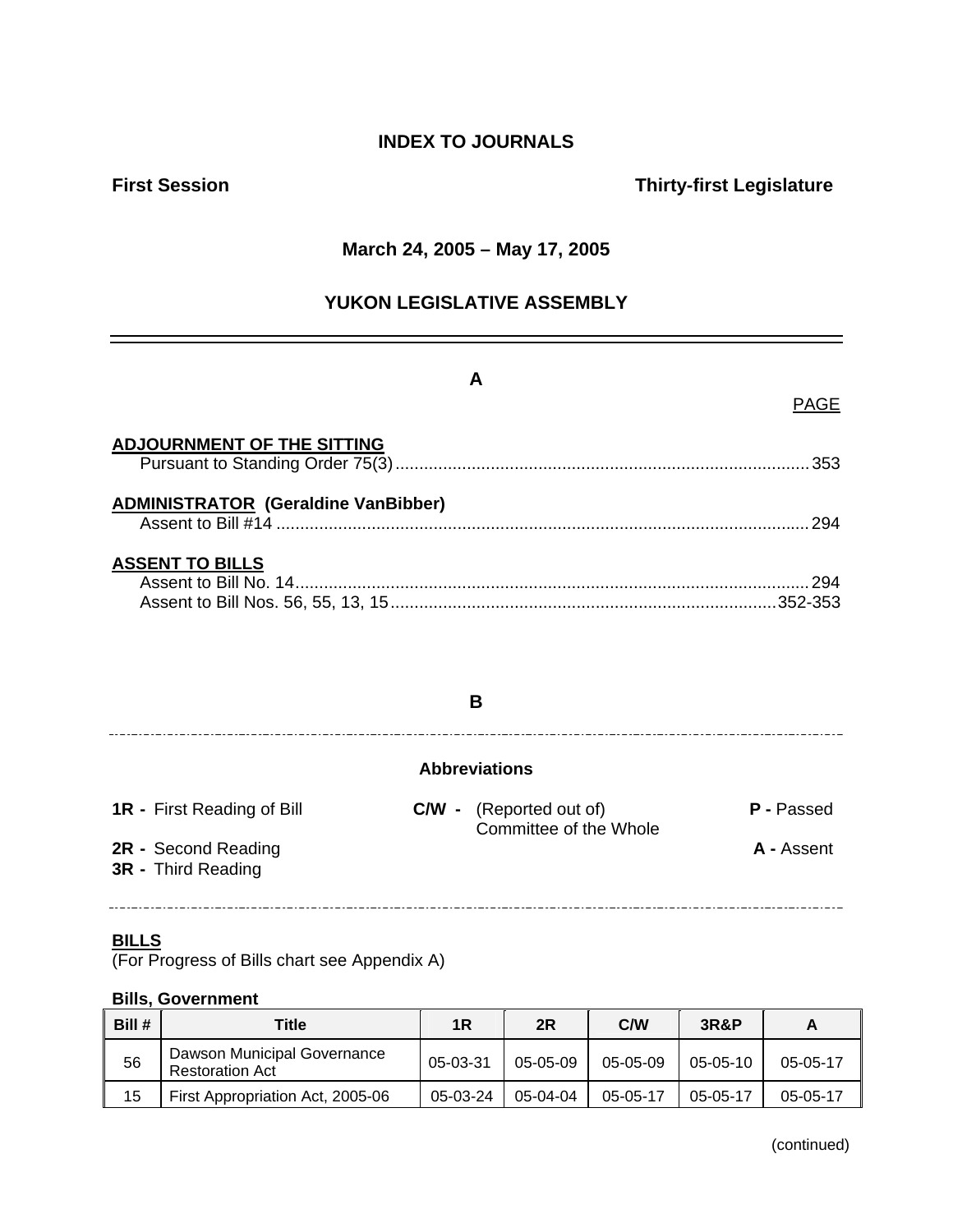| Bill # | Title                                            | 1R       | 2R             | <b>C/W</b> | <b>3R&amp;P</b> | A          |
|--------|--------------------------------------------------|----------|----------------|------------|-----------------|------------|
| 14     | Interim Supply Appropriation Act,<br>2005-06     | 05-03-24 | 05-03-29       | $05-03-29$ | 05-03-31        | 05-03-31   |
| 55     | Miscellaneous Statute Law<br>Amendment Act, 2005 | 05-04-04 | $05-05-02$     | $05-05-02$ | $05-05-10$      | $05-05-17$ |
| 13     | Third Appropriation Act, 2004-05                 | 05-03-24 | $05 - 05 - 03$ | 05-05-03   | $05 - 05 - 10$  | 05-05-17   |

## **Other Than Government**

| Bill # | <b>Title</b>                                      | 1R                    | 2R | C/W | <b>3R&amp;P</b> | A |
|--------|---------------------------------------------------|-----------------------|----|-----|-----------------|---|
| 102    | Employment Standards Act, An<br>Act to Amend      | $03-11-06$            |    |     |                 |   |
| 106    | Financial Administration Act, Act to<br>Amend the | 04-10-27              |    |     |                 |   |
| 103    | Heritage Hunting and Fishing Act                  | 04-03-29              |    |     |                 |   |
| 108    | Legislative Renewal Act                           | 05-04-14              |    |     |                 |   |
| 104    | Public Service Act, Act to Amend                  | 04-03-30              |    |     |                 |   |
|        |                                                   | 05-05-17              |    |     |                 |   |
| 109    | <b>Financial Recovery Act</b>                     | ruled Out<br>of Order |    |     |                 |   |

**C** 

## **CHAIR, COMMITTEE OF THE WHOLE**

## **Statements**

| Re: Termination of Committee Proceedings as per S.O 76(1)350-351 |  |
|------------------------------------------------------------------|--|
|------------------------------------------------------------------|--|

## **CHANGES TO ORDER PAPER**

| Removing outdated Motion Nos. 76, 342, 244, 220, 39, 131, and 372 287       |  |
|-----------------------------------------------------------------------------|--|
|                                                                             |  |
| Written Question #4 withdrawn as the requested document had been tabled 299 |  |

## **CLERK OF THE LEGISLATIVE ASSEMBLY (Patrick L. Michael)**

## **COMMISSIONER (Hon. Jack Cable)**

|--|--|

## **COMMITTEES, STANDING**

| <b>Public Accounts</b> |  |
|------------------------|--|
|                        |  |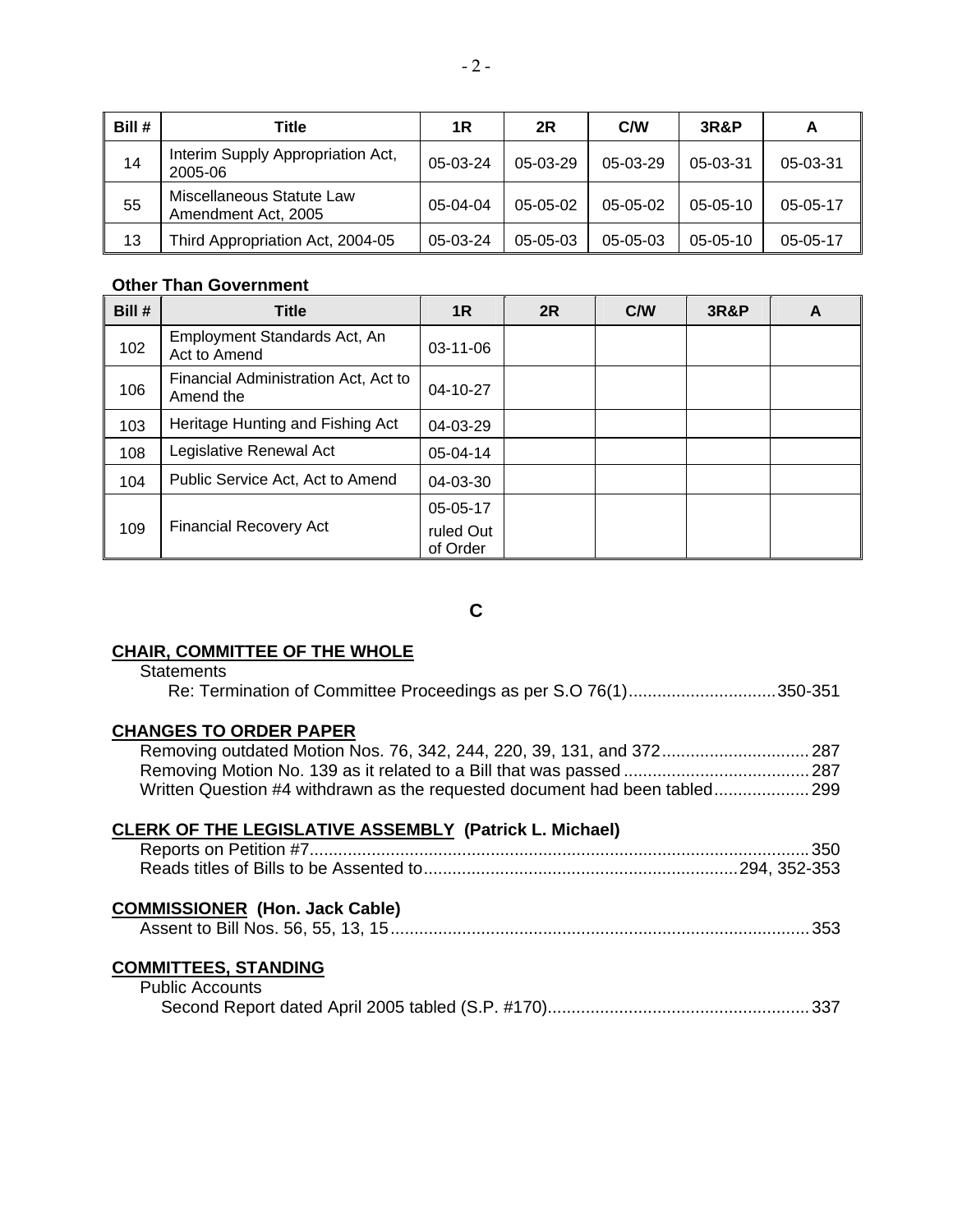#### **DEBATE**

| Adjourned:                                                                                 |  |
|--------------------------------------------------------------------------------------------|--|
|                                                                                            |  |
| Bill #15 ( $2^{nd}$ Reading) – pursuant to Standing Order 2(2) (Hardy), (Edzerza) 290, 295 |  |
|                                                                                            |  |
| Motion #419 and amendment - pursuant to Standing Order 2(2) (Cardiff) 303                  |  |
| Motion #426 as amended - pursuant to Standing Order 2(2) (Duncan)312                       |  |
| Motion #427 and amendment - pursuant to Standing Order 2(2) (McRobb) 324                   |  |
| Motion #435 and amendment - pursuant to Standing Order 2(2) (Kenyon) 317                   |  |
|                                                                                            |  |
|                                                                                            |  |

# **DIVISION**

| Motion #451 (Division called by Speaker pursuant to Conflict of Interest |          |
|--------------------------------------------------------------------------|----------|
|                                                                          | .325-326 |
|                                                                          |          |
|                                                                          |          |

## **F**

## **FILED DOCUMENTS**

|             | Alaska-Canada Rail Link, proposed: pp. 92-106 of a draft copy of A Review                                                                    |
|-------------|----------------------------------------------------------------------------------------------------------------------------------------------|
| . 347       | Business Incentive Program statistics for the years 2002/03 and 2003/04                                                                      |
|             | Carmacks School, letter re: (undated) to Hon. Dennis Fentie, Premier,                                                                        |
|             | Crossing Canada's Other Border: report prepared by PROLOG Canada                                                                             |
|             | Driving Yukon Highways 2005, information regarding: published by the                                                                         |
|             | Economic Development, Department of; letter re (dated April 13, 2005) to<br>Hon. Jim Kenyon, Minister of Economic Development, Government of |
| (continued) |                                                                                                                                              |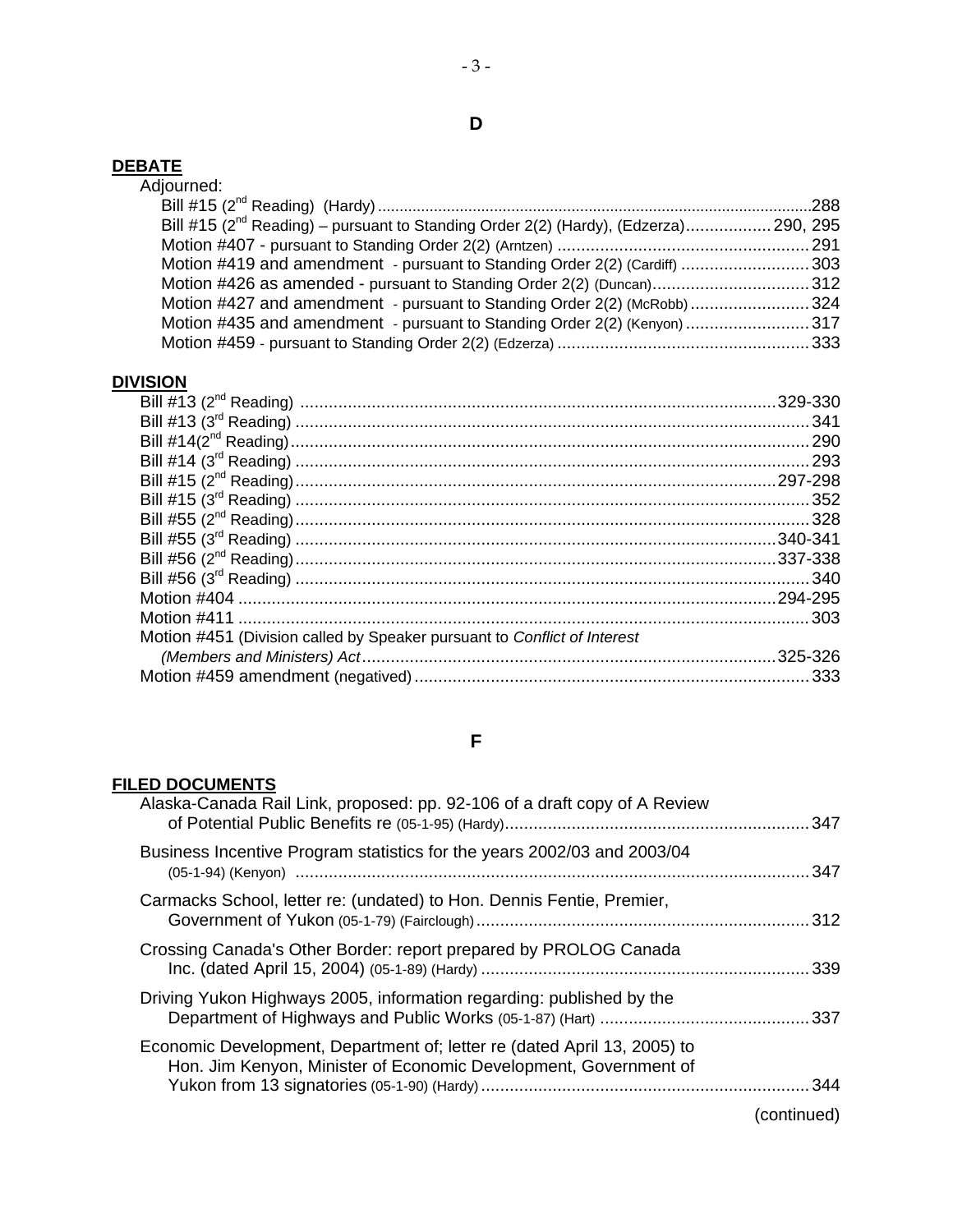## **FILED DOCUMENTS (continued)**

| Economic Development Funding and In-Kind Contributions to Yukon First                                                                                                                                                    | 347 |
|--------------------------------------------------------------------------------------------------------------------------------------------------------------------------------------------------------------------------|-----|
| Housing Manufacturing Joint Venture Corp. (letter dated January 20, 2005)<br>from Hon. Dennis Fentie, Premier of Yukon, to Hon. Andy Scott, Minister<br>of Indian Affairs and Northern Development, Government of Canada |     |
| Housing Manufacturing Proposal (letter dated April 11, 2005) from<br>Hon. Dennis Fentie, Premier of Yukon, to Darla Lindstrom, Grey                                                                                      |     |
| Kluane region display at Tok, Alaska visitor centre; information re: including<br>letter (dated May 2, 2005) from Gary McRobb, MLA to Hon. Elaine Taylor,                                                                |     |
| Micro Loan Report (Yukon) for year ending March 31, 2005 (05-1-92) (Kenyon)  347                                                                                                                                         |     |
| National Orphan Drug Policy, letter, re: (dated April 6, 2005) from Provincial-<br>Territorial Health Ministers to Ujjal Dosanjh, Minister of Health,                                                                    |     |
| Northern Splendor Reindeer Farm: letter (dated February 8, 2005) to<br>Hon. Peter Jenkins, Minister of Environment, from Johanne Koser, Chair,                                                                           |     |
| Porcupine Caribou Herd, agreement between the Government of Canada<br>and the Government of the United States of America on the conservation                                                                             |     |
| Protection for Persons in Care Act, The: Statute of the province of Manitoba                                                                                                                                             |     |
| Public Private Partnerships, open letter (dated May 9, 2005) to Hon. Dennis Fentie,<br>Premier of Yukon, signed by 64 Yukoners and 10 signatories from the                                                               |     |
| Rail Link, Alaska-Yukon-British Columbia; feasibility study for: Correspondence<br>between Pat Duncan, MLA and Hon. Kevin Falcon, Minister of Transportation,                                                            |     |
| Seniors funding, letter (dated April 28, 2005) from Joann Graham and Marion<br>Wakefield to Hon. Peter Jenkins, Minister of Health and Social Services,                                                                  |     |
| "Services for People with Disabilites: A Yukon Guide Book - 2005 Edition"                                                                                                                                                |     |
| Spring Sitting 2005 sitting length letter re: (dated April 6, 2005) to<br>Hon. Ted Staffen, Speaker from Gary McRobb, MLA, Official Opposition                                                                           |     |
| Spring Sitting 2005 sitting length, letter re: (dated April 6, 2005) to<br>Hon. Ted Staffen, Speaker from Pat Duncan, MLA, Leader, Yukon                                                                                 |     |
| Swift River Lodge: non-conforming petition (undated) re (05-1-80) (Hardy)  313                                                                                                                                           |     |
|                                                                                                                                                                                                                          |     |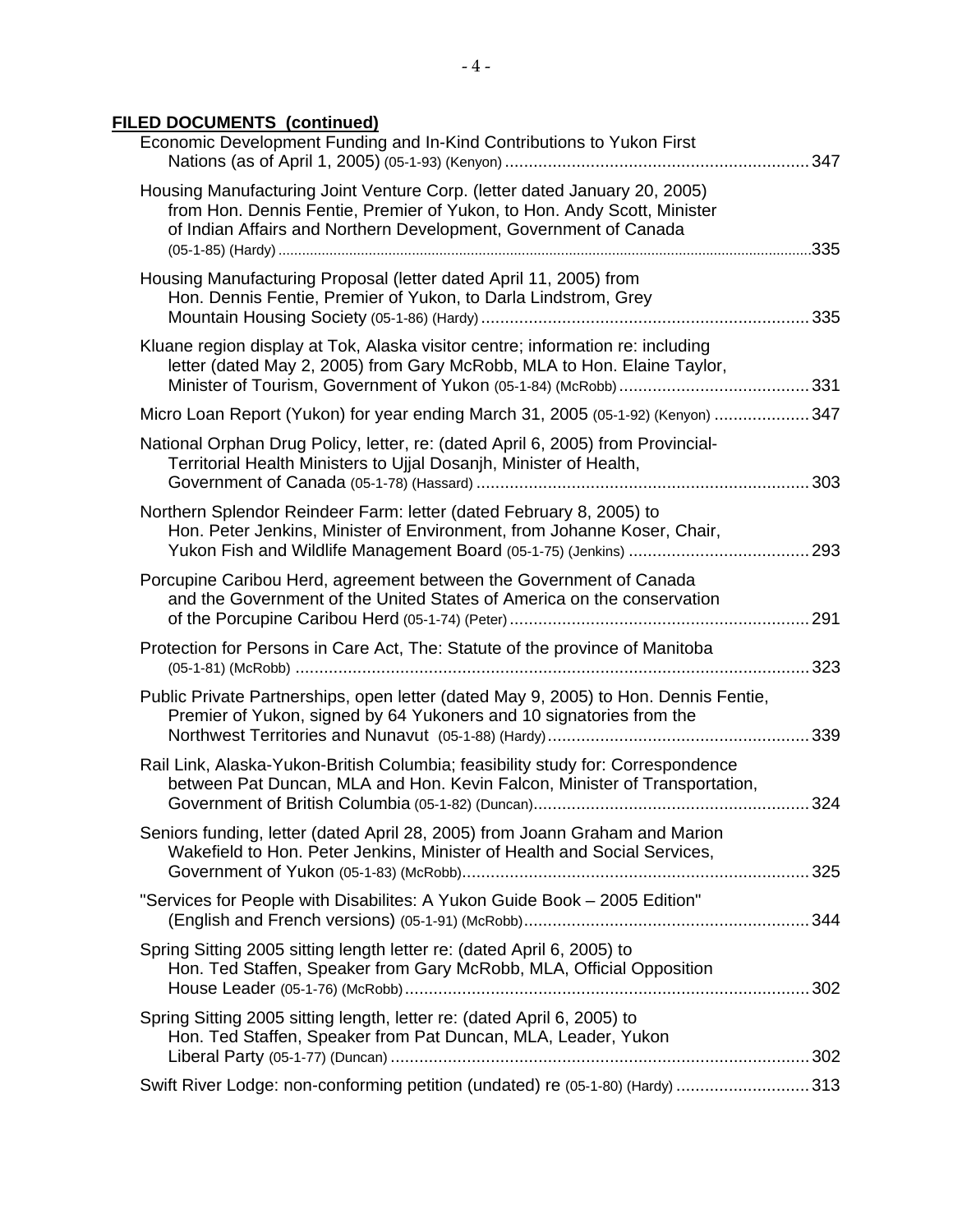#### **INTRODUCTIONS**

**L** 

## **LEGISLATIVE ASSEMBLY**

**Sessional Summary** Divisions - 14 Filed Documents - 22 Government Bills Introduced this sitting - 5 Government Bills Passed - 5 Legislative Returns - 1 Motions Debated, Government - 2 Motions Passed, Government - 2 Motions Debated, Other than Government - 7 Motions Passed, Other than Government - 1 Petitions - 3 Sessional Papers - 37 Sitting Days - 30 Written Questions - 0

## **LEGISLATIVE RETURNS**

|--|--|--|--|--|

#### **LENGTH OF SITTING**

#### **M**

#### **MINISTERIAL STATEMENTS**

| <b>Hart</b>                                                                                                                        |        |         |                  |                    |  |  |  |
|------------------------------------------------------------------------------------------------------------------------------------|--------|---------|------------------|--------------------|--|--|--|
| <b>MOMENT OF SILENCE</b>                                                                                                           |        |         |                  |                    |  |  |  |
| <b>MONEY MESSAGE</b>                                                                                                               |        |         |                  |                    |  |  |  |
| <b>MOTIONS - GOVERNMENT</b>                                                                                                        | Member | Page    | <b>Amendment</b> | <b>Disposition</b> |  |  |  |
| Reappointment of David Phillip Jones, Q.C. as<br>a member of the Conflict of Interest<br>Commission for a three-year period (#451) | Fentie | 325-326 |                  | Carried            |  |  |  |
|                                                                                                                                    |        |         |                  | (continued)        |  |  |  |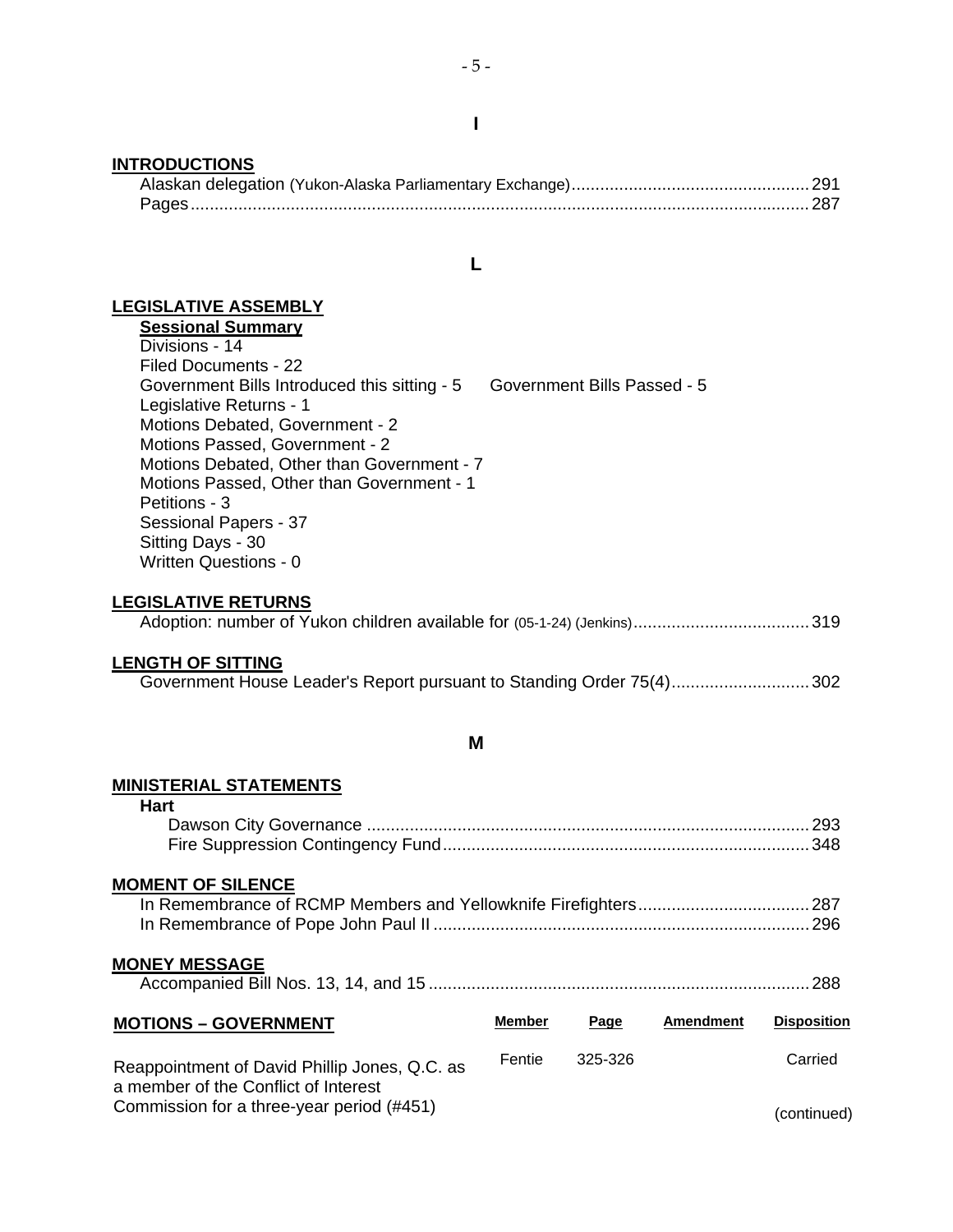| <b>MOTIONS - GOVERNMENT</b>                                                                                                                                                                    | <b>Member</b> | Page    | <b>Amendment</b>           | <b>Disposition</b>  |
|------------------------------------------------------------------------------------------------------------------------------------------------------------------------------------------------|---------------|---------|----------------------------|---------------------|
| Publishing the March 9, 2005 "Report of<br>Forensic Audit and Financial Review of the<br>Town of the City of Dawson, Yukon" under the<br>authority of the Yukon Legislative Assembly<br>(#404) | Hart          | 294-295 |                            | Carried             |
| <b>MOTIONS - OTHER THAN GOVERNMENT</b>                                                                                                                                                         | Member        | Page    | Amendment                  | <b>Disposition</b>  |
| Anti-Poverty Strategy to be developed (#427)                                                                                                                                                   | Hardy         | 324     | 324<br>Adjourned<br>debate | Adjourned<br>debate |
| Fiduciary responsibility for funding of medical<br>needs for a young Na'cho Nyak Dun citizen<br>(#411)                                                                                         | Hassard       | 302-303 |                            | Carried             |
| Government's enhancement of wildlife viewing<br>opportunities (#419)                                                                                                                           | Cathers       | 303     |                            | Adjourned<br>debate |
| Health Care Accord funding useage (#459)                                                                                                                                                       | Cathers       | 331-333 | 332-333<br>Negatived       | Adjourned<br>debate |
| Protection of Porter Creek natural park area<br>(#426)                                                                                                                                         | Duncan        | 312     | 312<br>Carried             | Adjourned<br>debate |
| Public private partnerships (P3s): establish a<br>policy framework before using (#407)                                                                                                         | Duncan        | 291     |                            | Adjourned<br>debate |
| Standing Committee on Rules, Elections and<br>Privileges to make recommendations on a<br>code of conduct and decorum in the Yukon<br>Legislative Assembly (#435)                               | Rouble        | 317     | 317<br>Adjourned<br>debate | Adjourned<br>debate |
| <b>MOTIONS - URGENT AND PRESSING</b><br><b>NECESSITY (Under Standing Order 28)</b>                                                                                                             | Member        | Page    | <b>Amendment</b>           | <b>Disposition</b>  |
| To have the Member for Copperbelt resign his<br>seat so that a new representative can be<br>elected before the next sitting of the Assembly                                                    | Hardy         | 348     |                            | Denied              |

### **N**

# **NOTICE RE GOVERNMENT PRIVATE MEMBERS' BUSINESS**

# **NOTICE RE OPPOSITION PRIVATE MEMBERS' BUSINESS**

|--|--|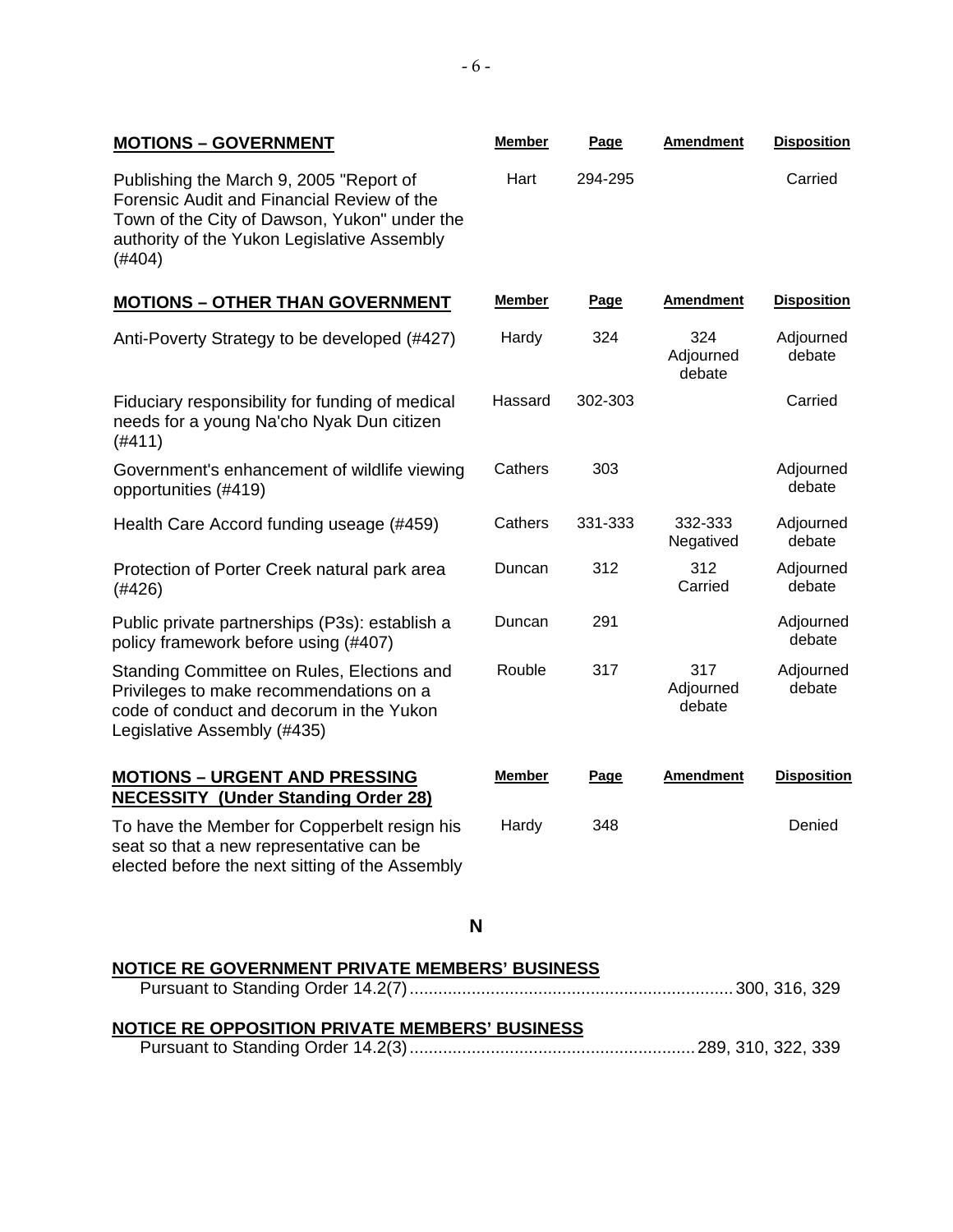| <b>PAGES</b>                                                                                                            | 287 |
|-------------------------------------------------------------------------------------------------------------------------|-----|
| <b>PETITIONS</b><br>Establishing a school in Burwash Landing (#6)<br>Received by the House on December 6, 2004 (McRobb) |     |
| Territorial Park in Porter Creek: creation of (#7)                                                                      |     |
| Fuel sales information (#8)                                                                                             |     |
| <b>PRIVILEGE, QUESTION OF</b>                                                                                           |     |
| Re: Remarks made by the Premier during Question Period on March 31, 2005 297                                            |     |
| Re: Remarks made by the Minister responsible for the Yukon Housing                                                      |     |
| Re: Bill #56, Dawson Municipal Governance Restoration Act being                                                         |     |

# **Q**

# **QUORUM COUNT**

|--|--|

# **S**

## **SESSIONAL PAPERS**

| 289         | Absence of Members from Sittings of the Legislative Assembly and its Committees:<br>Report of the Clerk of the Legislative Assembly (dated March 24, 2005) |
|-------------|------------------------------------------------------------------------------------------------------------------------------------------------------------|
|             | Alaska-Canada Rail Link Feasibility Study: Memorandum of Understanding<br>between the Government of Yukon and the State of Alaska                          |
| (continued) | Alaska-Canada Rail Link, proposed, A review of Potential Benefits (dated                                                                                   |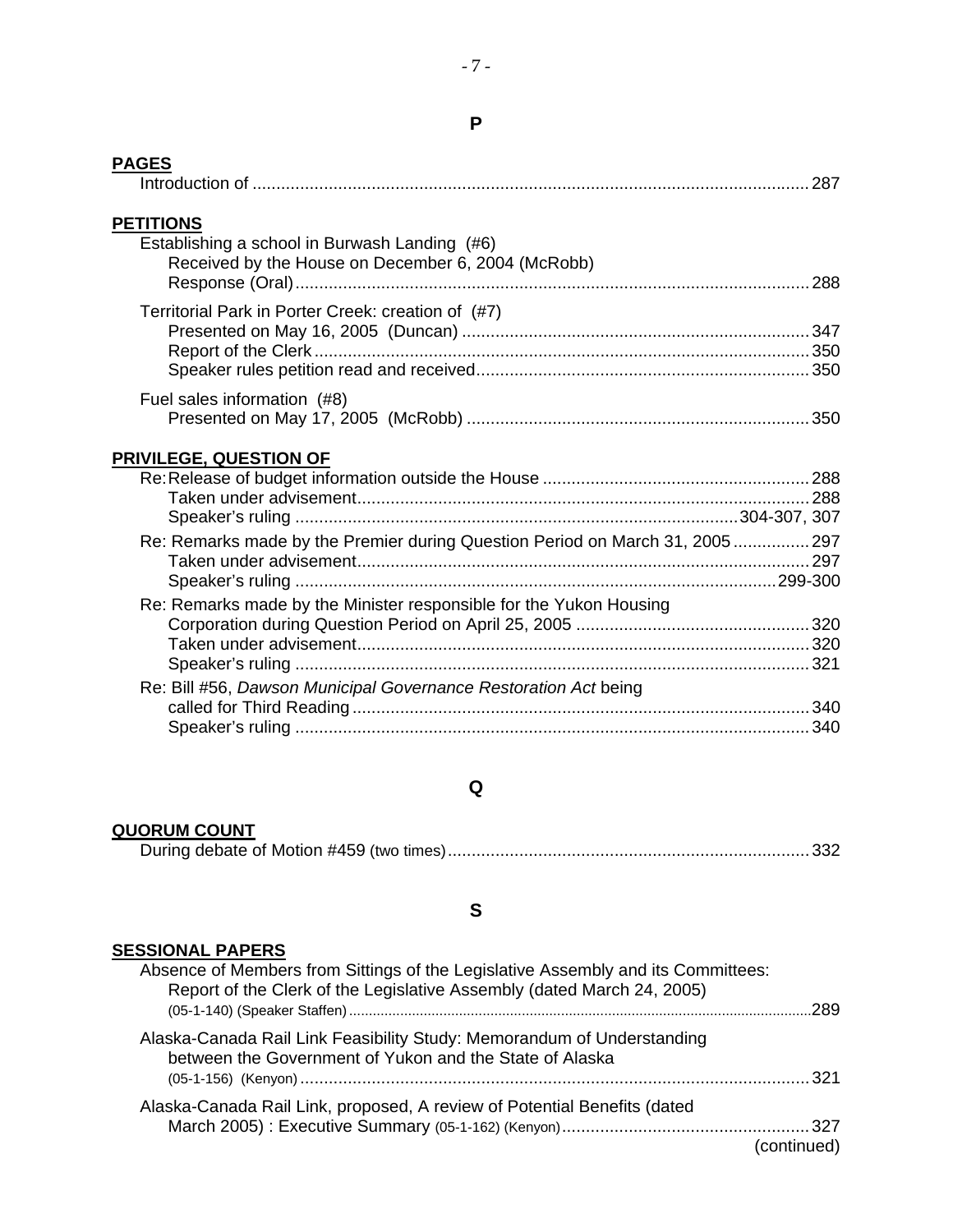# **SESSIONAL PAPERS (continued)**

| Alaska-Canada Rail Link, proposed, A review of Potential Benefits (dated                                                                                                                                                                         |             |
|--------------------------------------------------------------------------------------------------------------------------------------------------------------------------------------------------------------------------------------------------|-------------|
| Alaska-Canada Rail Link, proposed: Issues Identification Report on the Canada-<br>Alaska Rail Link (Transport Canada), Final Report (dated August 2, 2001)                                                                                       |             |
| Alaska-Canada Rail Link, proposed: Request for Proposals (dated October 28,<br>2004) from the Department of Economic Development, Development of                                                                                                 |             |
| Alaska-Canada Rail Link, proposed: Transmittal letter (dated November 4, 2004)<br>re proposal in response to Yukon Government's Request for Proposals -<br>Development of Rationale: Alaska-Canada Rail Link (05-1-169) (Kenyon) 335             |             |
| Auditor General of Canada, Office of the: Report on the Energy Solutions Inc.                                                                                                                                                                    |             |
| Auditor General of Canada, Office of the: Report on the Mayo-Dawson City<br>Transmission System Project (dated February 2005) (05-1-144) (Speaker Staffen)  296                                                                                  |             |
| Capital budget (2005-06) 5-year summary by community (05-1-139) (Fentie)288                                                                                                                                                                      |             |
|                                                                                                                                                                                                                                                  |             |
| Conflict of Interest Commission, cost of providing opinion: email correspondence<br>between the Hon. Jim Kenyon, MLA for Porter Creek North and David Phillip<br>Jones, Q.C., Conflict of Interest Commissioner (Yukon) (05-1-175) (Kenyon)  350 |             |
| Crime Prevention and Victim Services Trust Fund 2002/2003 Annual Report                                                                                                                                                                          |             |
| Crime Prevention and Victim Services Trust Fund 2003/2004 Annual Report                                                                                                                                                                          | 342         |
| Dawson City: Town of the City of Dawson, Yukon, Report of Forensic Audit<br>and Financial Review of (dated March 9, 2005), prepared by Doddington                                                                                                | 295         |
| Dawson City, Town of the City of Dawson, Yukon: Supplementary Report<br>Addressing Responses to the Report of Forensic Audit and Financial<br>Review, prepared by Doddington Advisors Inc. (dated April 26, 2005)                                |             |
| Economic Development, contracts for: April 1, 2004 to March 31, 2005.<br>Prepared by Corporate Services, Highways and Public Works                                                                                                               |             |
| Electoral Reform: Final Report by Ken McKinnon, Senior Advisor on Electoral                                                                                                                                                                      |             |
| Environment Act: Report on the Audit of the Yukon Government's Performance<br>under the <i>Environment Act</i> (dated March 2005) (05-1-174) (Fentie)350                                                                                         |             |
|                                                                                                                                                                                                                                                  |             |
| Government Contracting Summary Report by Department (April 1, 2004 – January 31,                                                                                                                                                                 |             |
| Investing in Public Service - serving Yukon people (05-1-155) (Taylor) 317                                                                                                                                                                       | (continued) |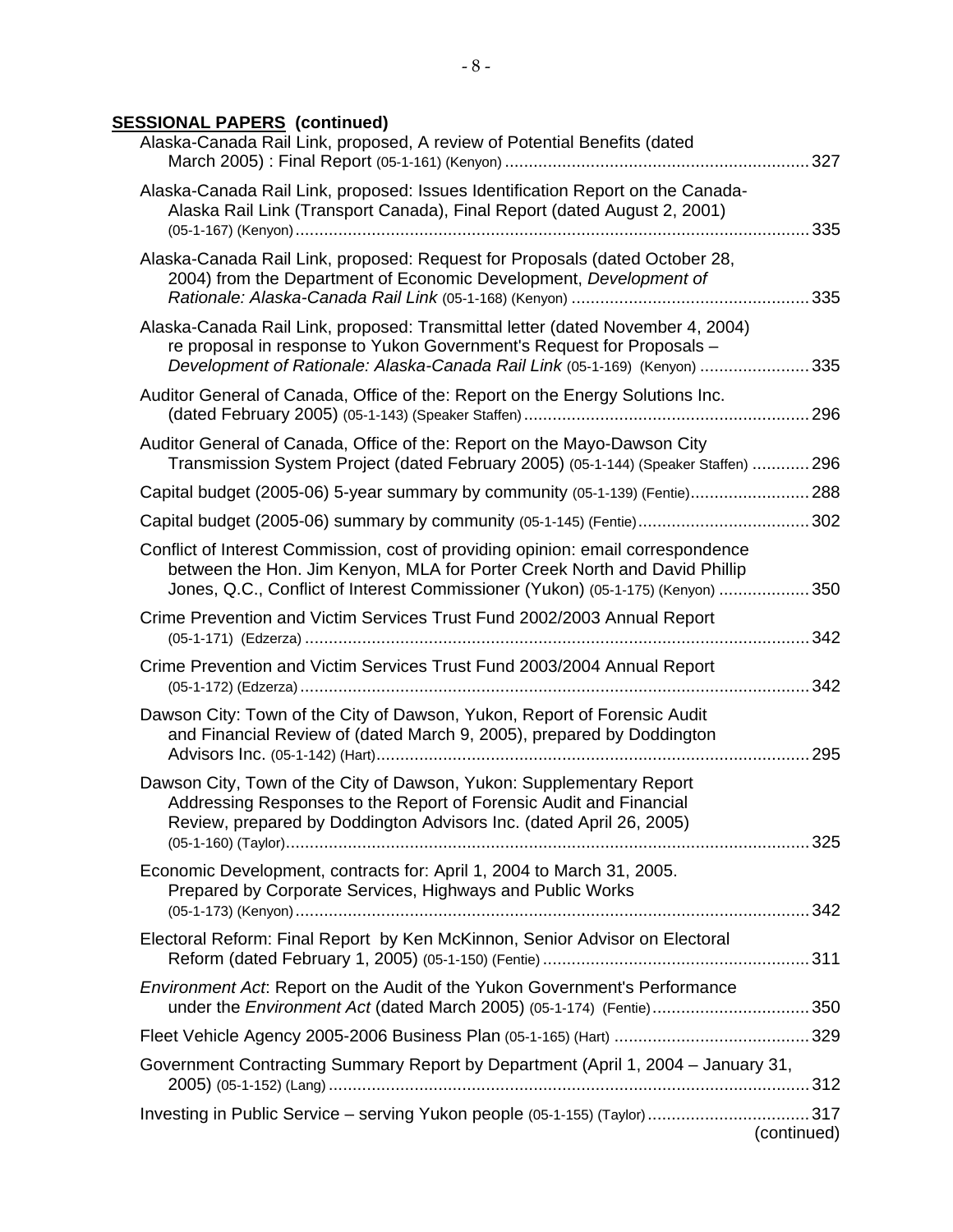### **SESSIONAL PAPERS (continued)**

| Kwanlin Dun First Nation Self-Government Agreement (05-1-149) (Fentie) 311                                                                                                                                                          |             |
|-------------------------------------------------------------------------------------------------------------------------------------------------------------------------------------------------------------------------------------|-------------|
|                                                                                                                                                                                                                                     |             |
| Order-in-Council 2005/02, An Act Approving Yukon Land Claims Final Agreements<br>and First Nations (Yukon) Self Government Act (Kwanlin Dun First Nation)<br>(dated February 19, 2005) and Kwanlin Dun First Nation Final Agreement |             |
| Political Contributions, 2004: Report of the Chief Electoral Officer of the Yukon                                                                                                                                                   |             |
| Public Accounts, Standing Committee on: Second Report (dated April 2005)                                                                                                                                                            |             |
|                                                                                                                                                                                                                                     |             |
| Sovereignty and Security in the North, Developing a New Framework for<br>Sovereignty and Security in the North: A Discussion Paper prepared by<br>the Governments of Yukon, Northwest Territories and Nunavut (April 2005)          |             |
| Travel Expenses of Members of the Yukon Legislative Assembly 2004-2005                                                                                                                                                              |             |
| Yukon College 2003-2004 Annual Report and audited Financial Statements<br>(dated June 30, 2004) prepared by the Office of the Auditor General of                                                                                    |             |
| Yukon Family Services Association Financial Statements for the year ended                                                                                                                                                           |             |
| Yukon Family Violence Resource Directory 2005, 8 <sup>th</sup> Edition (05-1-163) (Taylor)  328                                                                                                                                     |             |
|                                                                                                                                                                                                                                     |             |
| Yukon Lottery Commission 2003/2004 Annual Report (05-1-159) (Kenyon)323                                                                                                                                                             |             |
| Yukon Minerals Advisory Board 2004 Annual Report (05-1-147) (Lang)  309                                                                                                                                                             |             |
| Yukon-Northwest Territories Sub-Agreement on Northern Oil and Gas<br>Development under the Yukon-Northwest Territories Intergovernmental                                                                                            |             |
|                                                                                                                                                                                                                                     |             |
| <b>SPEAKER (Hon. Ted Staffen)</b>                                                                                                                                                                                                   |             |
|                                                                                                                                                                                                                                     |             |
| Calls for Recorded Division - reappointment of Conflicts Commissioner325-326                                                                                                                                                        |             |
|                                                                                                                                                                                                                                     |             |
|                                                                                                                                                                                                                                     |             |
| Requests unanimous consent to return to Tabling Returns and Documents (granted) 295<br>Rulings:                                                                                                                                     |             |
|                                                                                                                                                                                                                                     |             |
|                                                                                                                                                                                                                                     |             |
|                                                                                                                                                                                                                                     |             |
|                                                                                                                                                                                                                                     |             |
| Re: Question of Privilege on Pre-budget Announcements304-307, 307                                                                                                                                                                   | (continued) |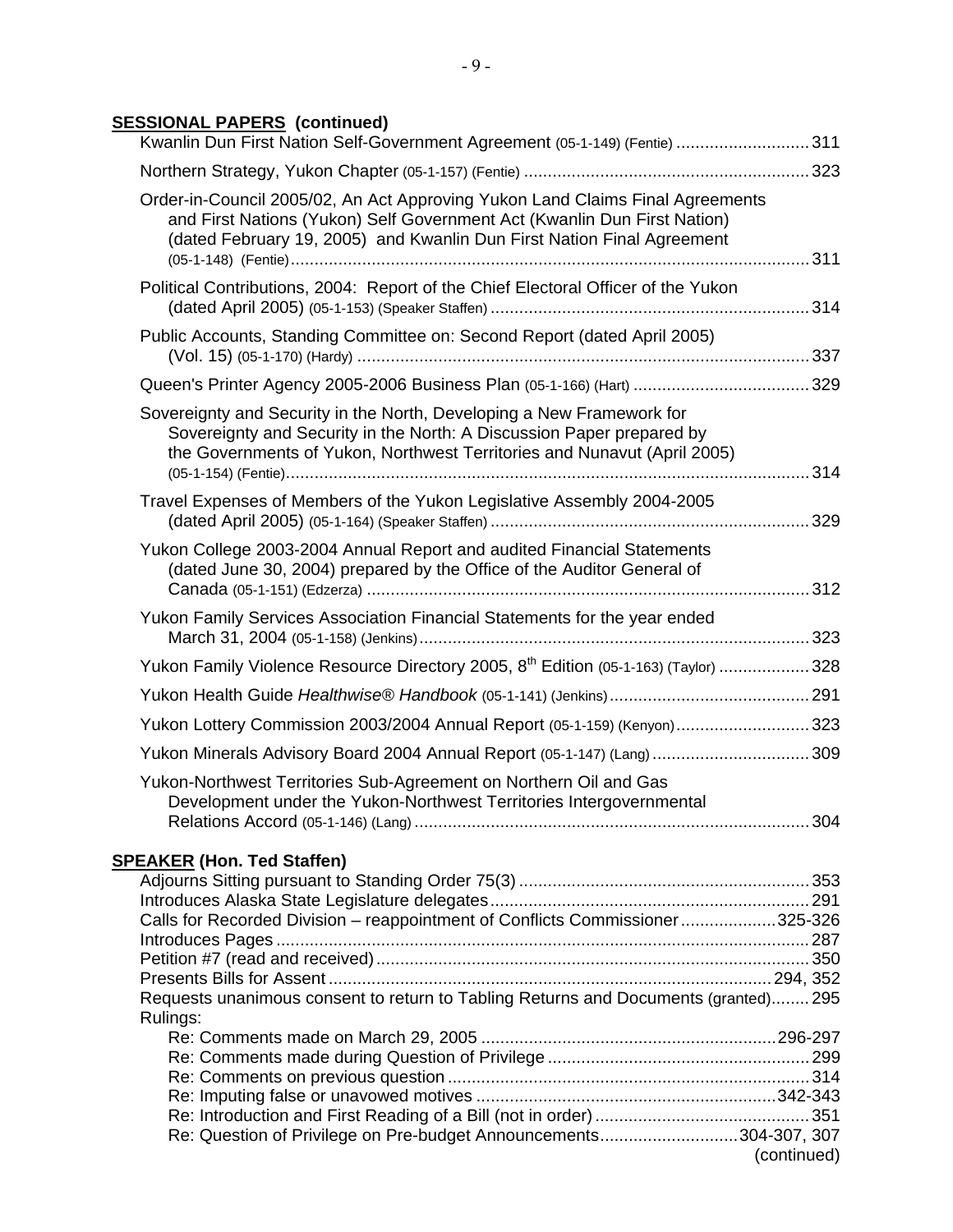#### **SPEAKER (continued)**

| Rulings (continued): |  |
|----------------------|--|
|                      |  |
|                      |  |

#### Statements:

# **T**

## **TERMINATION OF SITTING (S.O. 76)**

## **TRIBUTES**

| Biodiversity Awareness Month, National Wildlife Week and Celebration       |             |
|----------------------------------------------------------------------------|-------------|
|                                                                            |             |
|                                                                            |             |
|                                                                            |             |
|                                                                            |             |
|                                                                            |             |
|                                                                            |             |
|                                                                            |             |
|                                                                            |             |
|                                                                            |             |
|                                                                            |             |
|                                                                            |             |
|                                                                            |             |
|                                                                            |             |
|                                                                            |             |
| in recognition of the Signing of the Kwanlin Dun Final and Self-Government |             |
|                                                                            |             |
|                                                                            |             |
|                                                                            |             |
|                                                                            |             |
|                                                                            |             |
|                                                                            |             |
|                                                                            |             |
|                                                                            |             |
|                                                                            |             |
|                                                                            | (continued) |
|                                                                            |             |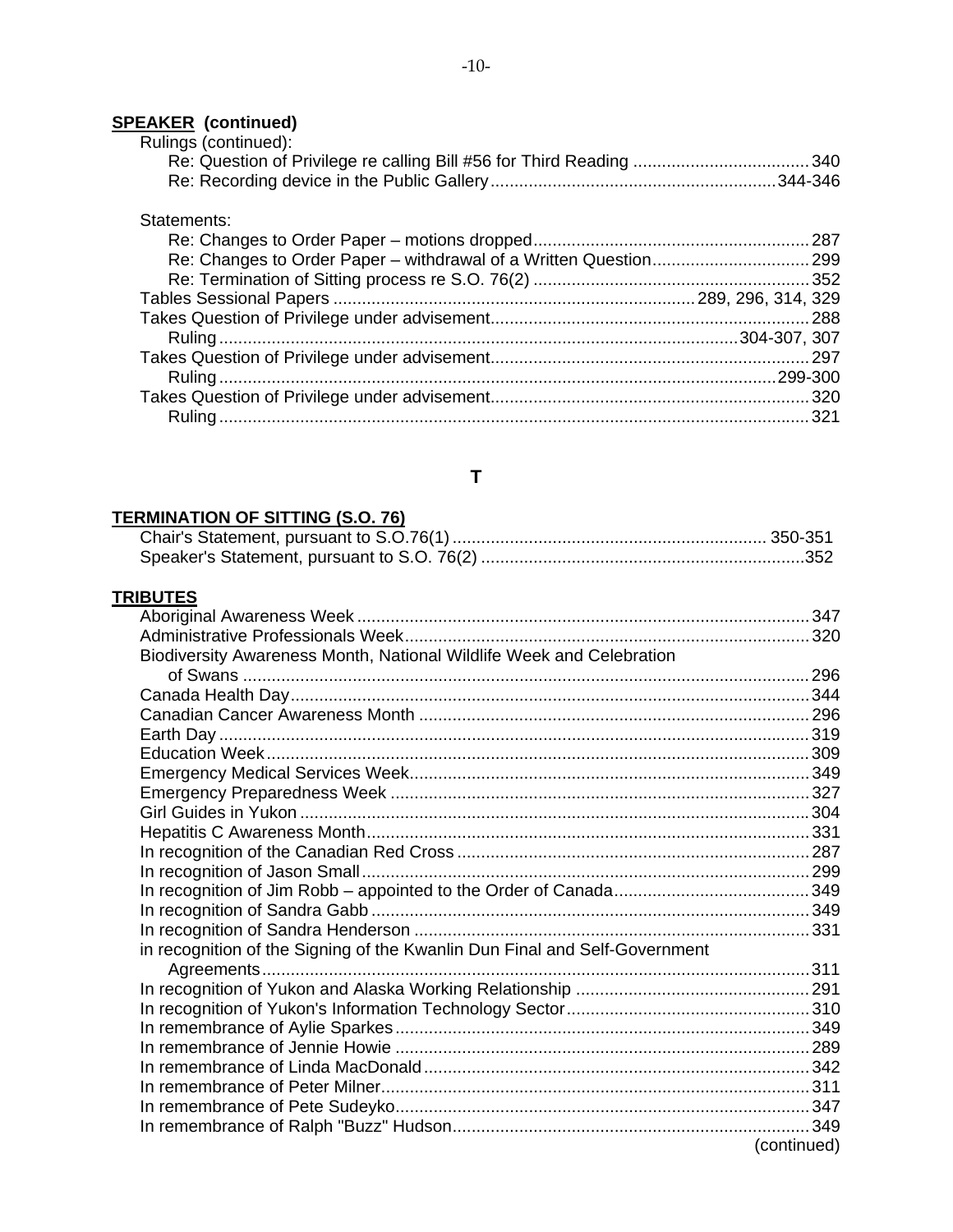# **TRIBUTES (continued)**

| National Organ Donor and Tissue Donation Awareness Week320, 323 |  |
|-----------------------------------------------------------------|--|
|                                                                 |  |
|                                                                 |  |
|                                                                 |  |
|                                                                 |  |
|                                                                 |  |
|                                                                 |  |
|                                                                 |  |
|                                                                 |  |
|                                                                 |  |
|                                                                 |  |
|                                                                 |  |
|                                                                 |  |
|                                                                 |  |

## **U**

### **UNANIMOUS CONSENT**

| To allow the Leader of the Official Opposition to continue debate on Bill #15    |  |
|----------------------------------------------------------------------------------|--|
|                                                                                  |  |
|                                                                                  |  |
| To proceed with a Motion of Urgent and Pressing Necessity (S.O. 28) (denied) 348 |  |
|                                                                                  |  |
|                                                                                  |  |

### **W**

## **WITHDRAWAL OF MOTIONS**

| Motion Nos.76, 342, 344, 220, 39, 131, and 372 outdated and removed from  |
|---------------------------------------------------------------------------|
|                                                                           |
| Motion #139 as it related to a Bill that had passed the House and was now |
|                                                                           |
|                                                                           |

## **WITHDRAWAL OF A WRITTEN QUESTION**

Written Question #4 withdrawn as the requested document had been tabled....................299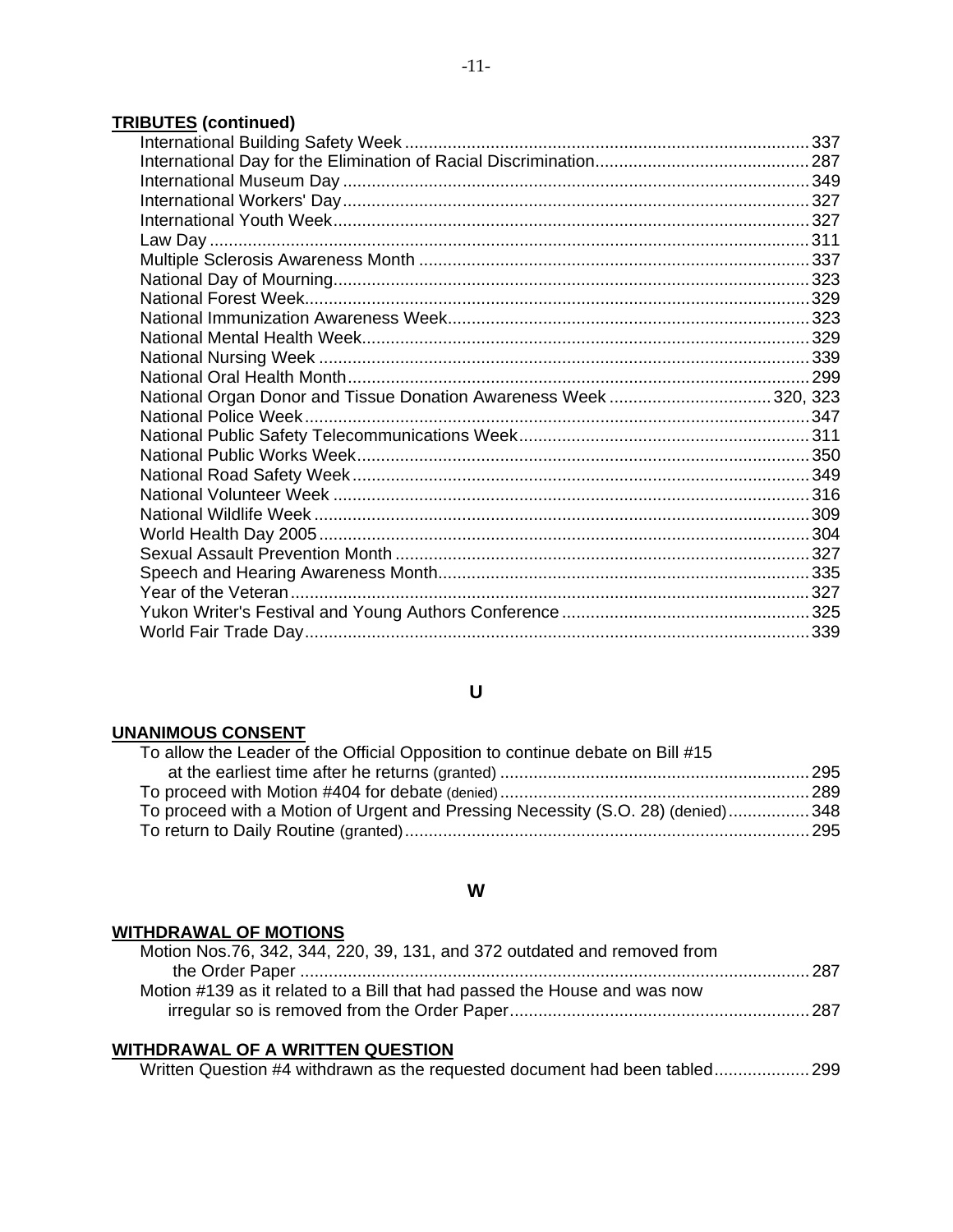# **YUKON LEGISLATIVE ASSEMBLY**

Motions adopted during the continuation of the First Session of the 31st Legislative Assembly

March 24, 2005 – May 17, 2005

 Note: The following is an unofficial consolidation of the substantive motions adopted during the time period noted above. If motions were amended before adoption, the amendment is incorporated in the text and a notation made that the motion was amended.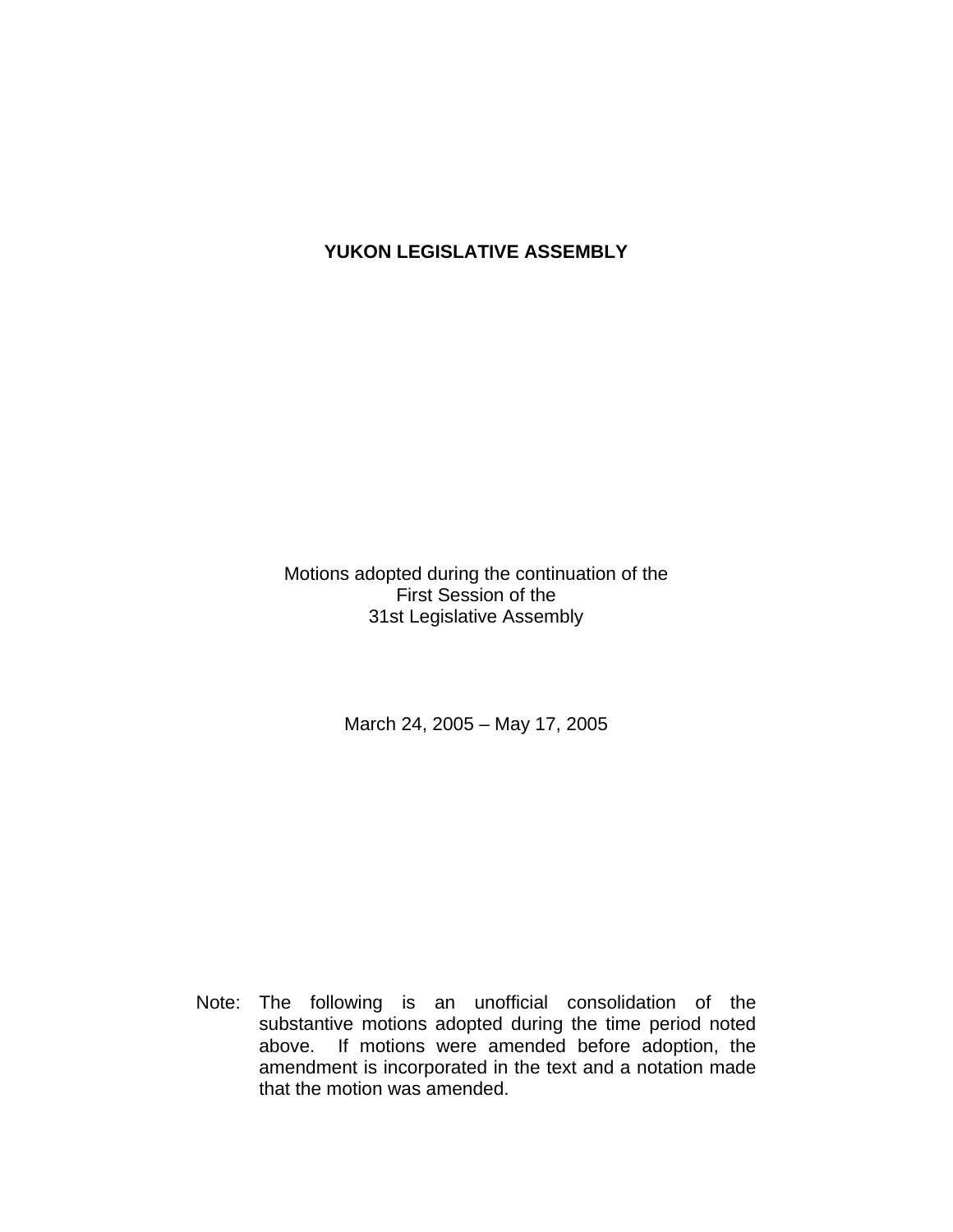### **Consolidation of Motions adopted during the continuation of the First Session of the 31st Legislative Assembly**

March 24, 2005 – May 17, 2005

# **INDEX**

| <b>SUBSTANTIVE MOTIONS (listed in chronological order)</b><br>Page<br><b>Subject Matter</b> |                                                                                                                                                 |  |
|---------------------------------------------------------------------------------------------|-------------------------------------------------------------------------------------------------------------------------------------------------|--|
|                                                                                             | 1. Publishing the March 9, 2005 "Report of Forensic Audit and Financial<br>Review of the Town of the City of Dawson, Yukon" under the authority |  |
|                                                                                             | 2. Fiduciary responsibility for funding of medical needs for a young                                                                            |  |
|                                                                                             | 3. Reappointment of David Phillip Jones, Q.C. as a member of the                                                                                |  |